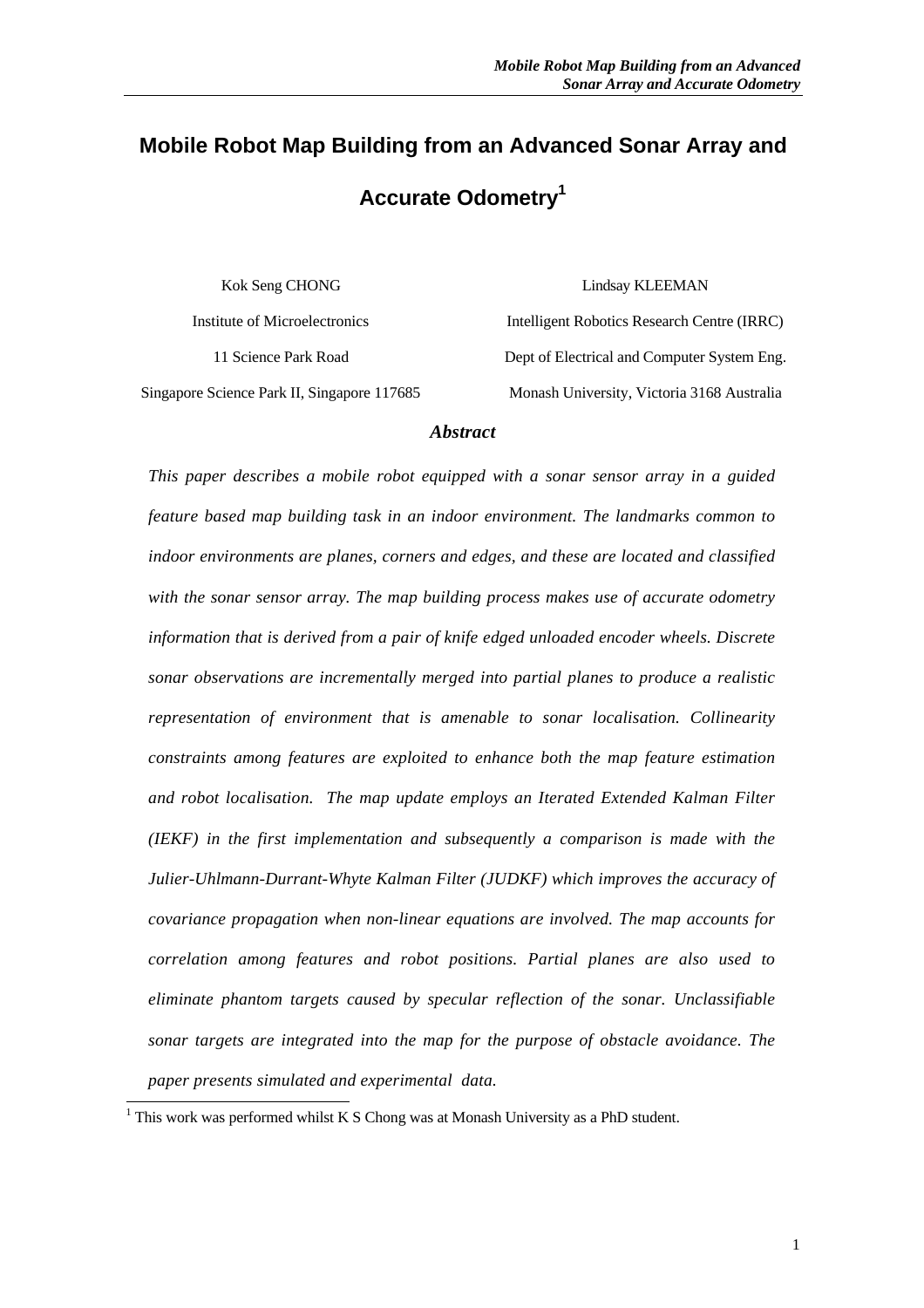# *1. Introduction*

**T**he objective of this work is to implement an autonomous mobile robot capable of navigating in an *a priori* unknown indoor environment using a sonar sensor. To this end, the robot requires the capability to build a map of the environment, which is a cyclic process of moving to a new position, sensing the environment, updating the map and planning subsequent motion. Map building and navigation is a complex problem because map integrity cannot be sustained by odometry alone due to errors introduced by wheel slippage and distortion. Exteroceptive sensing, such as sonar sensing as employed in this paper, is necessary, but any sensing is also subject to random errors. Hence, neither odometry nor matching sensory data to the map gives flawless estimation of the robot's position, yet this position estimate becomes a reference for the integration of new features in the map. Consequently, with time, errors in robot position influence errors in the map and map errors influence the position estimation.

This paper employs sonar sensing in the map building process for many reasons. Sonar has the property that the data is sparse and naturally selects useful landmarks, such as walls, wall mouldings and corners. This alleviates the data processing compared to dense ranging devices such as laser range finders and stereo vision systems. Sonar also offers a high degree of ranging and bearing accuracy in an array configuration as deployed in this paper. Since most robots today employ some form of sonar due to the cost and power consumption advantages, there is considerable interest in its application.

Sonar sensing has some important properties that need to be carefully understood in order to properly exploit the sensing data. Firstly, sonar transducers have a significant angular spread of energy known as the beamwidth. In many systems, the beamwidth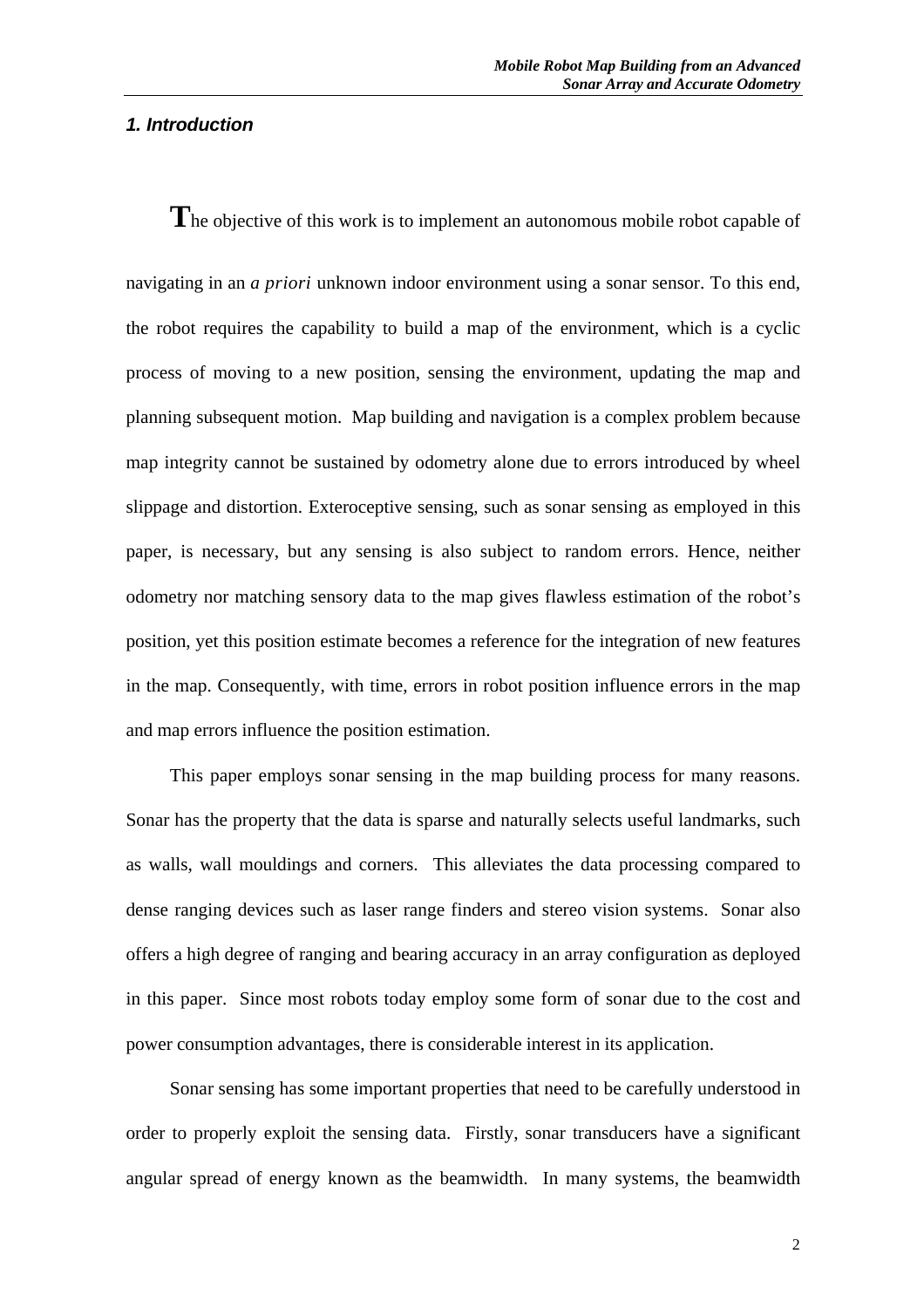gives rise to large angular uncertainty in measurement. Some researchers have attempted to deal with this uncertainty by employing grid based maps and repetitive measurements, as in the work by (Moravec and Elfes 1985). Grid map update schemes range from Bayesian (Lim and Cho 1993), evidential (Pagac, Nebot, and Durrant-Whyte 1996) to fuzzy (Oriolo, Vendittelli and Ulivi 1995) and rely on viewing targets from many locations. Localisation with a grid map can be complex. A grid map based localisation scheme has been developed in (Gonzalez 1992), but this work is suitable for laser rangefinder systems only. Other researchers do not consider localisation necessary in their applications (Dudek, Freedman and Rekleitis 1996; Ohya, Nagashima, and Yuta 1995). Feature-based mapping schemes have become more commonplace (Leonard and Durrant-Whyte 1991, Rencken 1993) after Kuc and Siegel (Kuc and Siegel 1987) presented a method for discriminating planes, corners and edges using sonar data gathered at two positions. Two significant follow-ups to (Kuc and Siegel 1987) include the work by Barshan and Kuc (Barshan and Kuc 1990), which differentiates planes and corners with multiple transducers at a single position, and the work by Bozma and Kuc (Bozma and Kuc 1991), which differentiates planes and corners with one transducer at two positions. Later (Kleeman and Kuc 1995) developed a sonar sensor which allows target discrimination at one position and target localisation with high precision. (Hong and Kleeman 1995) have successfully demonstrated the localisation capability of a mobile robot with a sonar array in a known environment using 3D features. Data fusion methods associated with feature based mapping include the Kalman Filter (Ayache and Faugeras 1989; Moutarlier and Chatila 1989; Smith and Cheeseman 1986), maximum likelihood estimation (Lu and Milios 1995), evidential reasoning (Pagac, Nebot and Durrant-Whyte 1996), and heuristic rules (Dudek, Freedman and Rekleitis 1996).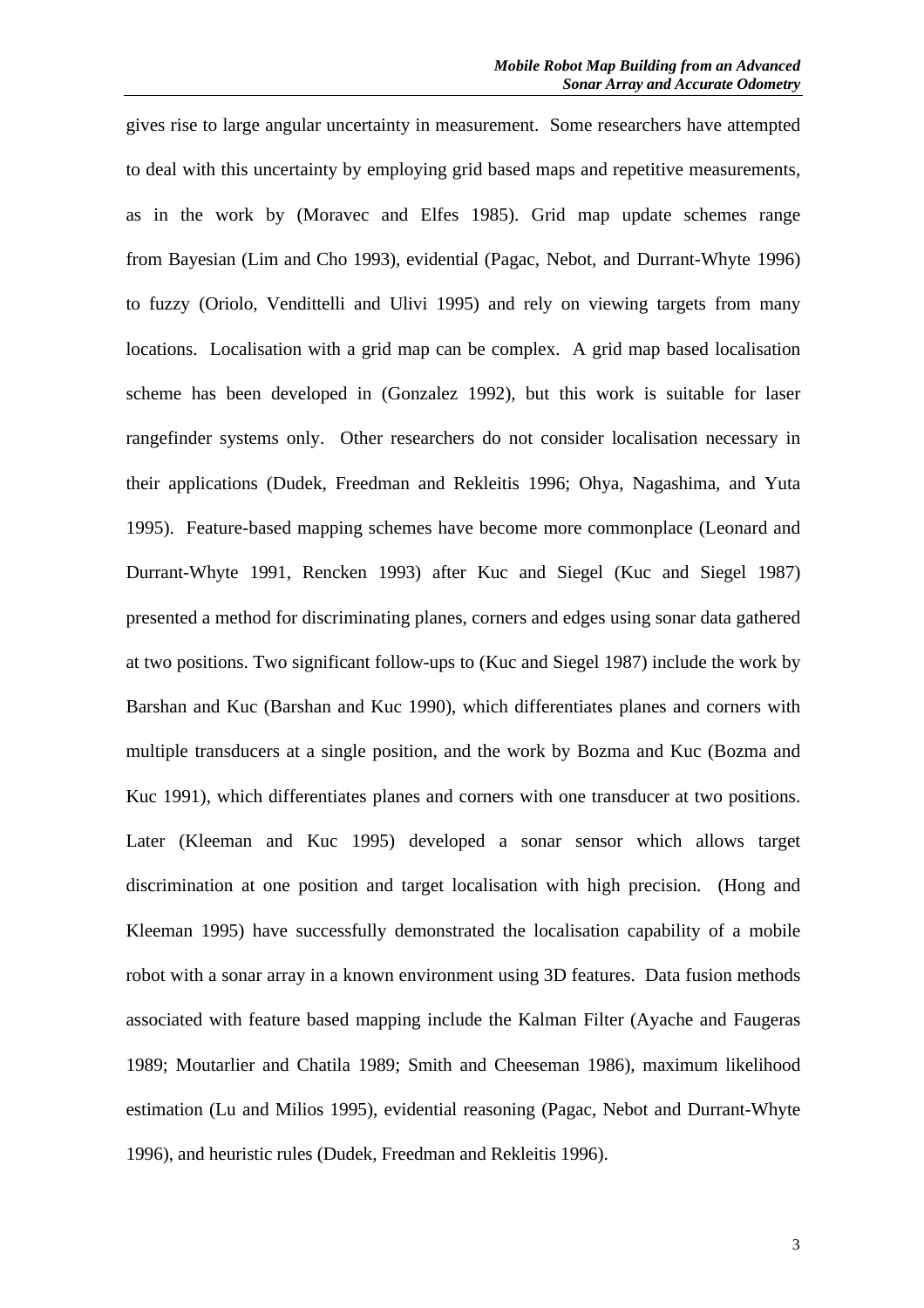

**Figure 1 : Phantom Target Example**

The second important property of sonar systems is the appearance of phantom targets that are due to multiple specular reflections. For example, a sonar sensor will see a virtual image of a corner due to the reflection from the wall in the outwards and return paths in Figure 1. A credibility count (Leonard and Durrant-Whyte 1991) has been used to identify these phantom targets, however this approach fails when the phantom target appears consistently from different positions as is the case in the example of Figure 1. A physically based solution is presented in this paper. The third important property of sonar systems is that, when sensing a planar wall, the sensor can only see the part of the wall which is orthogonal to the line of sight - like phantom targets, this property results from specular reflection. Therefore, if the robot navigates along a wall, the robot sees the wall not as an entity but as a set of discrete, approximately collinear planar elements. Postulates need to be made about the relationships between various sonar features during map matching. Furthermore, to reduce the risk of wrongly associating two features, the robot has to be refrained from moving a long distance between successive scanning points during map building.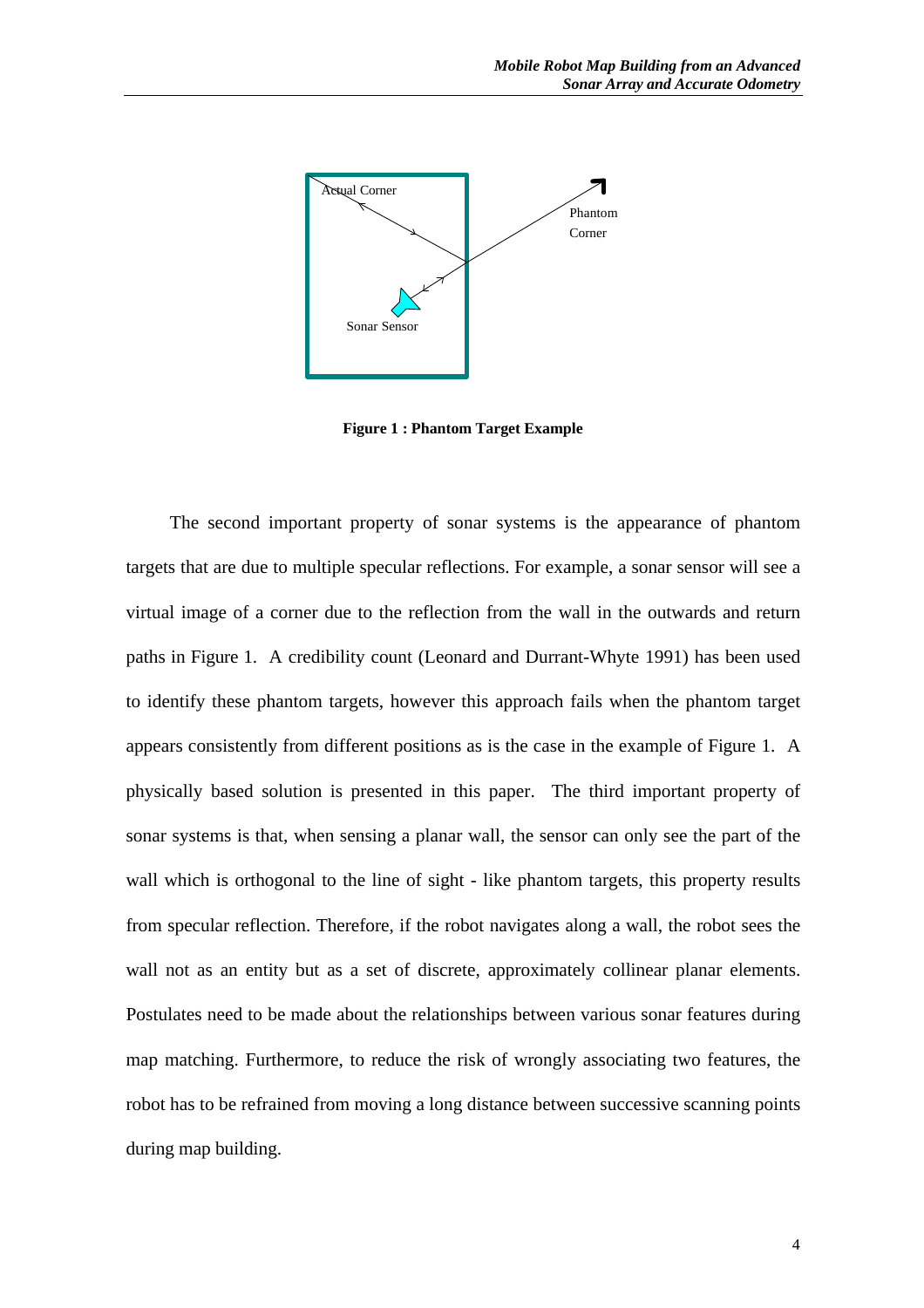In the authors' opinion, prolonged navigation can best be achieved when map feature errors are systematically generated from the sensor and odometry errors. It is convenient, and usually justifiable, to assume that errors are approximately Gaussian in their distribution, and to represent the errors with covariance matrices, since robust noise filtering tools use this form of representation. The authors employ the Kalman Filter because the basis of the Kalman Filter is the Bayesian formula and the principle of minimum mean square error (Bar-Shalom and Li 1993) that are well understood and physically acceptable. The Kalman Filter reduces the uncertainties of the parameters of interest by weighting the initial estimation of errors with the errors associated with the new information (known as *observations*) about the parameters. In the context of sonar map building, the parameters to be estimated are the robot's position and the features in the map. The observations are the postulates about the relational constraints among the new features and the existing features. The Kalman Filter makes available knowledge about the uncertainties of map features that is important for path planning that avoids obstacles and localisation within the map.

The Kalman Filter is based on a linear system model. To overcome this limitation, the Extended Kalman Filter (EKF) can be employed and is founded on the assumption that for small noise, first order linearisation of the system model is sufficient for propagating the noise covariance. The problem with discarding higher order terms is that bias can accumulate after repeated estimation. Two approaches have been proposed to deal with this bias: The first approach, called the Iterated Extended Kalman Filter (IEKF), iteratively estimates the parameters of interest by repetitively linearising the system equations about the new estimates until little change results. The second approach, which will be referred to as the Julier-Uhlmann-Durrant-Whyte method (JUDKF) (Julier,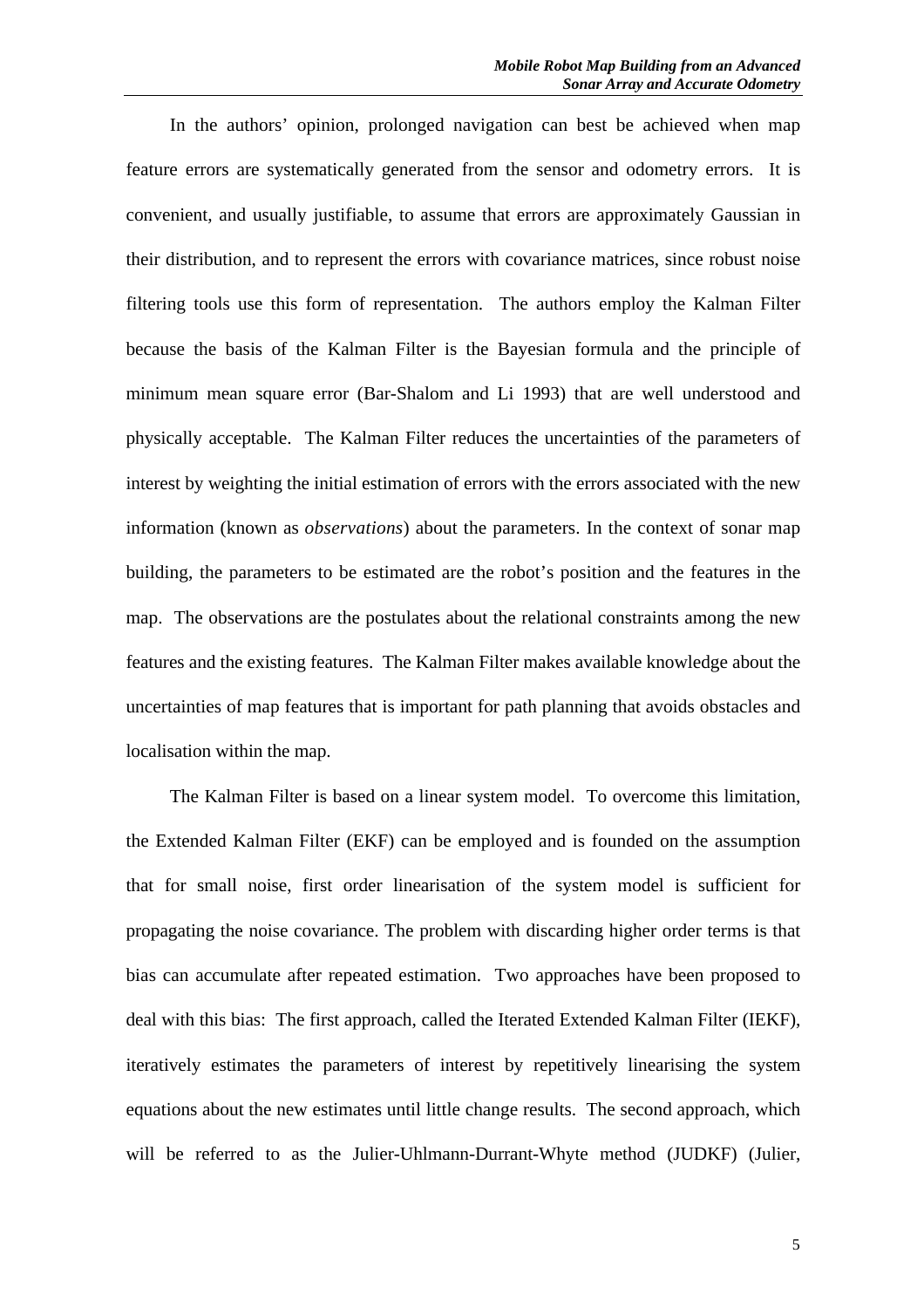Uhlmann and Durrant-Whyte 1995), is based on generating a set of data points using the error covariance of the input parameters, propagating the data points and computing the resulting error covariance, thus obviating the need to manually evaluate various Jacobian matrices. This paper compares the accuracy of the two methods.

The mapping strategy presented here is feature based and has the following attributes:

- 1. All three types of primitive features recognisable by our advanced sonar sensor are processed to become part of a map: Discrete planar and corner elements gathered by the sonar sensor at various stages are merged incrementally to form *partial planes*. Planar elements are only merged to the adjacent partial planes to avoid falsely closing a gap, such as a doorway. Discrete edge elements do not partake in the process of forming partial planes, but they are still used to enhance localisation accuracy and map integrity.
- 2. Not only does 'plane to plane', 'corner to corner' and 'edge to edge' matching occur as in other approaches (Leonard and Durrant-Whyte 1991; Kuc and Siegel 1987), but the relational constraint between a corner and two intersecting planes is exploited to further improve the fidelity of map. Relational constraints are described in (Ayache and Faugeras 1989) and are used by (Neira et al 1996) for a known environment.
- 3. The partial planes are used to distinguish and subsequently eliminate phantom corner targets and edge targets caused by specular reflection.
- 4. Two implementations based on the two filters, JUDKF and IEKF, are used to evaluate state transition equations, generate state-measurement cross covariance and propagate error covariance matrices. The two approaches are compared.

This paper is organised as follows. The robot processing, locomotion, odometry and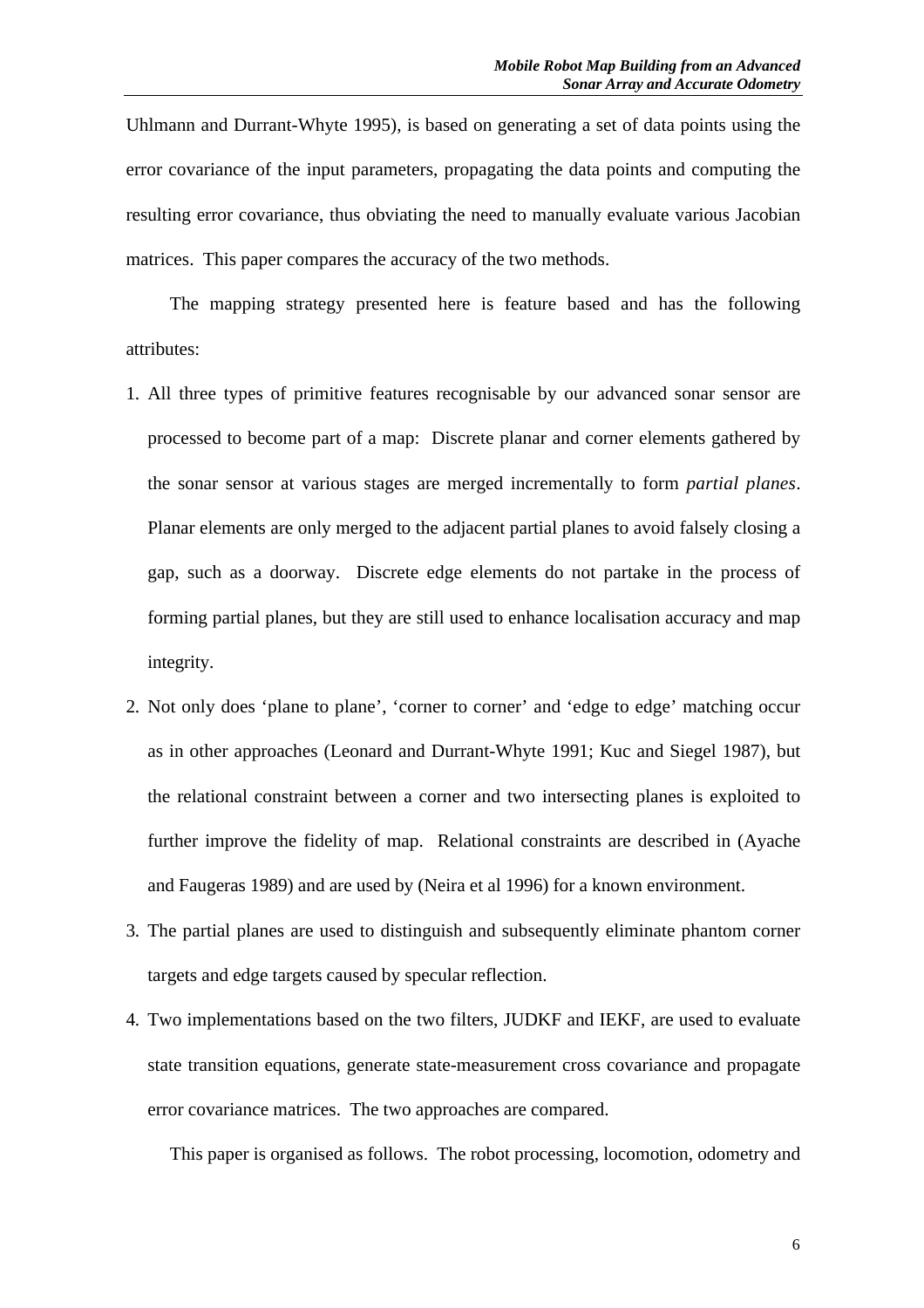sonar sensor are described in Section 2. Section 3 presents a summary of the IEKF and JUDKF filters. In section 4 the map environmental model is presented and formulated as a statistical optimisation problem that is solvable with a Kalman Filter. Two sets of equations, one for the IEKF and one for the JUDKF, are derived. The results of four experiments are shown in Section 5. Finally the conclusion summarises the mapping technique and the findings of the comparison between the IEKF and JUDKF filters and also presents future directions for the research.

#### *2. Robot Architecture*



**Figure 2 : The robot system architecture**

As shown in Figure 2, the communication backbone of the robot is an ISA AT Bus with a 486DX2-66MHz processor board controlling a custom sonar sensor card and a custom servo motion control card. The sensor control card sends transmit pulses and captures entire echoes from three receiving transducers. The transmit pulse is generated from a 10 μs 300 to 0 to 300 Volt pulse and the echo waveform is sampled with a 12 bit ADC at 1 MHz. The motion control card contains a MC1401 chip which provides PID control to the four DC motors, two in the pan tilt mechanism and two for the drive wheels. For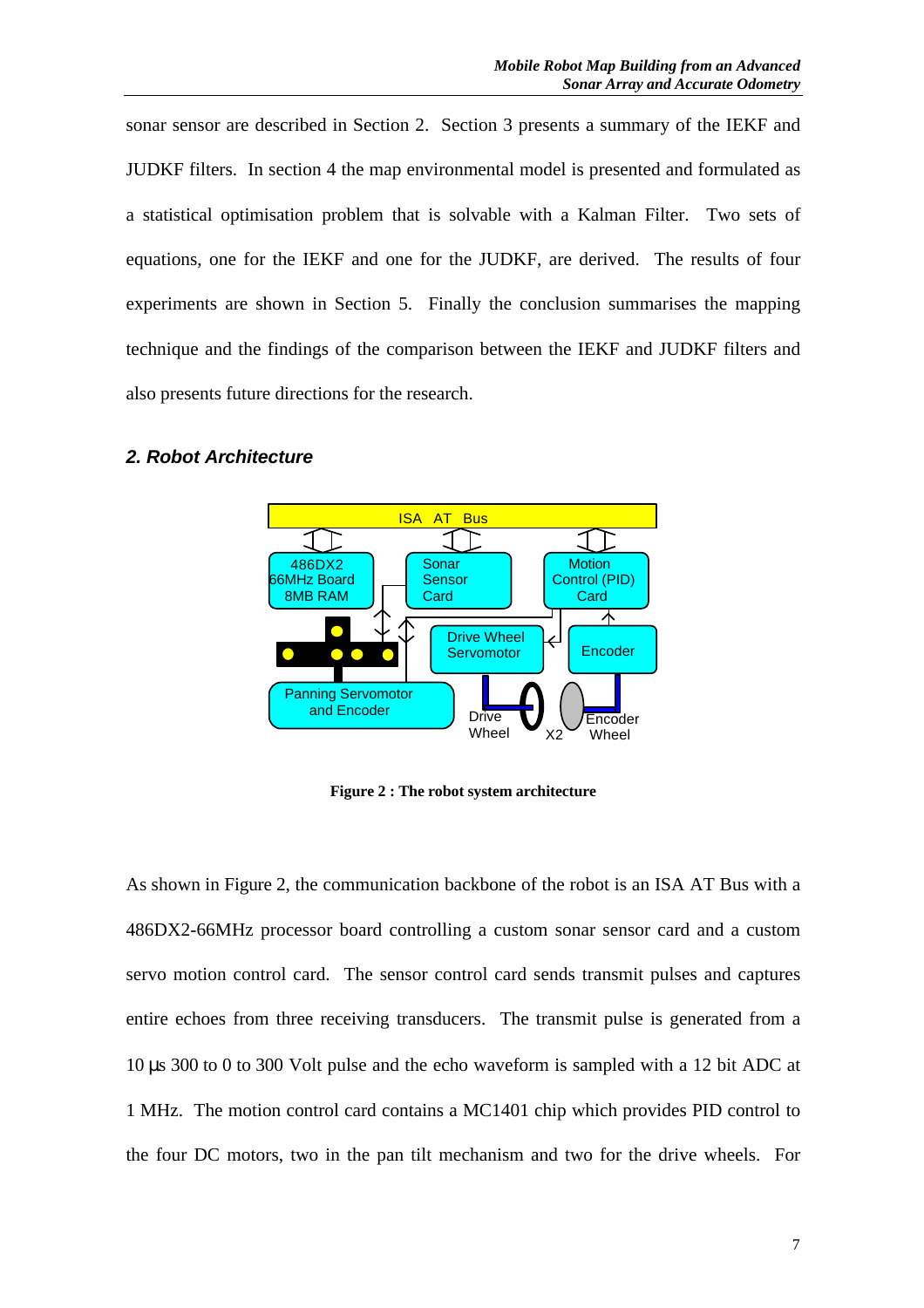every motor, an encoder is mounted on the actuation shaft (*ie* after a gear box) to generate feedback information that is not corrupted by backlash in the gearbox.



# **2.1. The Sonar Array**



The sonar array illustrated in

Figure **3** has a multiple transducer configuration which makes it possible to classify common indoor features into planes, 90° concave corners and edges. The sonar array accurately estimates specular target ranges to within 0.2 mm and elevation and azimuth angles to within 0.02° for ranges to 5 meters within the sensor beamwidth (Kleeman and Kuc 1995). At every scanning point, the sensor first simultaneously fires TR1 while scouting anticlockwise at 90° per second to locate the directions of potential targets from the echoes on the three receivers. Then, it pans clockwise at the same speed, only slowing down at the directions of the potential targets found earlier and fires T0 followed by T2. If classification is unsuccessful, the target is tagged as unknown but range and bearing are still recorded to unknown objects.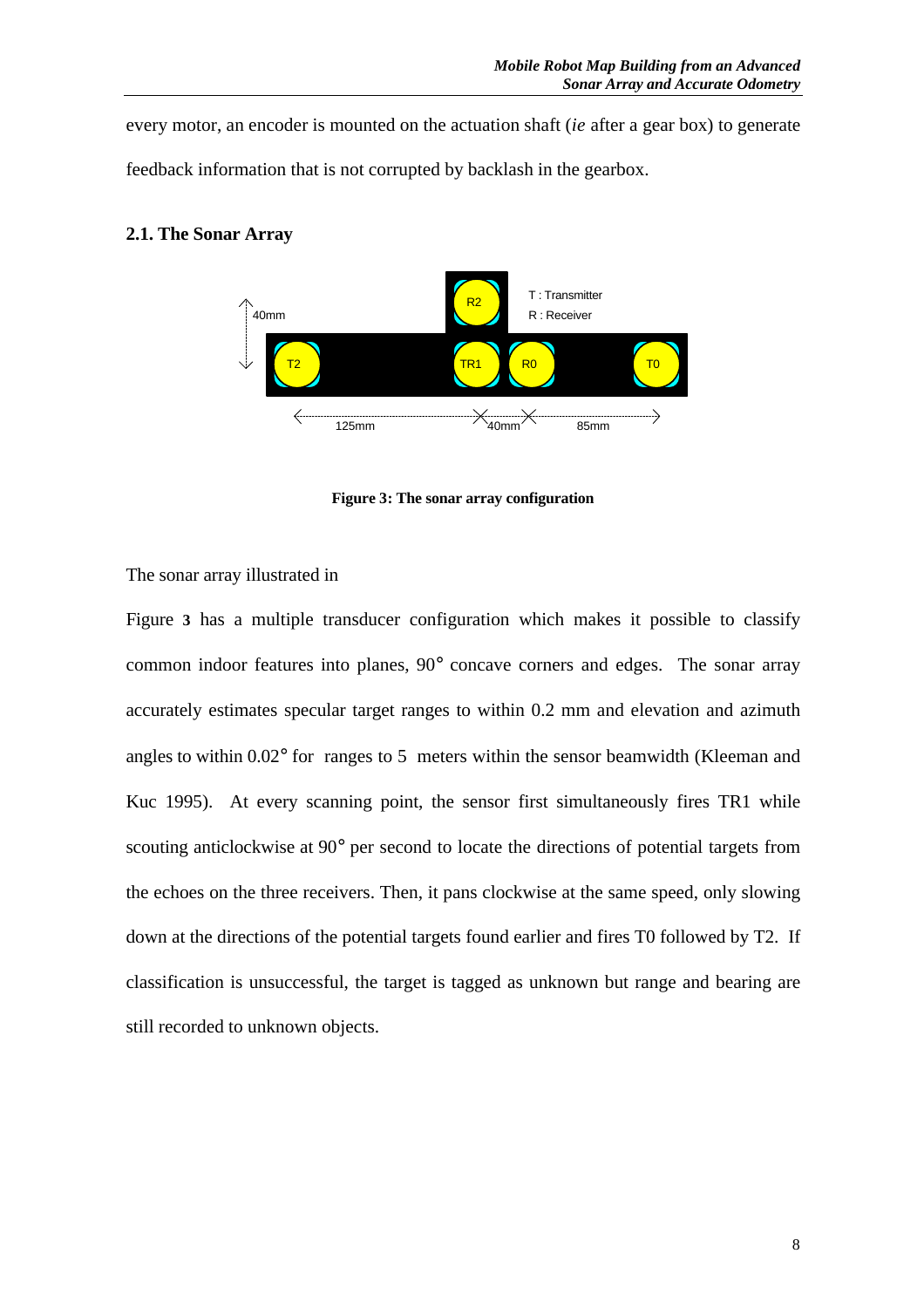#### **2.2. The Locomotion and Odometry System**



**Figure 4 : The odometry system**

The locomotion and odometry system shown in Figure 4 consists of drive wheels and separate encoder wheels that generate odometry measurements from optical shaft encoders. The encoder wheels are made with O-rings contacting the floor so as to be as sharp-edged as practically possible to reduce wheelbase uncertainty, and are independently mounted on linear bearings to allow vertical motion, and hence minimise problems of wheel distortion and slippage. This design greatly improves the reliability of odometry measurements. The odometry error model used to propagate error covariance and odometry benchmarking can be found in (Chong and Kleeman 1997).

# *3. Summary of the Iterated Extended Kalman Filter (IEKF) and the Julier-Uhlmann-Durrant-Whyte Kalman Filter (JUDKF)*

The section begins by introducing Kalman Filter in a general context. Before proceeding, the notation used will be explained. A circumflex above a random variable,  $\hat{S}(k+1)$ , is used to indicate the *estimator* of the random variable, whereas a bar over a random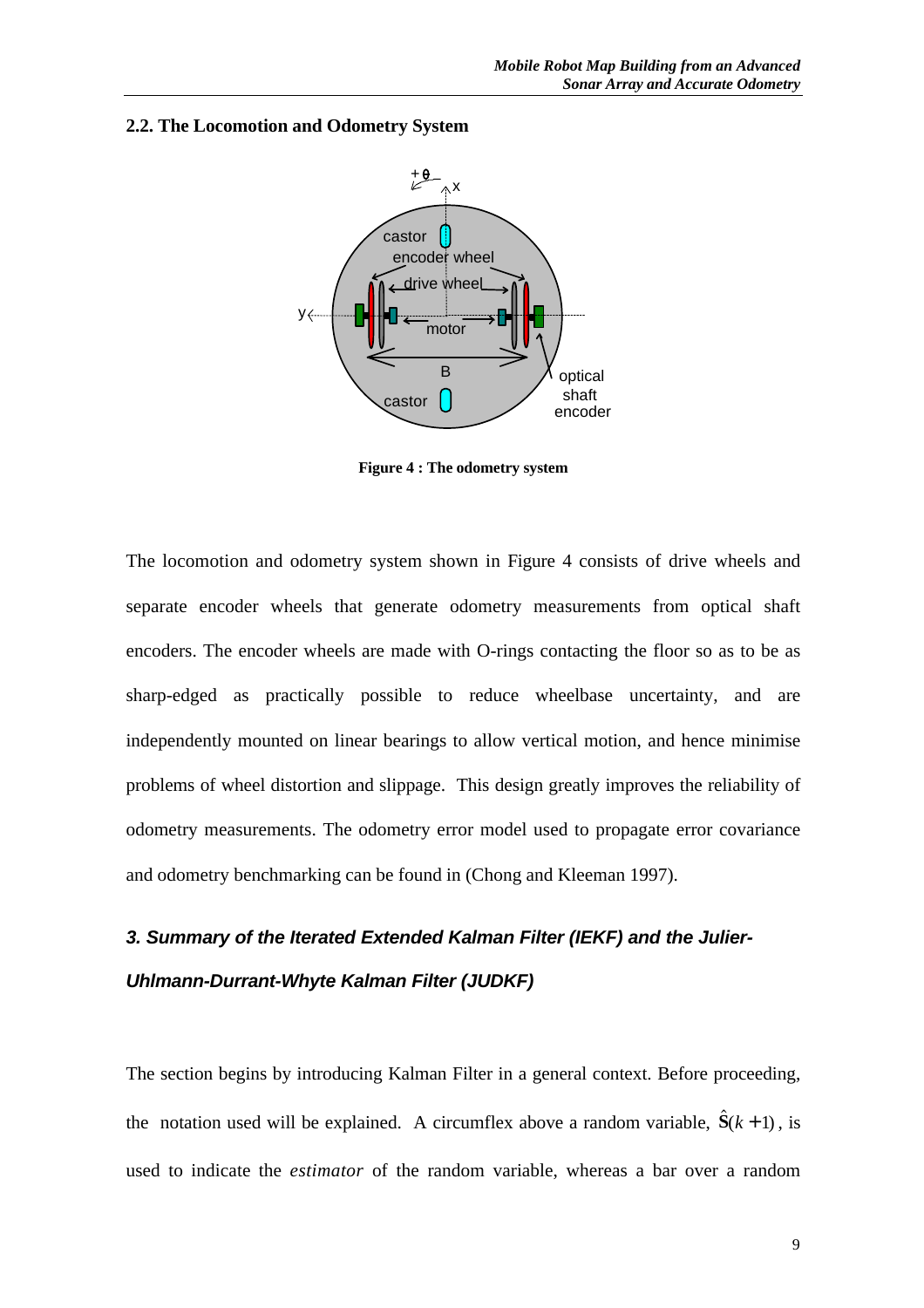variable,  $\overline{S(k+1)}$ , is used to indicate the *mean* of the random variable. The partial derivative operator is denoted by  $\nabla$  and is defined by (1).

$$
\nabla_{\mathbf{x}} = \frac{\mathbf{I}}{\mathbf{J}\mathbf{x}} = \begin{bmatrix} \frac{\mathbf{I}}{\mathbf{J}} & \frac{\mathbf{I}}{\mathbf{J}} & \dots & \frac{\mathbf{I}}{\mathbf{J}} \\ \frac{\mathbf{I}}{\mathbf{J}} & \frac{\mathbf{I}}{\mathbf{J}} & \dots & \frac{\mathbf{I}}{\mathbf{J}} \end{bmatrix} \text{ where } \mathbf{x} = \begin{bmatrix} x_1 & x_2 & \dots & x_n \end{bmatrix} \tag{1}
$$

Suppose the state vector **S**(*k*) contains all the randomly distributed parameters of interest which evolve with discrete time according to the state transition equation

$$
\mathbf{S}(k+1) = \mathbf{F}(\mathbf{S}(k), \mathbf{U}(k+1))
$$
\n(2)

where  $U(k)$  is the input vector. At stage  $k+1$ , these random parameters can be *observed* with a set of measurements  $M(k)$  via the observation model

$$
\mathbf{G}(\mathbf{S}(k+1), \mathbf{M}(k+1)) = \mathbf{0} \tag{3}
$$

The estimation of  $S(k+1)$  with equation (2) and (3) is inherently imperfect because of the noise in  $S(k)$ ,  $U(k+1)$  and  $M(k+1)$ . The goal of optimisation is to generate a new state estimate  $\hat{S}(k+1)$  that minimises the *mean square error* of the parameters  $S(k+1)$ conditioned on all the past observations which is equal to the mean of the parameters conditioned on all the past observations (Bar-Shalom and Li 1993). Let  $Z^j$  be all the observations gathered up to stage *j*, and  $\hat{S}(i|j)$  be the minimum mean square error estimate of  $S(i)$  conditioned on  $Z^j$ , then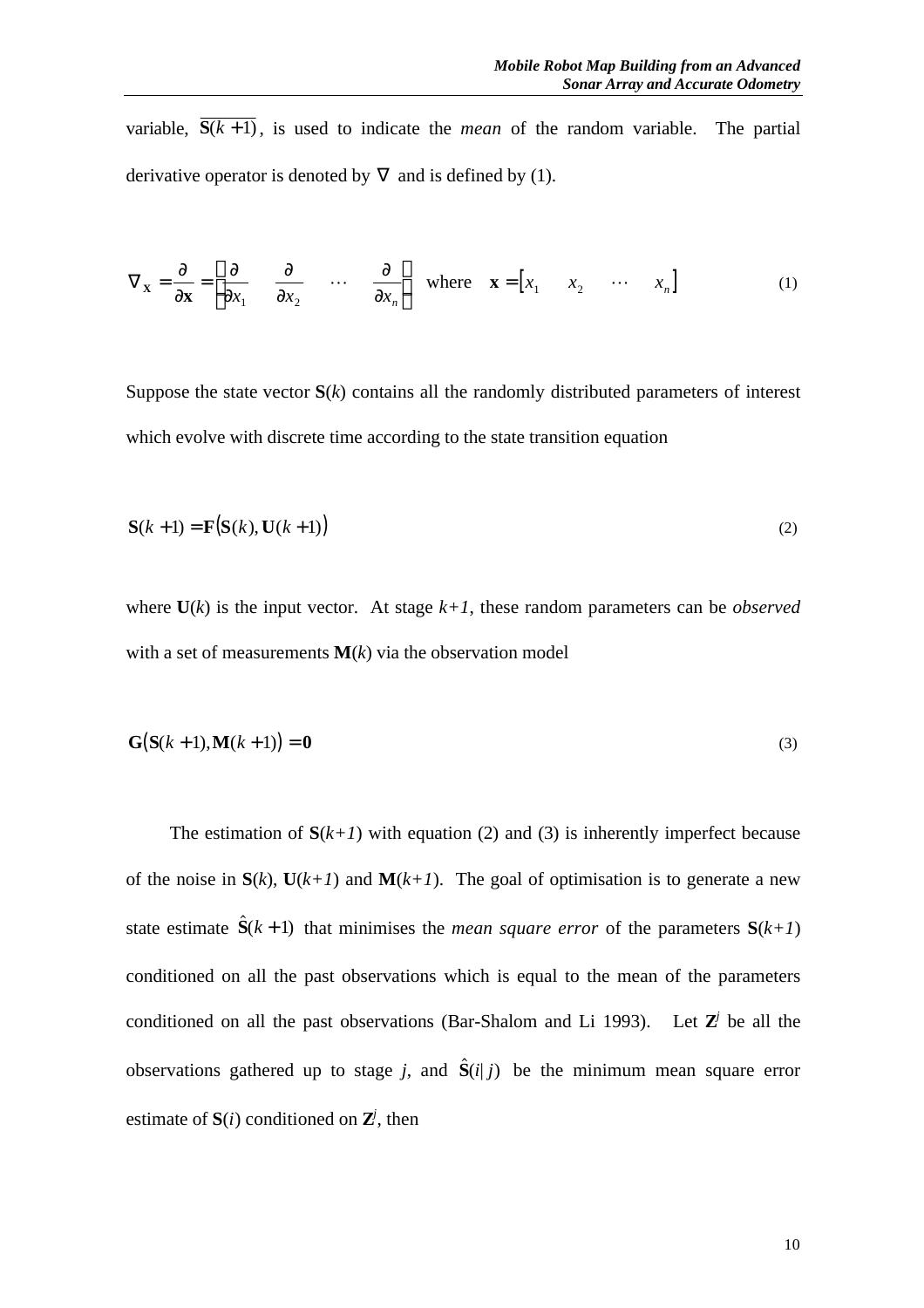$$
\hat{\mathbf{S}}(k+1|k) = E\big\{\mathbf{F}(\mathbf{S}(k), \mathbf{U}(k+1)|\mathbf{Z}^k)\big\}
$$
\n(4)

and

$$
\mathbf{P}_{ss}(k+1|k) = E\left[\mathbf{S}(k+1) - \hat{\mathbf{S}}(k+1|k)\right] \mathbf{S}(k+1) - \hat{\mathbf{S}}(k+1|k)\right]^T |\mathbf{Z}^k \tag{5}
$$

where E{.} is the expectation of a random variable.

A set of measurements  $M(k+1)$  about  $S(k+1)$  can also be gathered at stage  $k+1$ . Due to the noise in both  $S(k + 1)$  and  $M(k + 1)$ , equation (3) does not hold exactly. A *residual* vector can be defined as

$$
\mathbf{z}(k+1) = -E\Big\{ \mathbf{G}(\mathbf{S}(k+1), \mathbf{M}(k+1)) | \mathbf{Z}^k \Big\}
$$
(6)

With the residual vector, the Kalman Filter can be invoked to generate a better estimate of  $S(k+1)$ , namely  $\hat{S}(k+1|k+1)$  based on (Bar-Shalom and Li 1993),

$$
\hat{\mathbf{S}}(k+1|k+1) = \hat{\mathbf{S}}(k+1|k) + \mathbf{P}_{sz}(k+1|k)\mathbf{P}_{zz}^{-1}(k+1|k)\mathbf{z}(k+1)
$$
\n(7)

and the error covariance is also reduced to

$$
\mathbf{P}_{ss}(k+1|k+1) = \mathbf{P}_{ss}(k+1|k) - \mathbf{P}_{sz}(k+1|k)\mathbf{P}_{zz}^{-1}(k+1|k)\mathbf{P}_{xz}^{T}(k+1|k)
$$
\n(8)

Where  $\mathbf{P}_{sz}(k+1/k)$  is the cross-covariance between  $\hat{\mathbf{S}}(k+1|k)$  and  $\mathbf{z}(k+1)$ , and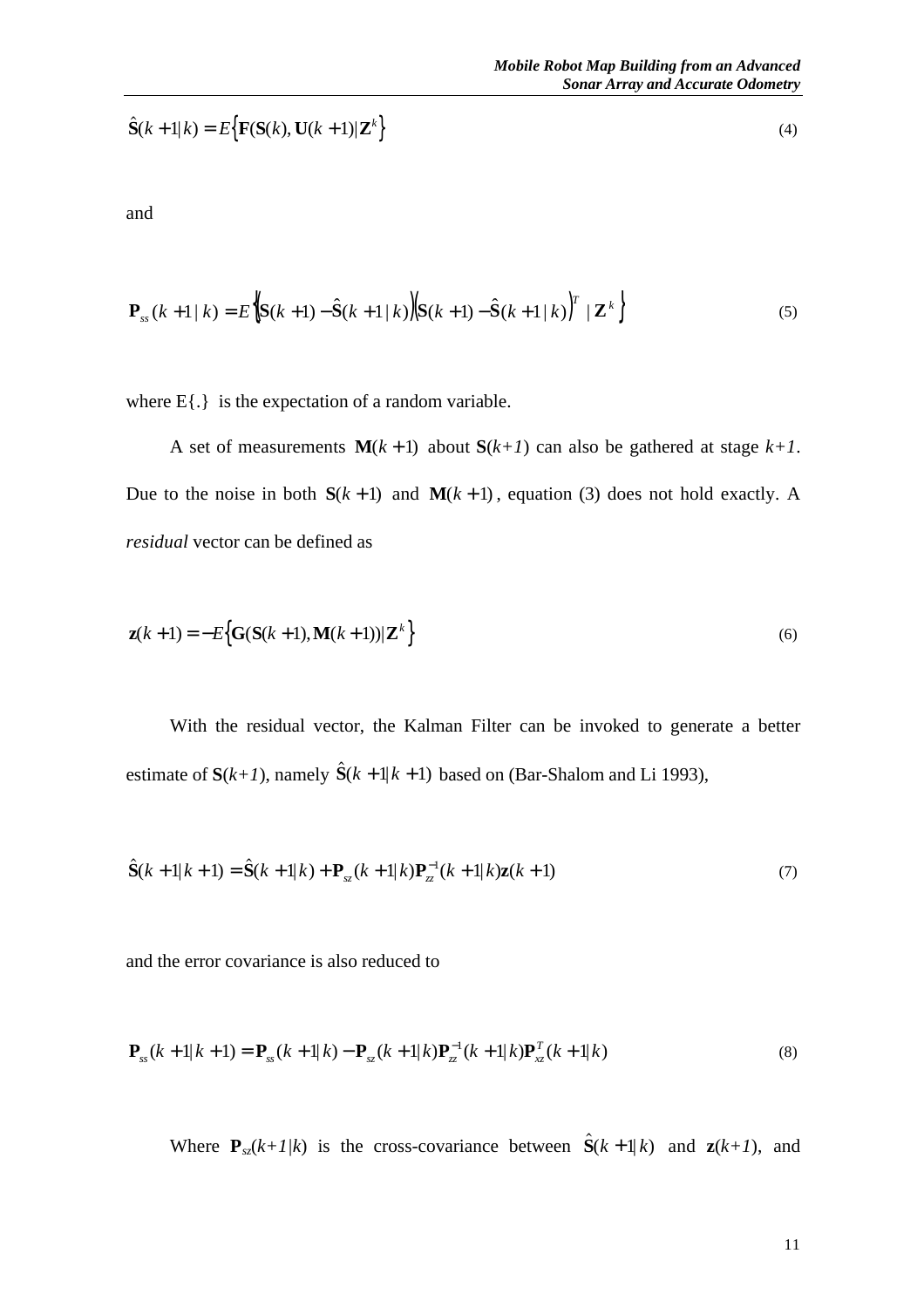${\bf P}_{z}$  $(k+1/k)$  is the covariance of  ${\bf z}(k+1)$ , defined in a similar fashion.

In practice, the state transition equation and the observation equation are non-linear. Some methods are required to estimate the covariance and cross-covariance matrices required by Kalman Filter. The IEKF filter and the JUDKF are introduced for this purpose.

#### **3.1. The IEKF Method**

The IEKF method is an extension of the Extended Kalman Filter (EKF) which is discussed first. With the EKF method,

$$
\hat{\mathbf{S}}^{IEKF}(k+1|k) \approx \mathbf{F}(\hat{\mathbf{S}}(k|k), \hat{\mathbf{U}}(k+1))
$$
\n(9)

$$
\mathbf{z}^{IEKF}(k+1) \approx -\mathbf{G} \Big( \hat{\mathbf{S}}(k+1|k), \hat{\mathbf{M}}(k+1) \Big) \n\approx \nabla_{\mathbf{S}} \mathbf{G} \Big\{ \mathbf{S}(k+1|k+1) - \hat{\mathbf{S}}(k+1|k) \Big\} + \nabla_{\mathbf{M}} \mathbf{G} \Big\{ \mathbf{M}(k+1) - \hat{\mathbf{M}}(k+1) \Big\}
$$
\n(10)

The noise associated with all random vectors is assumed small, so that applying a first order Taylor's expansion about the estimator is reasonable for propagating the error covariance through non-linear equations. Suppose the error of  $\hat{S}(k+1|k)$  is not correlated with  $U(k)$ , then

$$
\mathbf{P}_{ss}^{IEKF}(k+1|k) \approx \nabla_{\mathbf{S}} \mathbf{F} \mathbf{P}_{ss}(k|k) \nabla_{\mathbf{S}} \mathbf{F}^T + \nabla_{\mathbf{U}} \mathbf{F} \mathbf{Cov}(\mathbf{U}(k+1)) \nabla_{\mathbf{U}} \mathbf{F}^T
$$
\n(11)

where  $\nabla \mathbf{F}$  is the Jacobian matrix of **F**() evaluated around  $\mathbf{S}(k/k)$  or  $\mathbf{U}(k+1)$ , as indicated by the subscript.  $\nabla \mathbf{F}$  is also known as the *state transition matrix*.  $\mathbf{Cov}(\mathbf{U}(k+1))$  is the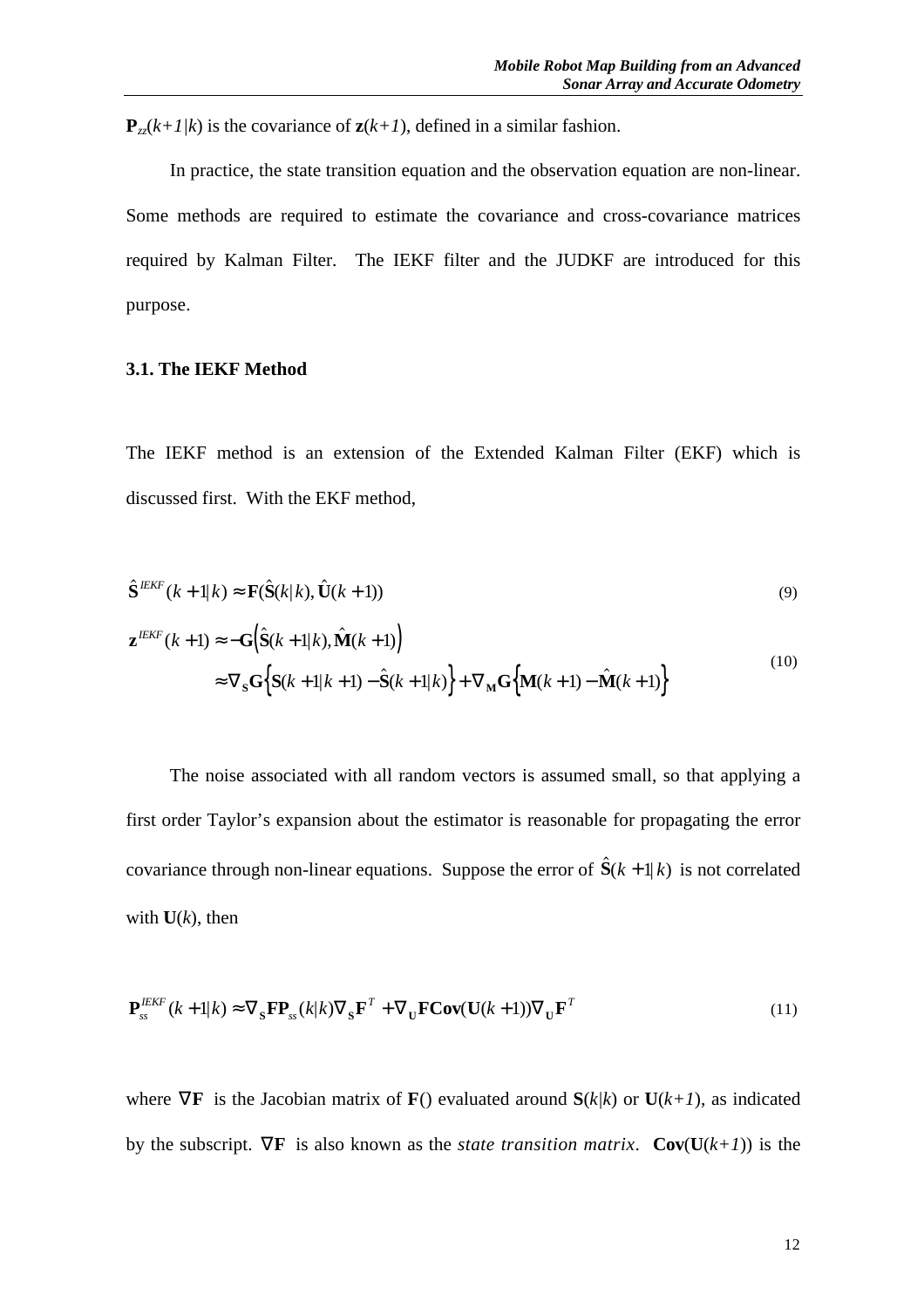error covariance of the input vector  $U(k+1)$ . In a similar manner,

$$
\mathbf{P}_{zz}^{IEKF}(k+1|k) \approx \nabla_{\mathbf{S}} \mathbf{G} \mathbf{P}_{ss}(k+1|k) \nabla_{\mathbf{S}} \mathbf{G}^T + \nabla_{\mathbf{M}} \mathbf{G} \mathbf{Cov}(\mathbf{M}(k+1)) \nabla_{\mathbf{M}} \mathbf{G}^T
$$
\n(12)

$$
\mathbf{P}_{sz}^{I E K F} (k+1|k) \approx \mathbf{P}_{ss}^{I E K F} (k+1|k) \nabla_{\mathbf{S}} \mathbf{G}^T
$$
\n(13)

The IEKF method improves the performance of the Extended Kalman Filter by linearising the measurement equation about the new estimate  $\hat{S}(k+1|k+1)$ , and attempts to iteratively draw  $\hat{S}(k + 1|k + 1)$  closer to the true mean, in a way similar to solving a nonlinear algebraic equation using Newton Raphson algorithm. Let  $h_i = \hat{S}^{IEKF,i}(k+1|k+1)$ , with  $\mathbf{h}_0 = \hat{\mathbf{S}}^{IEKF}(k+1|k)$ , the pseudo code is as follows,

set *i*←0

repeat {

$$
\mathbf{h}_{i+1} = \hat{\mathbf{S}}(k+1|k) + \mathbf{P}_{sz}(k+1|k+1; \mathbf{h}_{i})\mathbf{P}_{zz}^{-1}(k+1|k+1; \mathbf{h}_{i})
$$
\n
$$
\begin{bmatrix}\n\mathbf{z}(k+1; \mathbf{h}_{i}) - \nabla_{s}\mathbf{G}(k+1|k+1; \mathbf{h}_{i})\big(\hat{\mathbf{S}}(k+1|k) - \mathbf{h}_{i}\big)\n\end{bmatrix}
$$
\n
$$
i \leftarrow i+1
$$
\n} while \n
$$
|\mathbf{h}_{i} - \mathbf{h}_{i-1}| > \mathbf{e}_{h}
$$
\n
$$
\mathbf{P}_{ss}^{IEKF}(k+1|k+1) = \mathbf{P}_{ss}(k+1|k) - \mathbf{P}_{sz}(k+1|k; \mathbf{h}_{i})\mathbf{P}_{zz}^{-1}(k+1|k; \mathbf{h}_{i})\mathbf{P}_{sz}^{T}(k+1|k; \mathbf{h}_{i})
$$

where the notation '; $h_i$ <sup>'</sup> means 'evaluated at the new estimator  $h_i$ <sup>'</sup>, and  $e_h$  is a threshold vector. Further details on the IEKF can be found in (Bar-Shalom and Li 1993; Jazwinski 1970).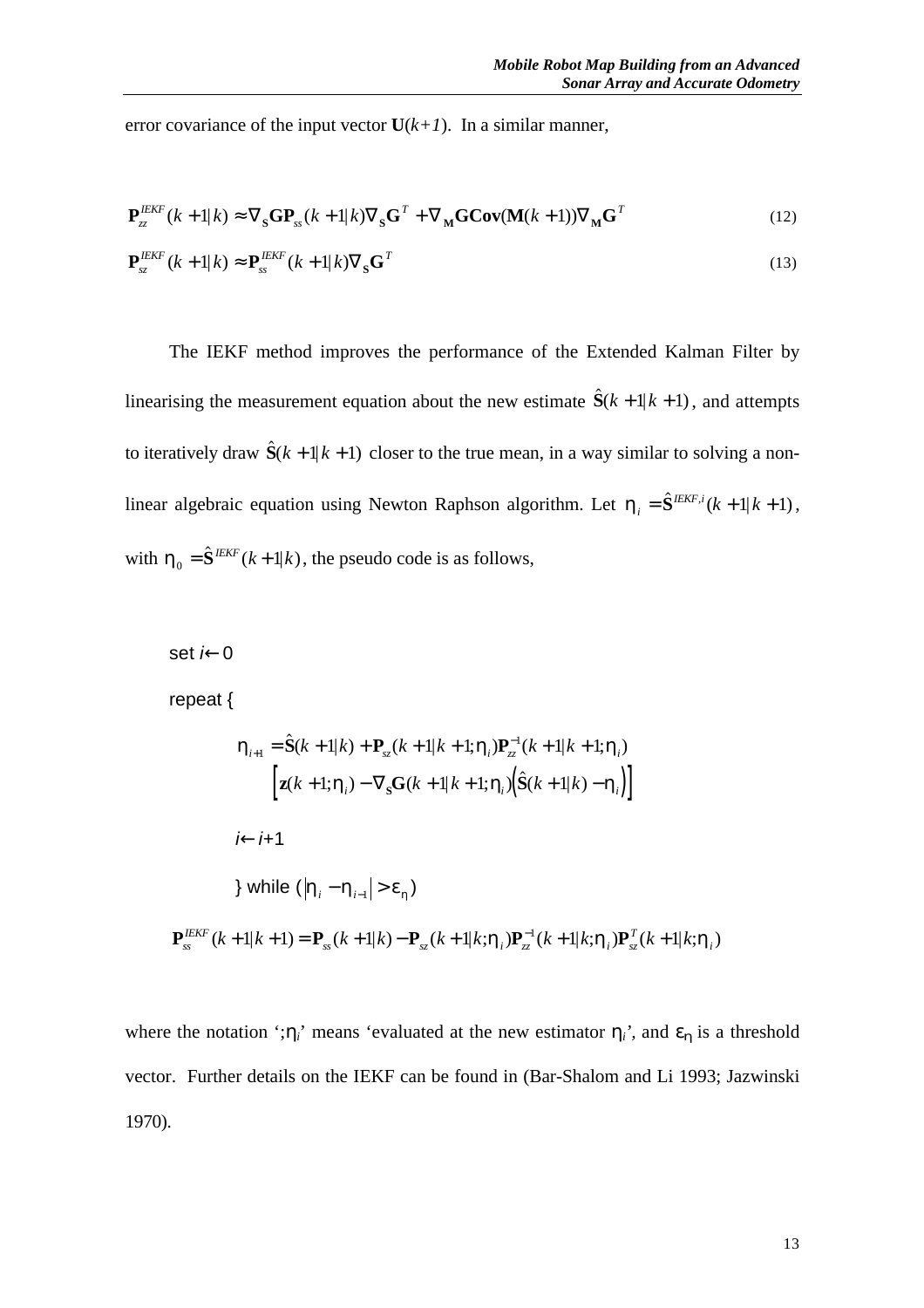#### **3.2. The JUDKF Method**

Julier, Uhlmann and Durrant-Whyte (Julier, Uhlmann and Durrant-Whyte 1995) have developed a method for accurately propagating a covariance matrix through nonlinear equations while reducing the bias associated with the result. This section summarises and generalises the JUD method in the context of this paper. Examples of how this method can be used with the Kalman Filter (hence the JUDKF) are given at the end of this section.

Suppose that  $\hat{S}(k|k)$  of size  $n \times 1$  is an estimate of a particular random vector  $S(k)$ , and associated with the estimate is an error covariance matrix  $P_{ss}(k/k)$  of size  $n_s \times n_s$ , then a set of *sigma points*  $\mathbf{s}_j$  are generated from the  $2n_s$  columns of

$$
\pm \sqrt{n_s \mathbf{P}_{ss}(k \mid k)} = \pm \Big[ \mathbf{S}_0 \qquad \mathbf{S}_1 \qquad \cdots \qquad \mathbf{S}_{n_s-1} \Big] = \pm \mathbf{L}
$$
 (14)

where L is the lower triangular matrix of the Cholesky Decomposition of  $n_s P_{ss}(k / k) = LL^T$ . A set of  $2n_s$  data points can be formed,

$$
\mathbf{S}_{i}(k|k) \in \bigcup_{i=0}^{n_{s}-1} \left\{ \hat{\mathbf{S}}(k|k) + \mathbf{S}_{i}, \hat{\mathbf{S}}(k|k) - \mathbf{S}_{i} \right\}
$$
\n(15)

Let **X** and **Y** be non-linear  $n_x \times 1$  and  $n_y \times 1$  functions of **S***,* 

$$
\mathbf{X}(k+1) = \mathbf{X}(\mathbf{S}(k)) \qquad \mathbf{Y}(k+1) = \mathbf{Y}(\mathbf{S}(k)) \tag{16}
$$

The following quantities can be calculated with  $S_i(k/k)$ 

$$
\hat{\mathbf{X}}(k+1|k) = \frac{1}{2n_s} \sum_{i=0}^{2n_s-1} \mathbf{X}(\mathbf{S}_i(k|k))
$$
\n(17)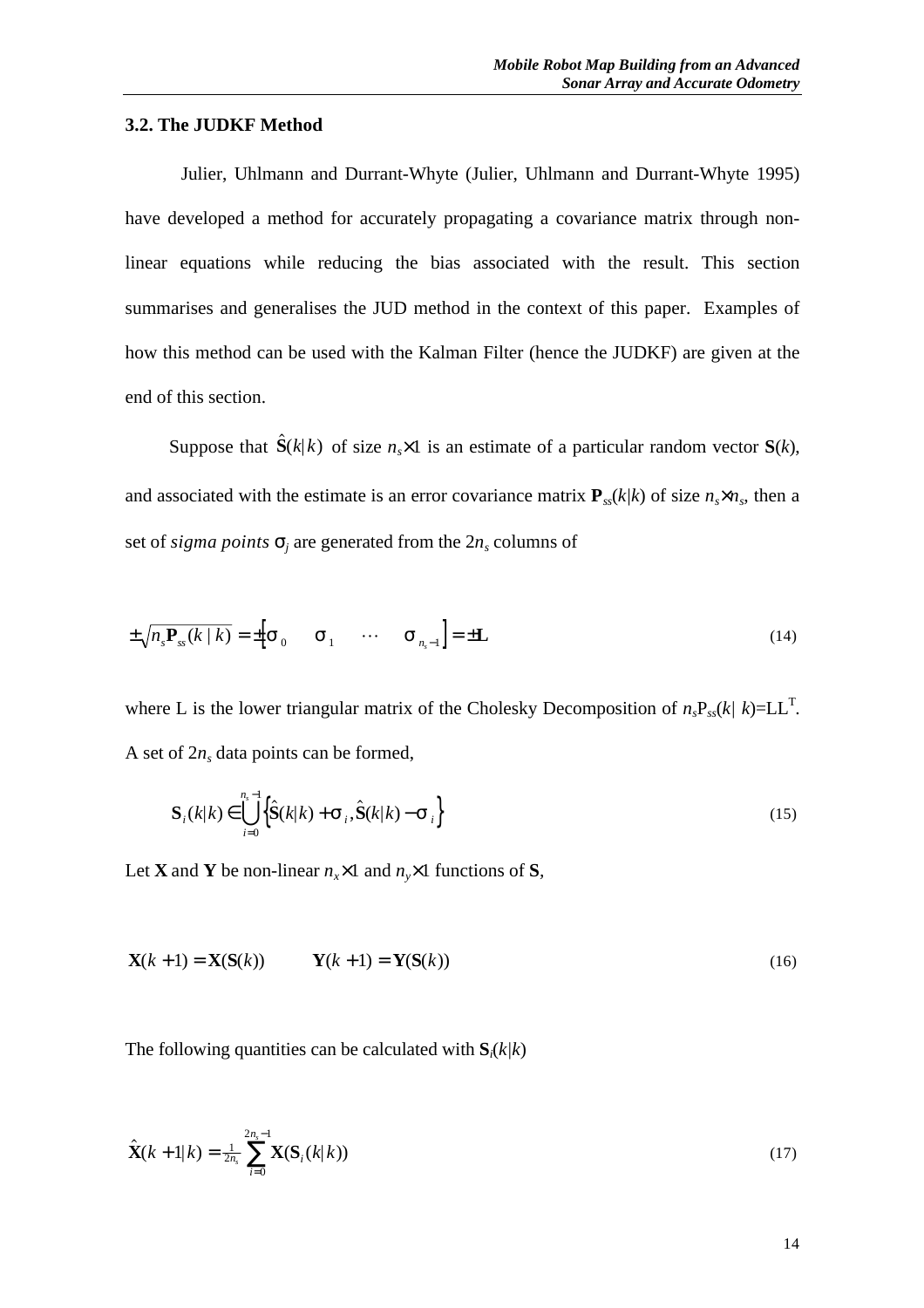$$
\hat{\mathbf{Y}}(k+1|k) = \frac{1}{2n_s} \sum_{i=0}^{2n_s-1} \mathbf{Y}(\mathbf{S}_i(k|k))
$$
\n(18)

$$
\mathbf{P}_{XX}(k+1|k) = \frac{1}{2n_s} \sum_{i=0}^{2n_s-1} \left[ \mathbf{X}(\mathbf{S}_i(k|k)) - \hat{\mathbf{X}}(k+1|k) \right] \left[ \mathbf{X}(\mathbf{S}_i(k|k)) - \hat{\mathbf{X}}(k+1|k) \right]^T
$$
(19)

$$
\mathbf{P}_{YY}(k+1|k) = \frac{1}{2n_s} \sum_{i=0}^{2n_s-1} \left[ \mathbf{Y}(\mathbf{S}_i(k|k)) - \hat{\mathbf{Y}}(k+1|k) \right] \left[ \mathbf{Y}(\mathbf{S}_i(k|k)) - \hat{\mathbf{Y}}(k+1|k) \right]^T
$$
(20)

$$
\mathbf{P}_{XY}(k+1|k) = \frac{1}{2n_s} \sum_{i=0}^{2n_s-1} \left[ \mathbf{X}(\mathbf{S}_i(k|k)) - \hat{\mathbf{X}}(k+1|k) \right] \left[ \mathbf{Y}(\mathbf{S}_i(k|k)) - \hat{\mathbf{Y}}(k+1|k) \right]^T
$$
(21)

The equations (19) to (21) for obtaining the covariance and cross-covariance are considered suboptimal (Julier, Uhlmann and Durrant-Whyte 1995) at the expense of ensuring positive (semi)definiteness. To simplify subsequent discussion, the computational details are encapsulated into the following functions:

- 1.  $\Omega(k, \mathbf{X}(S), \mathbf{P}_{SS})$  takes the transformation equations,  $\mathbf{X}(S)$  and the covariance matrix  $\mathbf{P}_{ss}$ of the random vector **S** and generates the means of **X**(**S**).
- 2.  $\Lambda(k, X(S), Y(S), P_{ss})$  takes the transformation equations,  $X(S)$  and  $Y(S)$  and the covariance matrix **P***ss* of the random vector **S** and generates the cross-covariance between  $X(S)$  and  $Y(S)$ .  $\Lambda(k, X(S), P_{ss})$  returns the covariance of  $X(S)$ .

In both functions, *k* is the stage specifier for all the independent parameters.

The computation of the square root of a matrix is computationally expensive and simplication is desirable. For example, if  $P_{ss}$  has a diagonal structure, that is,  $P_{ss}$  = diag( $P_i$ ), then

$$
\pm \sqrt{n_s \mathbf{P}_{SS}} = \pm \sqrt{n_s} \sqrt{\mathbf{P}_{SS}} = \pm \sqrt{n_s} \, diag\left(\sqrt{\mathbf{P}_i}\right) \tag{22}
$$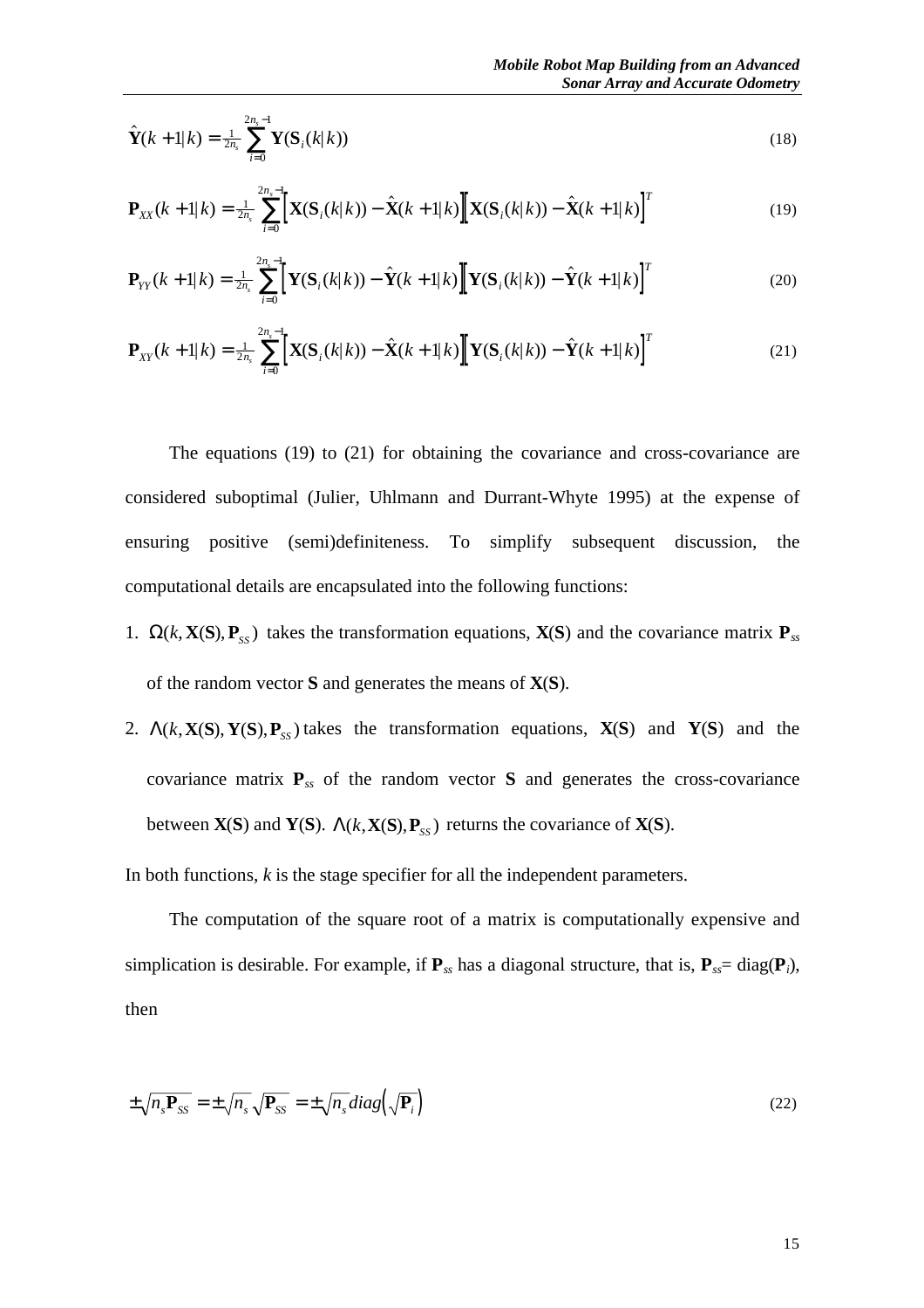The JUD method can now be applied to a Kalman Filtering problem:

$$
\hat{\mathbf{S}}^{IU}(k+1|k) \approx \Omega(k|k, \mathbf{F}(\hat{\mathbf{S}}, \hat{\mathbf{U}}), diag(\mathbf{P}_{ss}, \mathbf{Cov}(\mathbf{U}))\big)
$$
\n(23)

$$
\mathbf{z}^{IU}(k+1) \approx -\Omega(k+1|k, \mathbf{G}(\hat{\mathbf{S}}, \hat{\mathbf{U}}), diag(\mathbf{P}_{ss}, \mathbf{Cov}(\mathbf{M}))\big)
$$
(24)

$$
\mathbf{P}_{ss}^{IU} \approx \Lambda(k|k, \mathbf{F}(\hat{\mathbf{S}}, \hat{\mathbf{U}}), diag(\mathbf{P}_{ss}, \mathbf{Cov}(\mathbf{U}))\big)
$$
(25)

$$
\mathbf{P}_{zz}^{IU} \approx \Lambda \Big( k + 1 | k, \mathbf{G}(\hat{\mathbf{S}}, \hat{\mathbf{M}}), diag\big(\mathbf{P}_{ss}, \mathbf{Cov}(\mathbf{M})\big) \Big) \tag{26}
$$

$$
\mathbf{P}_{sz}^{IU} \approx \Lambda(k+1|k, \mathbf{S}, \mathbf{G}(\hat{\mathbf{S}}, \hat{\mathbf{M}}), diag(\mathbf{P}_{ss}, \mathbf{Cov}(\mathbf{M}))\big)
$$
(27)

where *diag*(*.*) here is the matrix formed by the argument matrices on the diagonal.

#### *4. Map Building Formalism*

This section is further subdivided into nine parts. Section 4.1 contains a discussion of the environment model and pinpoints the parameters to be optimised. Section 4.2 details all mapping scenarios that must be considered in order to grow the map primitives. Section 4.3 presents map building as a statistical optimisation problem and formulates solutions in the context of Kalman Filter. Two formulations are presented: The classical Global approach (Leonard, Durrant-Whyte and Ingemar 1992) and the Relocation-Fusion approach (Moutarlier and Chatila 1989). The authors' formulations bear resemblance to these precursors, but are more general in the sense that they extend beyond feature-tofeature matching in order to tackle the more complex scenarios faced by sonar mapping. Section 4.4 explains why a corner should be merged to two intersecting partial planes, not one. Section 4.5 describes how a collinearity constraint should be validated. Section 4.6 to section 4.9 focus on the discussion for other important map management details, namely,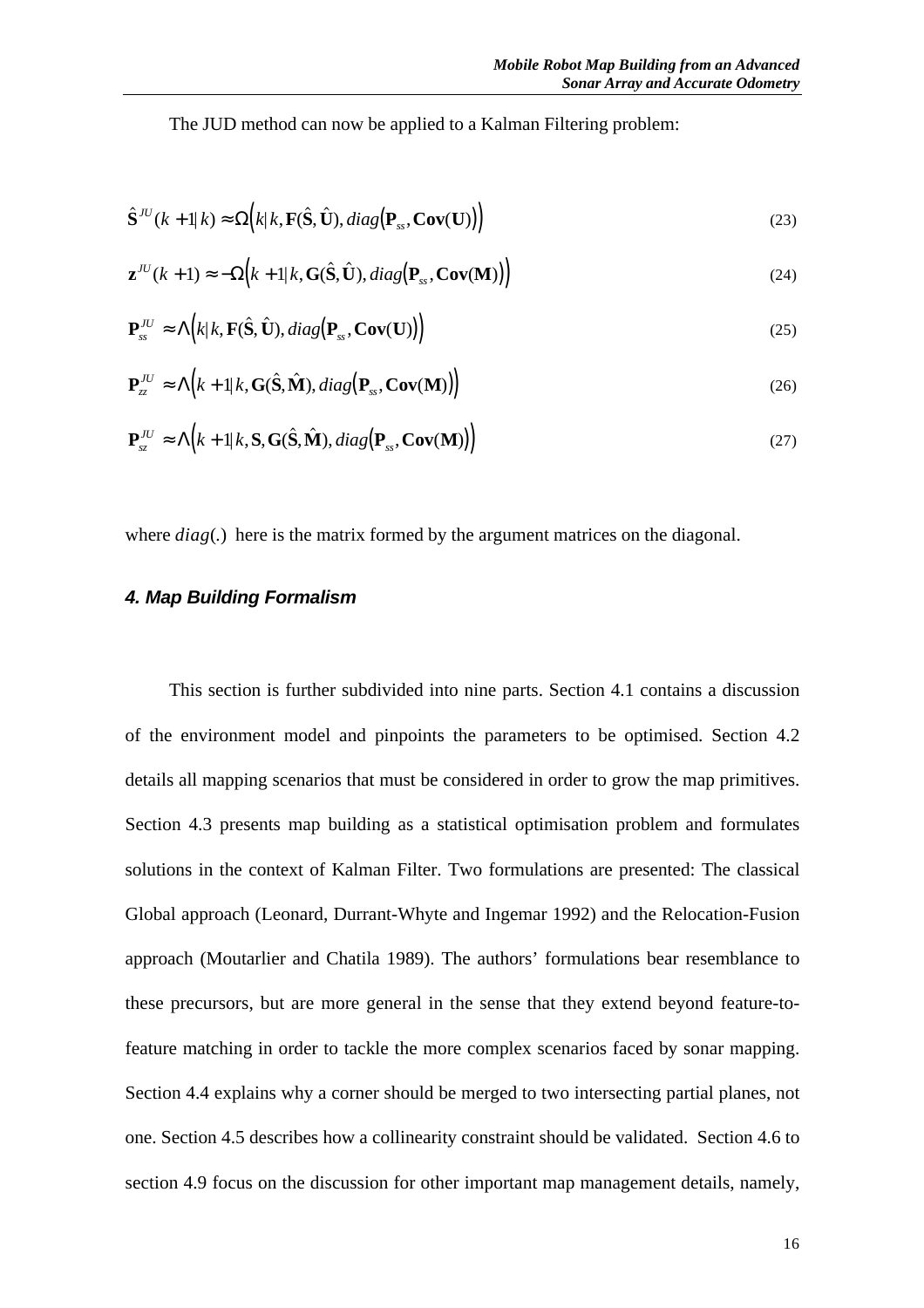discrimination of phantom targets, incorporation of new measurement, as well as mergence and removal of existing primitives.

# **4.1. Map Primitives**

The environmental model comprises two types of primitives:

**Partial Plane** is characterised by its state parameters  $x_i(k) = [a_i(k) \quad b_i(k)]^T$  from the line equation  $ax + by = a^2 + b^2$ , the Cartesian coordinates of its approximate endpoints, and a status associated with each endpoint, indicating whether it is terminated with another partial plane to form a corner. When a wall is first detected, it is registered as a partial plane with only one endpoint. It is then grown to have two endpoints and extended as the robot moves along the wall.



**Figure 5 : Parameterisation of a partial plane**

**Corner** is characterised by its Cartesian coordinates  $x_i(k) = [x_i(k) \quad y_i(k)]^T$  only. The sonar sensor provides no indication of its orientation.

**Edge** is similarly characterised by its Cartesian coordinates  $x_i(k) = [x_i(k) \quad y_i(k)]^T$  only.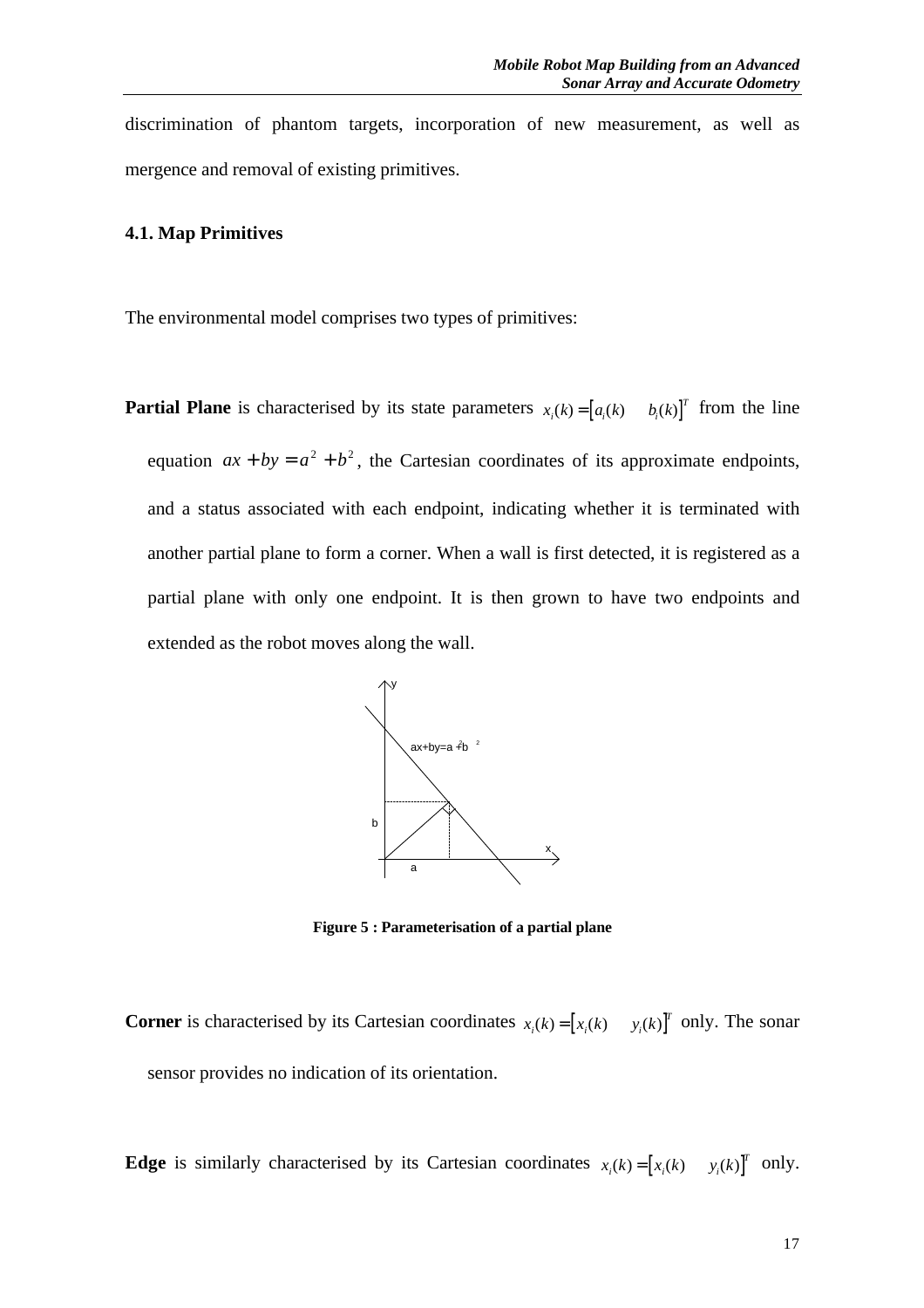The sonar sensor provides no indication of its orientation.

In addition, the covariance and cross-covariance between these features are also kept (Leonard, Durrant-Whyte and Ingemar 1992**,** Moutarlier and Chatila 1989). Each time a new primitive is added, it will expand the number of system state parameters by two. The current strategy also records the unclassifiable features as unknown.

# **4.2. Growing Map Primitives**

A snapshot of the map building scenario at stage *k+1* is depicted in Figure 6. The robot has just moved to a new position and sensed a few new features. It is now ready to use some features for localisation, and add the remaining features to the map.



**Figure 6 : Status of map and data fusion process at stage** *k+1*

Since the robot is operating indoors, discrete feature elements are assumed to come from a few planes, so that they can be merged using some *collinearity constraint* to give a more realistic representation of the environment.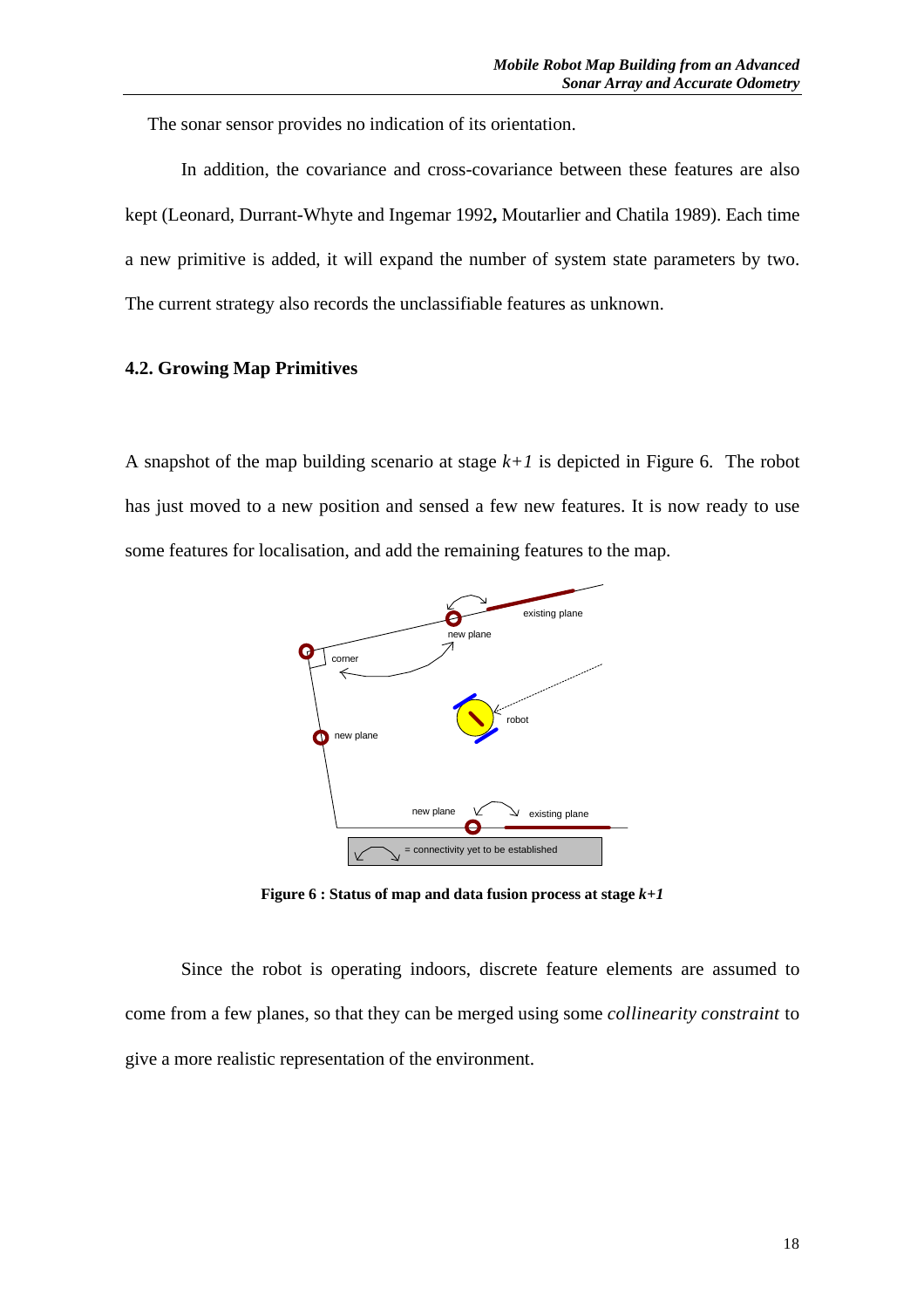

**Figure 7 : Conditions for growing map primitives with a plane measurement**



**Figure 8 : Conditions for growing map primitives with a corner measurement**

A planar measurement would be fused to a partial plane if it satisfies the conditions depicted in Figure 7. A corner measurement would be fused to an existing corner feature if it is close enough to it, otherwise it would be fused to two existing intersecting planes if it satisfies the conditions depicted in Figure 8. In a typical real environment, edges are produced by the artefacts on the walls such as mouldings. While being excellent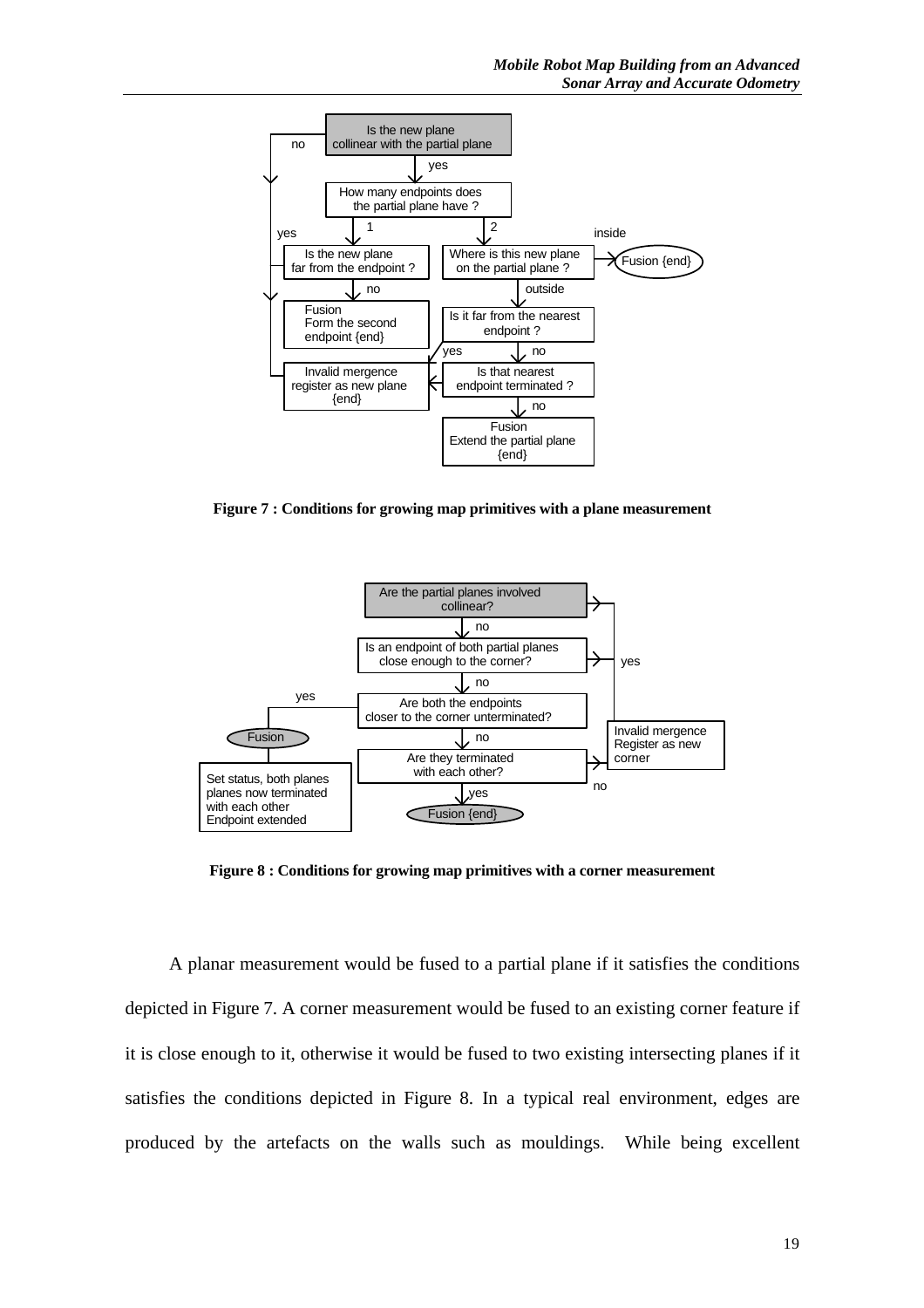stationary landmarks for map building and localisation, they cannot be considered as collinear with the nearby walls. Therefore an edge is only fused to an existing edge if they are in the proximity of each other. For all greyed condition boxes in the figures,  $\chi^2$  tests (to be described later) are applied. Every time a re-observation of a feature/relation occurs, the state of every map feature would be updated because of their correlation. The unterminated endpoints of partial planes are projected to the new gradient determined by the new state parameters, whereas the terminated endpoints are re-calculated from the intersections of all pairs of partial planes marked as terminated with each other.

# **4.3. The Kalman Filter Formulation of Map Building Problem**

Under this section, the map building problem is first formulated according to the classical global approach. A few equations are then highlighted and modified according to the concept of the Relocation-Fusion approach introduced by (Moutarlier and Chatila 1989). All these are done in the specific context of the sonar mapping. After embedding IEKF or JUDKF, the result is more general than the original formulation.

The two dimensional coordinates and orientation (collectively known as the *state*) of the robot, as well as the speed of sound, at stage *k* is denoted by the random vector **x**<sub>0</sub>(k) = [x(k) y(k) **q**(k) c<sub>s</sub>(k)] *s*  $T = [x(k) \quad y(k) \quad q(k) \quad c_s(k)$ <sup>T</sup> with respect to a global reference frame. Further assume that a partial map already exists, and the random parameter vectors of the existing features  $\mathbf{x}_i(k)$  are concatenated with  $\mathbf{x}_0(k)$  to form the *global state vector*  $\mathbf{S}(k)$ .  $\mathbf{S}(k)$ contains all the parameters to be optimised, and S is the set of all state vectors to be optimised.

$$
\mathbf{S}(k) = [\mathbf{x}_0(k) \quad \mathbf{x}_1(k) \quad \mathbf{x}_2(k) \quad \dots \quad \mathbf{x}_n(k)]^T
$$
 (28)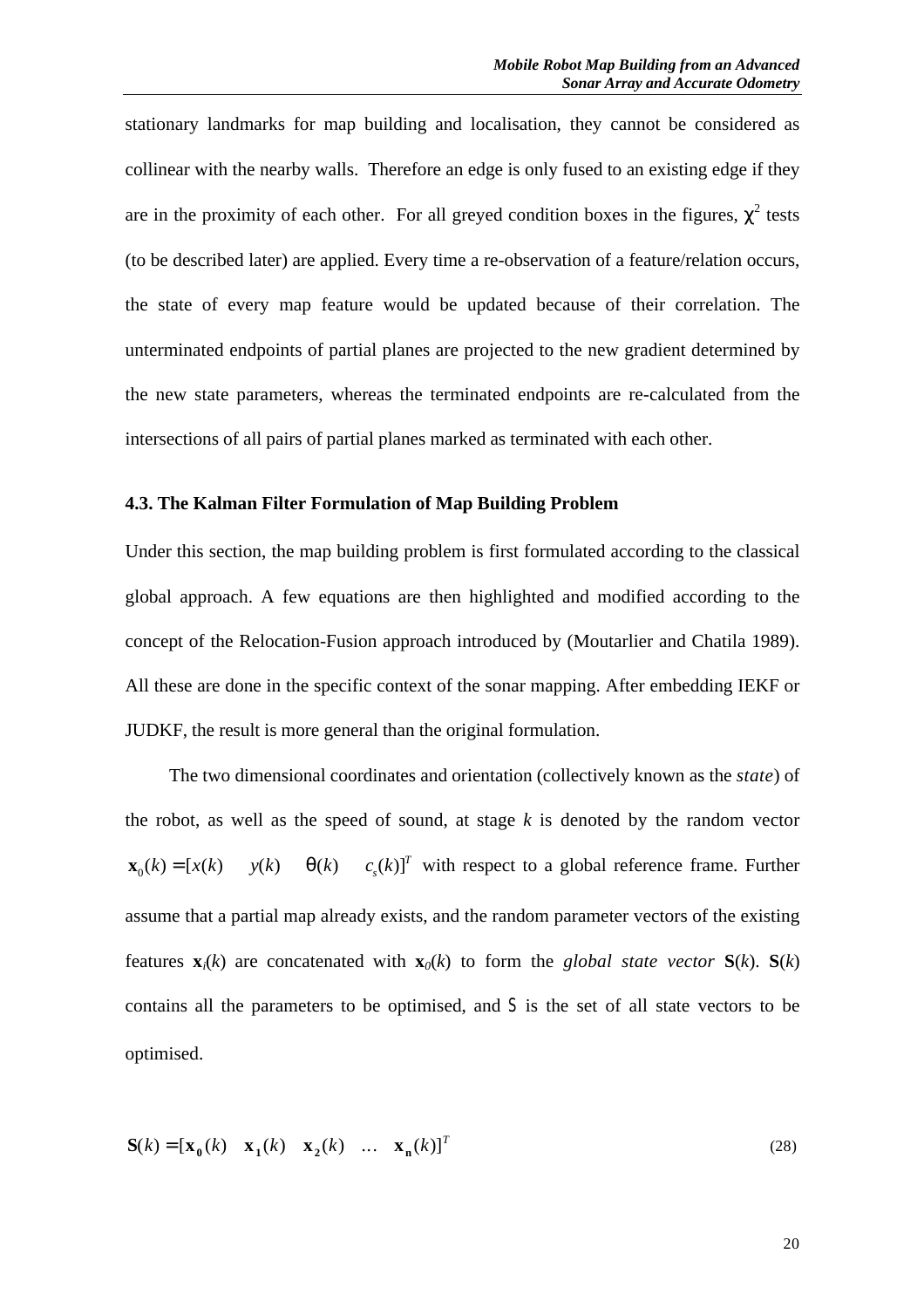$$
S = \bigcup_{i=0}^{n} \left\{ \mathbf{x}_i \right\} \tag{29}
$$

At stage  $k+1$ , the robot travels to a new destination. The intermediate state of the robot  $\hat{\mathbf{S}}(k+1|k)$  can be predicted as a function of its preceding state  $\hat{\mathbf{S}}(k|k)$  and the input vector  $U(k+1)$  using the state transition equation (9) or (23). In this case  $U(k+1)$  is specified by the distance travelled by the left wheel and right wheel. Strictly speaking, the time histories of the left and right wheel rotations,  $L(t)$  and  $R(t)$ , are required to compute the intermediate state. In this experiment, the motion types are confined to linear translation and on the spot rotation only. If the motion is a translation, *L* and *R* should

have equal sign; Likewise, if the motion is a rotation, *L* and *R* should have opposite sign.

$$
\mathbf{U} = \mathbf{U}(k+1) = \begin{bmatrix} L(k+1) \\ R(k+1) \end{bmatrix}
$$
\n(30)

$$
\mathbf{Cov}(\mathbf{U}(k+1)) = \begin{bmatrix} k_L^2 |\hat{L}(k+1)| & 0\\ 0 & k_R^2 |\hat{R}(k+1)| \end{bmatrix}
$$
(31)

Since a new model has been developed in (Chong and Kleeman 1997) for propagating random odometry errors, and motion will only transform  $\mathbf{x}_0(k/k)$ , equation  $(9)$ ,  $(23)$ ,  $(11)$  and  $(25)$  can be simplified further. For the IEKF method,

$$
\hat{\mathbf{x}}_0^{IEKF}(k+1|k) = \mathbf{F}(\hat{\mathbf{x}}_0(k|k), \hat{\mathbf{U}}(k+1))
$$
\n(32)

$$
\mathbf{P}_{00}^{IEKF}(k+1|k) = \nabla_{\mathbf{x}_0} \mathbf{F} \mathbf{P}_{00}(k|k) \nabla_{\mathbf{x}_0} \mathbf{F}^T + \mathbf{Odom}(\hat{\mathbf{U}}, \mathbf{Cov}(\mathbf{U}))
$$
\n(33)

$$
\mathbf{P}_{j0}^{I E K F}(k+1|k) = \nabla_{\mathbf{x}_0} \mathbf{F} \mathbf{P}_{00}(k|k) \qquad \forall j > 0 \tag{34}
$$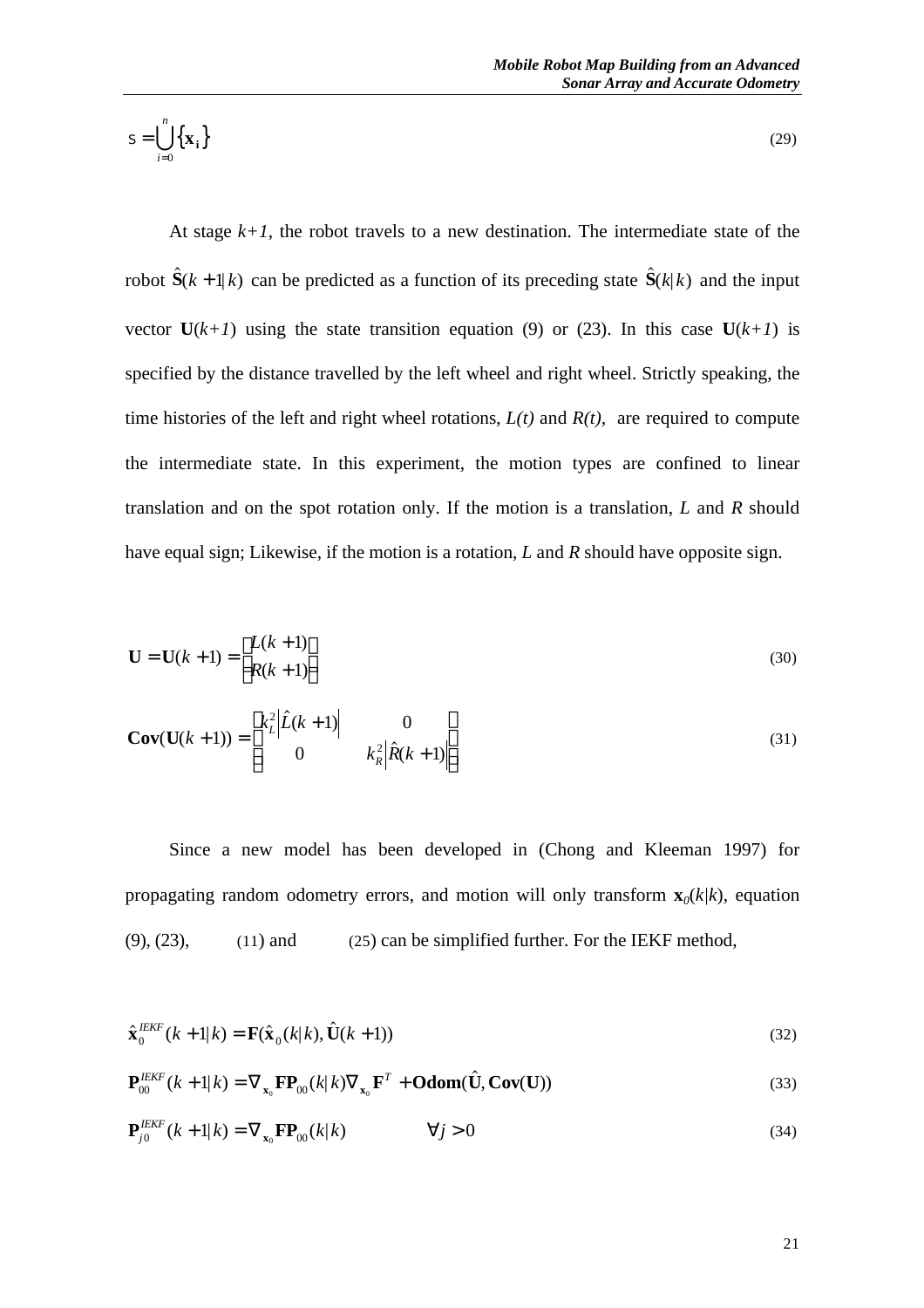and for the JUDKF method,

$$
\hat{\mathbf{x}}_0^{JU}(k+1|k) = \Omega(k|k, \mathbf{F}(\hat{\mathbf{x}}_0, \hat{\mathbf{U}}), diag(\mathbf{P}_{00}, \mathbf{Cov}(\mathbf{U}))
$$
\n(35)

$$
\mathbf{P}_{00}^{JU}(k+1|k) = \Lambda(k|k, \mathbf{F}(\hat{\mathbf{x}}_0, \hat{\mathbf{U}}), \mathbf{P}_{00}) + \mathbf{Odom}(\hat{\mathbf{U}}, \mathbf{Cov}(\mathbf{U}))
$$
\n(36)

$$
\mathbf{P}_{0j}^{JU}(k+1|k) = \Lambda \left( k|k, \mathbf{F}(\hat{\mathbf{x}}_0, \hat{\mathbf{U}}), \hat{\mathbf{x}}_j, \begin{bmatrix} \mathbf{P}_{00} & \mathbf{P}_{0j} \\ \mathbf{P}_{j0} & \mathbf{P}_{jj} \end{bmatrix} \right) \qquad \forall j > 0
$$
\n(37)

where **Odom**() represents the new odometry error model developed in (Chong and Kleeman 1997) that takes in the robot's wheel covariance matrix  $\text{Cov}(\text{U}(k+1))$  and wheel turns  $\hat{\mathbf{U}}$  and outputs the propagated covariance matrix.

A measurement vector consists of a time of flight  $r_i$  and a direction  $Y_i$  to a target, and is denoted by

$$
\mathbf{M} = \mathbf{M}_i(k+1) = \begin{bmatrix} r_i(k+1) & \mathbf{y}_i(k+1) \end{bmatrix}^T
$$
\n(38)

Every new measurement is tested against all the possible collinearity constraints set out in section 4.2, in order to grow the map primitives. A typical constraint would take the form of (3). Its residual vector (also known as innovation) and its covariance can be computed for each measurement, using (10) and (11) for IEKF and (24) and (26) for JUDKF respectively.

Since the noise incurred on these residuals are not correlated, block processing is not necessary (Bar-Shalom and Li 1993) (that is, they can be processed one at a time). Each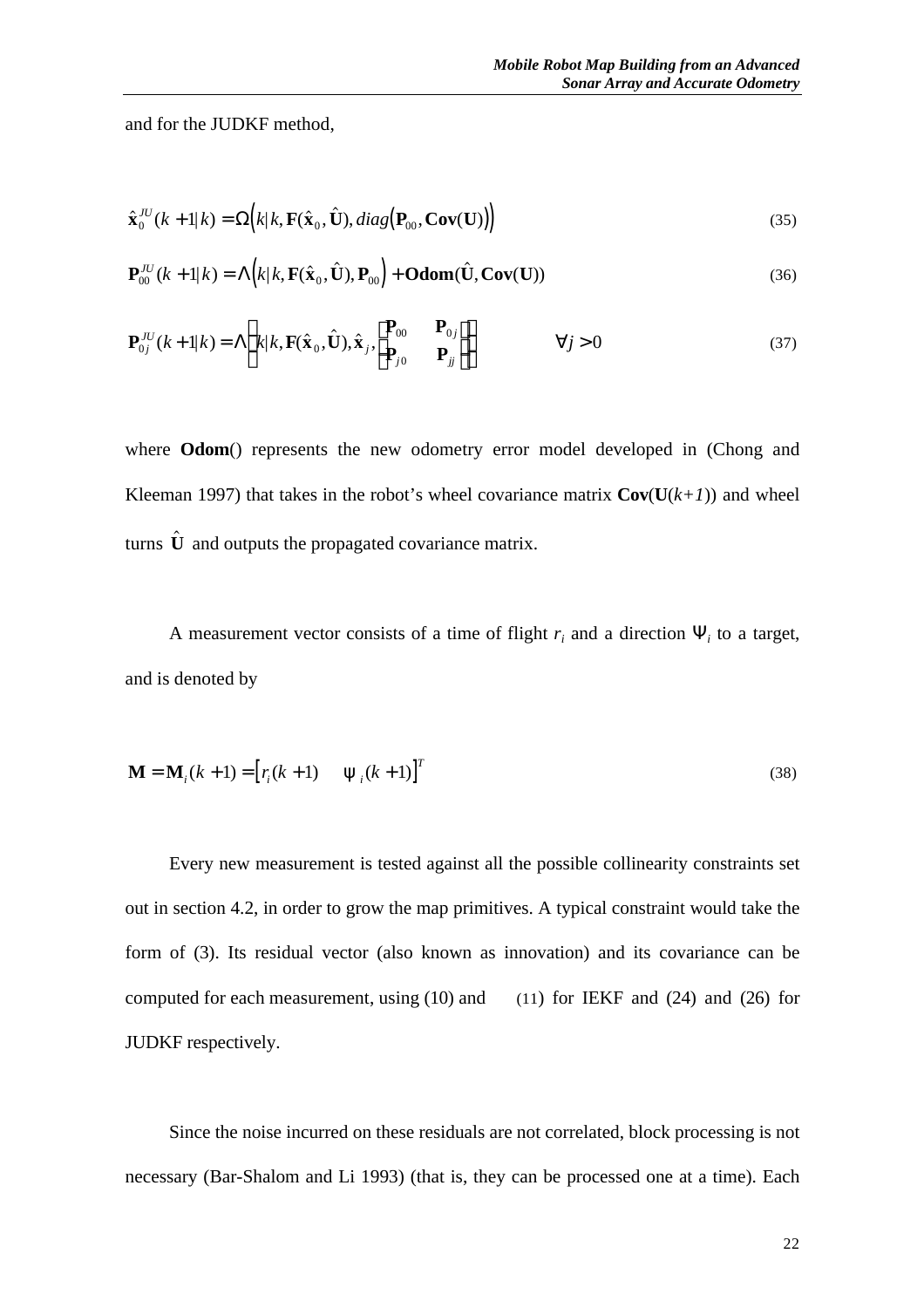residual vector  $\mathbf{z}_i(k+1)$  is just a function of  $\hat{\mathbf{x}}_0(k|k)$ , the measurement  $\hat{\mathbf{M}}_i(k+1)$  and the corresponding 'matched' map features, therefore there are significant zero submatrices in the Jacobian matrix on which simplification can be made. The following simplifying formulation involves only one feature,  $\hat{\mathbf{x}}_i(k|k)$ . Formulation involving two states (for example, fusing a new corner measurement to two existing intersecting partial planes) is similar so will not be detailed. The modified residual vector looks like

$$
\mathbf{z}_{i}^{I E K F}(k+1; \mathbf{h}_{i}) = -\mathbf{G}(\hat{\mathbf{x}}_{0}(k+1|k), \hat{\mathbf{x}}_{i}(k+1|k), \hat{\mathbf{M}}_{i}(k+1))
$$
\n(39)

$$
\mathbf{z}_{i}^{IU}(k+1) = -\Omega\left(k+1|k, \mathbf{G}(\hat{\mathbf{x}}_{0}, \hat{\mathbf{x}}_{i}, \hat{\mathbf{M}}_{i}), diag\begin{pmatrix} \mathbf{P}_{00} & \mathbf{P}_{0i} \\ \mathbf{P}_{i0} & \mathbf{P}_{ii} \end{pmatrix} \mathbf{Cov}(\mathbf{M}_{i})\right)
$$
(40)

and its error covariance,

$$
\mathbf{P}_{zz}^{IEKF}(k+1|k;h_r) = \begin{bmatrix} \nabla_{\mathbf{x}_0} \mathbf{G} & \nabla_{\mathbf{x}_i} \mathbf{G} \end{bmatrix} \begin{bmatrix} \mathbf{P}_{00}(k|k) & \mathbf{P}_{0i}(k|k) \\ \mathbf{P}_{i0}(k|k) & \mathbf{P}_{ii}(k|k) \end{bmatrix} \begin{bmatrix} \nabla_{\mathbf{x}_0} \mathbf{G}^T \\ \nabla_{\mathbf{x}_i} \mathbf{G}^T \end{bmatrix}
$$
\n
$$
+ \nabla_{\mathbf{M}_i} \mathbf{G} \mathbf{Cov}(\mathbf{M}_i(k+1)) \nabla_{\mathbf{M}_i} \mathbf{G}^T
$$
\n(41)

$$
\mathbf{P}_{zz}^{JU}(k+1|k) = \Lambda \left( k+1|k, \mathbf{G}(\hat{\mathbf{x}}_0, \hat{\mathbf{x}}_i, \hat{\mathbf{M}}_i), diag \begin{pmatrix} \mathbf{P}_{00} & \mathbf{P}_{0i} \\ \mathbf{P}_{i0} & \mathbf{P}_{ii} \end{pmatrix} \mathbf{Cov}(\mathbf{M}_i) \right) \tag{42}
$$

where  $h_r$  is the  $r^{th}$   $\hat{S}(k+1|k+1)$  generated by IEKF, triggered with  $h_0 = \hat{S}(k+1|k)$ . Here  $\hat{\mathbf{S}}(k+1|k)$  includes  $\hat{\mathbf{x}}_0(k+1|k)$  and  $\hat{\mathbf{x}}_i(k+1|k)$  only.

The covariance of the measurement should account for the imperfect polygonal world assumption. For example, not all walls are strictly flat. It has a form depicted by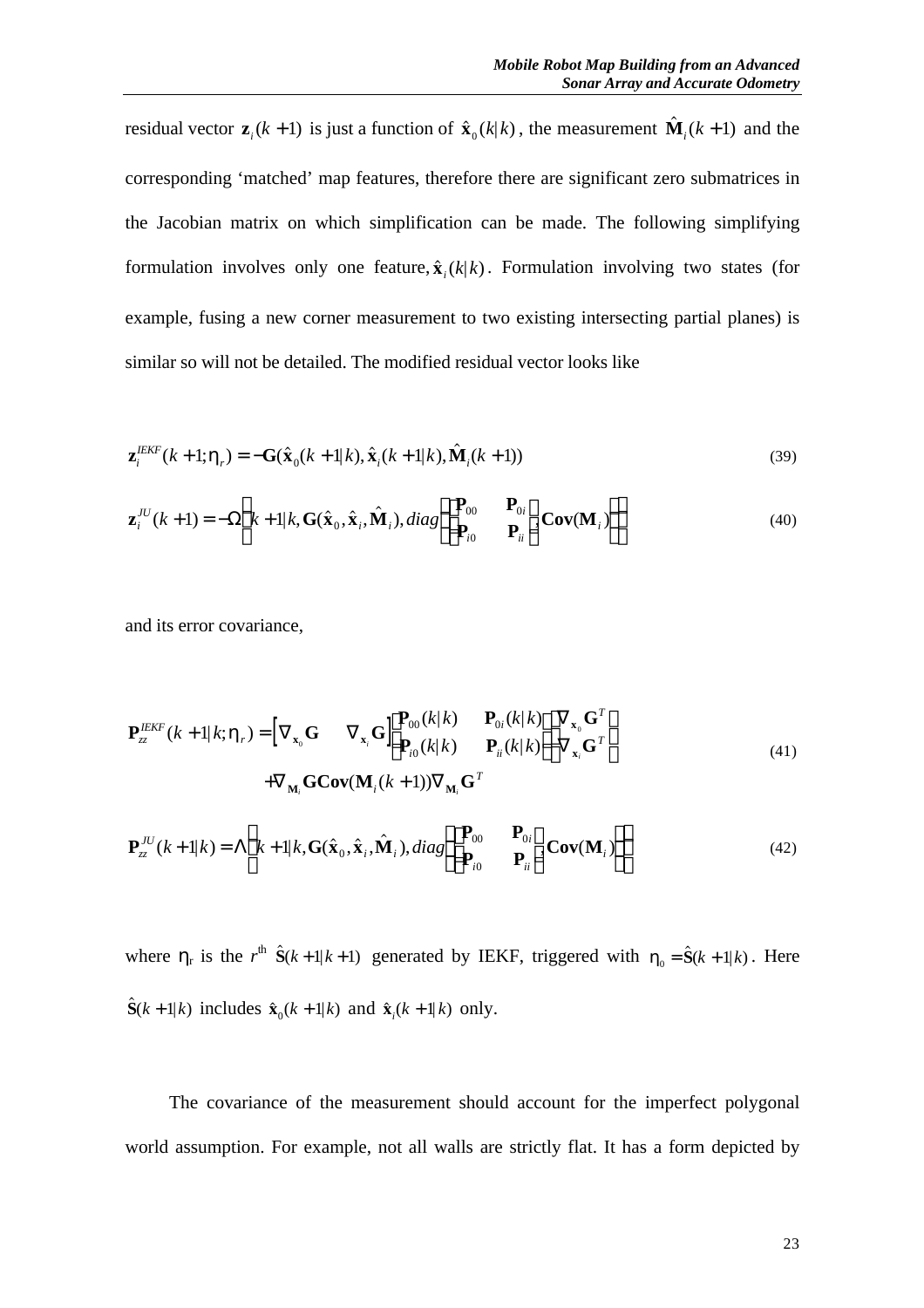equation (43) but more about the matrix values is presented later.

$$
\mathbf{Cov}(\mathbf{M}_i(k+1)) = \begin{bmatrix} \mathbf{S}_{\tau_i}^2 & \mathbf{S}_{\tau_{i}y_i} \\ \mathbf{S}_{\tau_{i}y_i} & \mathbf{S}_{\mathbf{y}_i}^2 \end{bmatrix}
$$
(43)

Kalman Filter equations require that the cross-covariance between the observation matrix and the state matrix be evaluated with equation (13) and (27). After that, the state and the error covariance matrix of the map features together with the robot's position can be updated with equation (7) and (8). Once again, efficiency can be improved by processing the covariance matrix in disparate blocks. To update the state of  $x_j \in S$ ,

$$
\mathbf{P}_{jz}^{IEKF}(k+1|k;\mathbf{h}_r) = \mathbf{P}_{j0}(k+1|k)\nabla_{\mathbf{x}_0}\mathbf{G}^T + \mathbf{P}_{ji}(k+1|k)\nabla_{\mathbf{x}_i}\mathbf{G}^T
$$
\n(44)

$$
\mathbf{P}_{jz}^{IU}(k+1|k) = \Lambda \left( k+1|k, \hat{\mathbf{x}}_j, \mathbf{G}(\hat{\mathbf{x}}_0, \hat{\mathbf{x}}_i, \hat{\mathbf{M}}_i), diag \begin{pmatrix} \mathbf{P}_{00} & \mathbf{P}_{0i} & \mathbf{P}_{0j} \\ \mathbf{P}_{i0} & \mathbf{P}_{ii} & \mathbf{P}_{ij} \\ \mathbf{P}_{j0} & \mathbf{P}_{ji} & \mathbf{P}_{jj} \end{pmatrix} \mathbf{Cov}(\mathbf{M}_i) \right)
$$
(45)

For IEKF, let  $h_{j,r}$  be the iterator for  $\mathbf{x}_j$  only,  $\hat{\mathbf{x}}_j(k+1|k+1)$ , after the  $r^{\text{th}}$  iteration, starting with the initial value  $h_{j,0} = \hat{x}_j(k+1|k)$ 

$$
\boldsymbol{h}_{j,r+1} = \boldsymbol{h}_{j,0} + \mathbf{P}_{jz}(k+1|k;\boldsymbol{h}_r)\mathbf{P}_{zz}^{-1}(k+1|k;\boldsymbol{h}_r)\big[\mathbf{z}_i(k+1;\boldsymbol{h}_r) - \nabla_{\mathbf{S}}G(\boldsymbol{h}_0 - \boldsymbol{h}_r)\big] \tag{46}
$$

For JUDKF,  $\hat{\mathbf{x}}_j(k+1|k+1)$  is simply found with the following classical equation,

$$
\hat{\mathbf{x}}_j(k+1|k+1) = \hat{\mathbf{x}}_j(k+1|k) + \mathbf{P}_{jz}(k+1|k)\mathbf{P}_{zz}^{-1}(k+1|k)\mathbf{Z}_i(k+1)
$$
\n(47)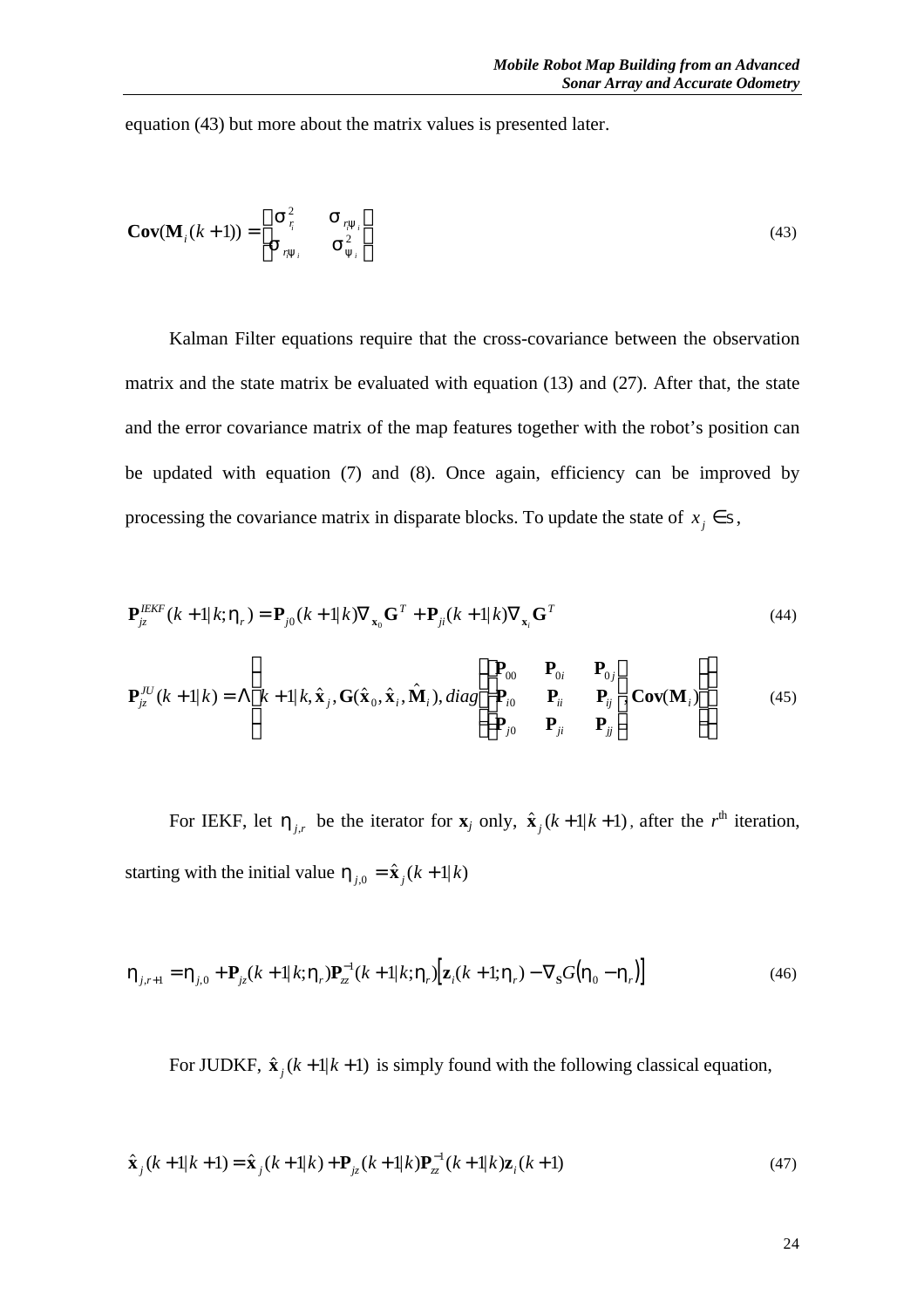Both cases share the same covariance update formula. For all combinations of state *m* and *n*,

$$
\mathbf{P}_{mn}(k+1|k+1) = \mathbf{P}_{mn}(k+1|k) - \mathbf{P}_{mz}(k+1|k;h_r)\mathbf{P}_{zz}^{-1}(k+1|k;h_r)\mathbf{P}_{zn}(k+1|k;h_r)
$$
\n(48)

Extra care has been taken when forming the covariance matrices required by JUDKF. For example, in equation (4444), if  $j=0$  or  $j=i$ , then the composite covariance matrix passed into the JUDKF function should only include  $P_{00}$ ,  $P_{0i}$ ,  $P_{i0}$  and  $P_{ii}$  only. Otherwise, a redundant (hence singular with zero determinant) covariance would be formed which triggers a fatal computer run-time error.

The process is then repeated until all observations have been processed. Since IEKF is also an extremely computationally demanding implementation, simplification becomes essential. The original algorithm is modified such that it terminates after exactly three iterations. Under this simplification, the iterator should only contain the states which affect all the matrix terms appearing in the IEKF algorithm, namely  $\mathbf{x}_0$  and  $\mathbf{x}_i$ .

After the fusion of all measurements associated with the reobserved features, the remaining features are considered new and are simply incorporated into the global state. More information about fusing new observations is contained in section 4.7.

The Relocation-Fusion approach formulated by (Moutarlier and Chatila 1989) makes a minor variation on the Global approach. The measurement error is first used to update the robot's state  $\mathbf{x}_0$  ONLY. The improved  $\mathbf{x}_0$  is then used to re-calculate the residual vector and all the related Jacobian matrices, which are then used to update the remaining map features. Stepwise, after  $z_i$  is computed,  $x_0$  and  $P_{00}$  and the cross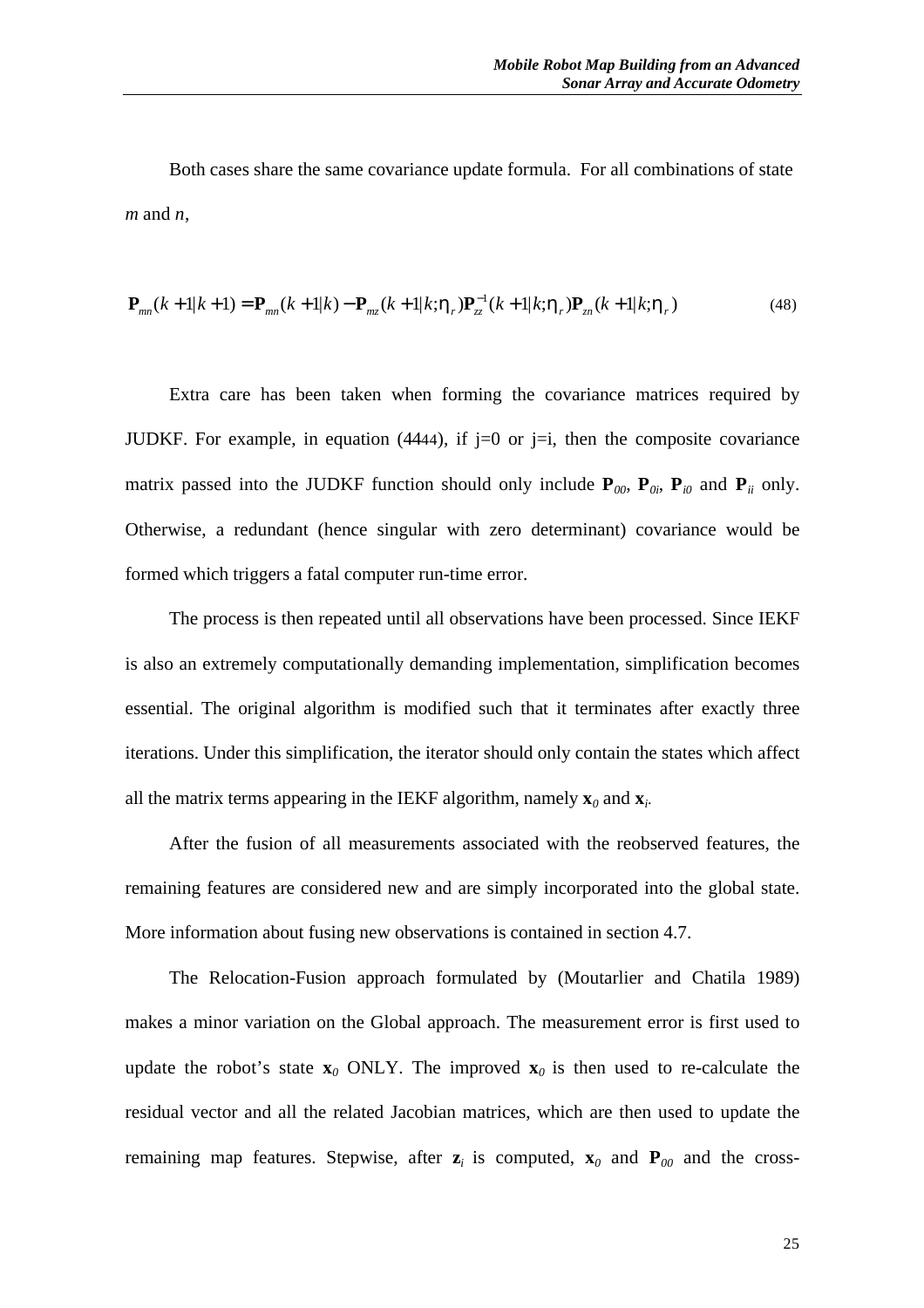covariance between  $\mathbf{x}_0$  and all other map features  $\mathbf{x}_n$  can be found using (47) by setting *j*=0 and (48) by setting *m*=0, respectively.

With the improved  $\mathbf{x}_0$ ,  $\mathbf{z}_i$ ,  $(\nabla_{\mathbf{x}_0} \mathbf{G} \text{ and } \nabla_{\mathbf{x}_i} \mathbf{G} \text{ in case of IEKF})$ ,  $\mathbf{P}_{zz}$ , and  $\mathbf{P}_{jz}$  can be regenerated, in this particular order, by applying equation (39) to (42). This is followed by the update of the states of all other map features, all covariance and cross-covariance, excluding  $\mathbf{x}_0$  and  $\mathbf{P}_{00}$ , using equation (47) to (48). To embed the IEKF algorithm, iteration is first performed on  $\mathbf{x}_0$ . The matched feature  $\mathbf{x}_i$  is included in the iteration after three runs. After this, the remaining states follow.

set r←0

set  $h_{0,r} = \mathbf{x}_0(k+1|k)$ ,  $h_{i,r} = \mathbf{x}_i(k+1|k)$ 

repeat { /\* Relocation with IEKF \*/

evaluate  $\mathbf{z}_i, \nabla_{_{\mathbf{x}_0}}\mathbf{G}$  ,  $\nabla_{_{\mathbf{x}_i}}\mathbf{G}$  ,  $\mathbf{P}_{\mathbf{z}\mathbf{z}},$   $\mathbf{P}_{\mathbf{0}\mathbf{z}}$  at  $\boldsymbol{h}_{\mathbf{0},r}$  and  $\boldsymbol{h}_{\mathbf{i},\mathbf{0}}$ 

$$
\boldsymbol{h}_{0,r+1} = \boldsymbol{h}_{0,0} + \mathbf{P}_{oz}\mathbf{P}_{zz}^{-1}(\mathbf{z}_i - \nabla_{\mathbf{x}_0}\mathbf{G}\big(\boldsymbol{h}_{0,0} - \boldsymbol{h}_{0,r}\big)\big)
$$

r←r+1

 $}$  while  $(r<3)$ 

 $\forall$ **x**<sub>*j*</sub> ∈ s \ {**x**<sub>0</sub>}, evaluate **P**<sub>*jz*</sub>

 $\forall$ **x**<sub>*j*</sub>  $\in$  S, update  $P_{0j}$  and  $P_{j0}$ 

set r←0

$$
repeat \{ 1 * Fusion with I EKF */
$$

evaluate  $\mathbf{z}_i, \nabla_{\mathbf{x}_i}\mathbf{G}$  ,  $\nabla_{\mathbf{x}_i}\mathbf{G}$  ,  $\mathbf{P}_{\mathsf{zz}}, \mathbf{P}_{\mathsf{iz}}, \mathbf{P}_{\mathsf{0z}}$ at  $\bm{h}_{\mathsf{0},\mathsf{2}}$  and  $\bm{h}_{\mathsf{i},\mathsf{r}}$ 

$$
\boldsymbol{h}_{i,r+1} = \boldsymbol{h}_{i,0} + \mathbf{P}_{i,z} \mathbf{P}_{zz}^{-1} (\boldsymbol{z}_i - \nabla_{\mathbf{x}_i} \mathbf{G} (\boldsymbol{h}_{i,0} - \boldsymbol{h}_{i,r}))
$$

r←r+1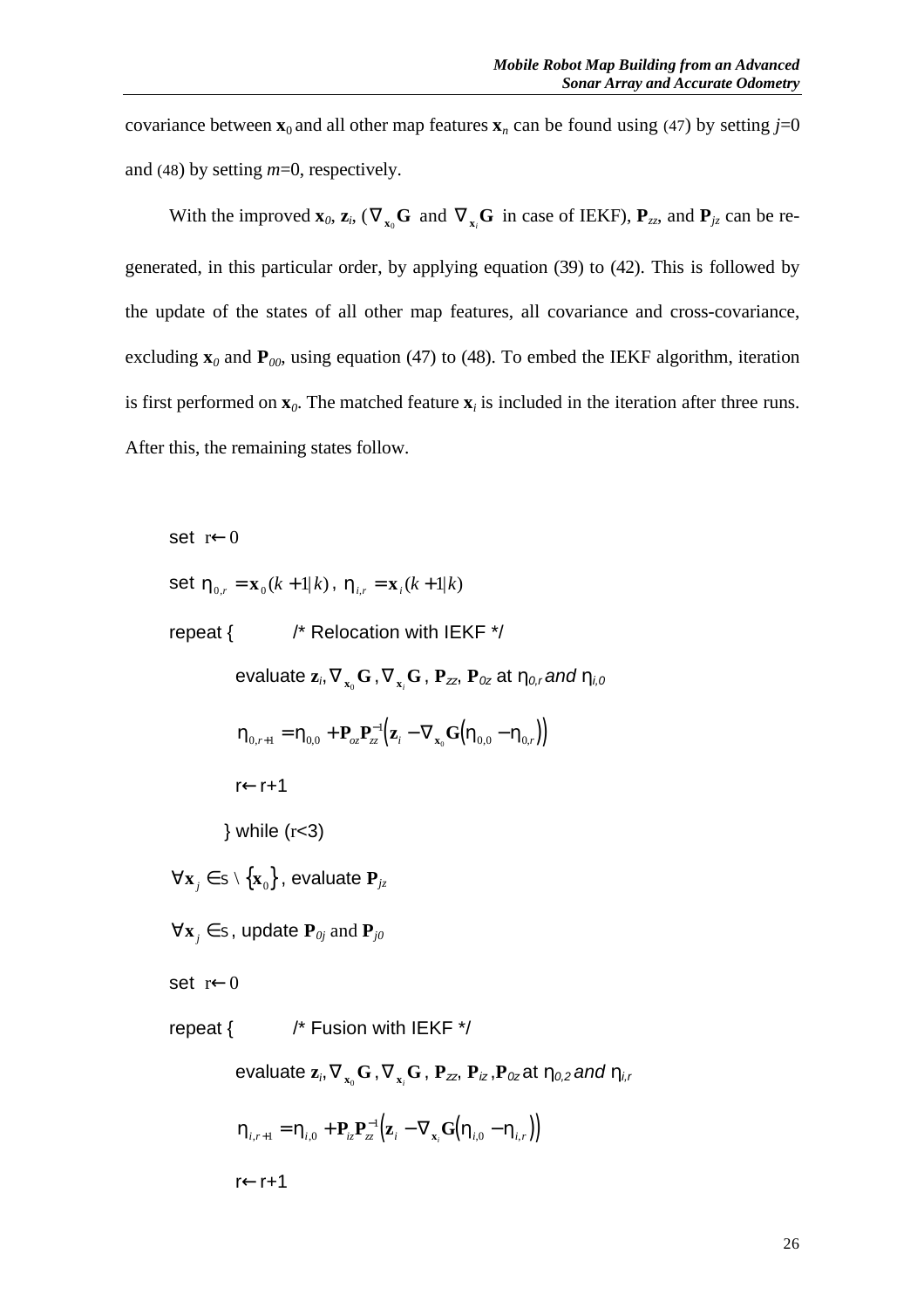$\}$  while ( $r<3$ )

 $\forall$ **x**<sub>*j*</sub> ∈ s \ {**x**<sub>*i*</sub>}, evaluate **P**<sub>*jz*</sub>

 $\forall \mathbf{x}_j \in \mathbb{S} \setminus \left\{ \mathbf{x}_0, \mathbf{x}_i \right\}$  , update  $\mathbf{x}_j$ 

∀{**x** *<sup>m</sup>* ,**x***n*} ⊂ <sup>S</sup>, update **P***mn* (exclude **P***00*)

The Relocation-Fusion (Moutarlier and Chatila 1989) approach has been shown to be less sensitive to position bias introduced by non-linearities and non-ideal odometry model, at the expense of optimality caused by the removal of position information from map features update. In the implementation here, this approach is applied hand in hand with the IEKF and JUDKF to achieve the maximal effect.

#### **4.4. Why Should a New Corner be Fused to Two Intersecting Partial Planes ?**

If a corner measurement fails to be fused to one of the standalone corners, an attempt will be made to fuse it to two intersecting planes. The reason behind fusing a corner to two intersecting planes is that, a corner measurement vector  $[a_i(\mathbf{x}_0, \mathbf{M}i) b_i(\mathbf{x}_0, \mathbf{M}i)]^T$  has a size 2×1. If it sets up a collinearity constraint with one partial plane  $[a, b]^T$  only, then the residual vector formed would have a size 1×1, that is,  $\mathbf{z}_i = [a_i a + b_i b - a^2 - b^2]$ . After fusion, three options for dealing with the corner are available:

- Discard the corner measurement. This wastes some information.
- Parameterise again the partial plane to create some kind of 'plane-corner' entity, which should have size(partial plane vector) + size(corner vector) - size(residual vector) = 3 state parameters. This leads to a series of avalanche effects. For example, it would later lead to some 'plane-corner-plane' entity and so forth. This complicates the map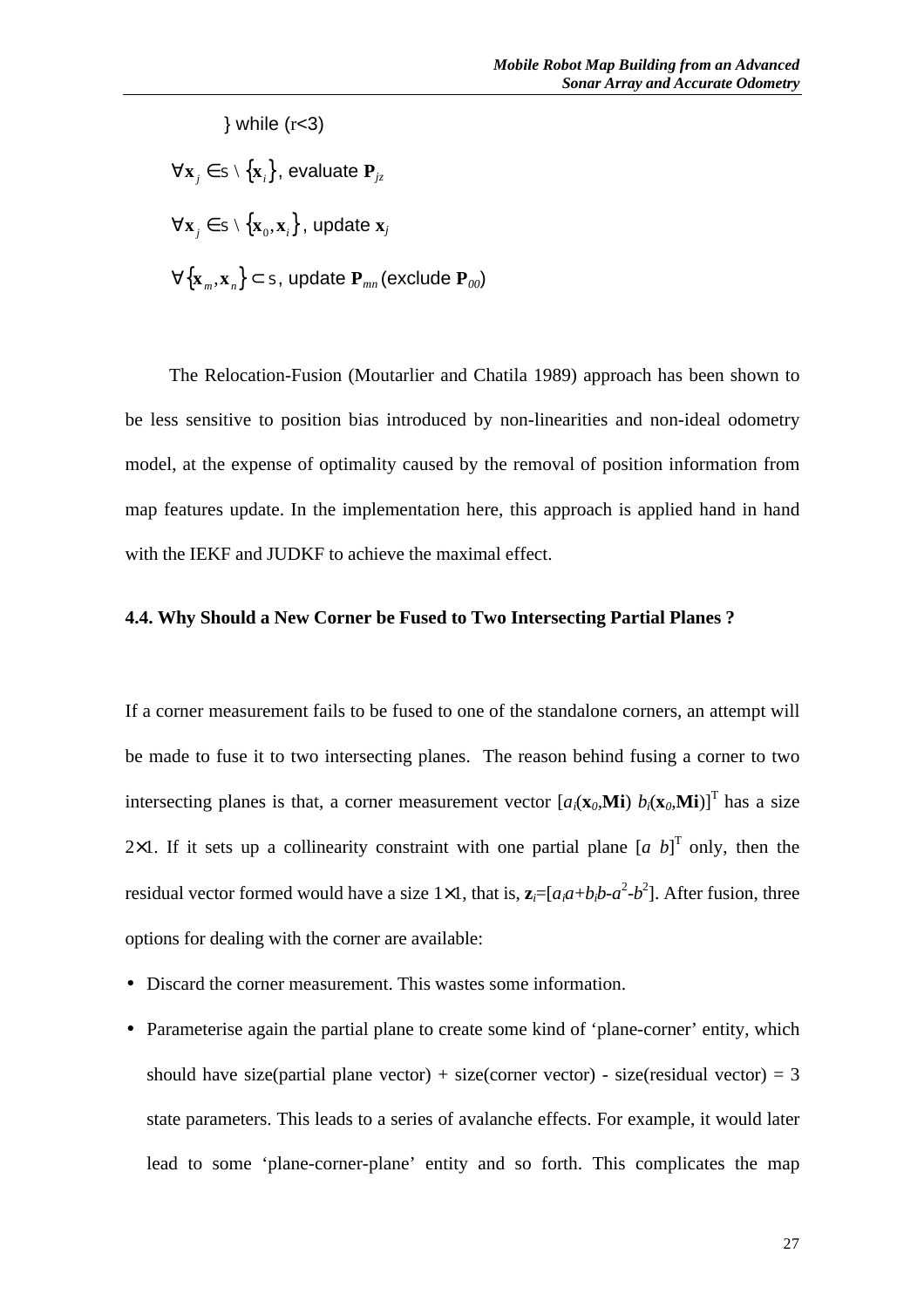management process many folds.

• Register the corner as a new map feature too. However, since it has been used to fuse a partial plane before, any composite covariance matrix involving both of these features, like the state covariance matrix, would carry redundancy (not full rank), hence suffer the risk of singularity (zero determinant). Once again, this choice calls for complex map management scheme, as instances like this increase.

On the contrary, if it is not used at all, then there wouldn't be redundancy to consider. If two intersecting partial planes could be found, the constraint would be 'the corner should be collinear with two partial planes', so the residual vector would have a size of 2×1. This means the corner measurement can be discarded after fusion without wasting any information. On top of that, the two partial planes would be marked as terminated with each other, so the corner position could always be generated if required by subsequent path planning. The test to ensure that the two partial planes are not collinear is vital because if not, later if the two partial planes are merged into one, the resultant partial plane would have a 'hanging' terminated endpoint.

# **4.5. Validity of Collinearity Constraint**

To access the validity of a constraint relationship, Mahalabonis distance test (or also known as  $c^2$  test) is applied to the residual vector :

$$
\left\|\mathbf{z}_i\right\|_{\mathbf{P}_{zz}}^2 = \mathbf{z}_i^T(k+1)\mathbf{P}_{zz}^{-1}(k+1|k)\mathbf{z}_i(k+1)
$$
\n(49)

where  $\|\mathbf{z}_i\|_{\mathbf{P}_x}^2$  is the normalised sum of square of all the vector components. If the residual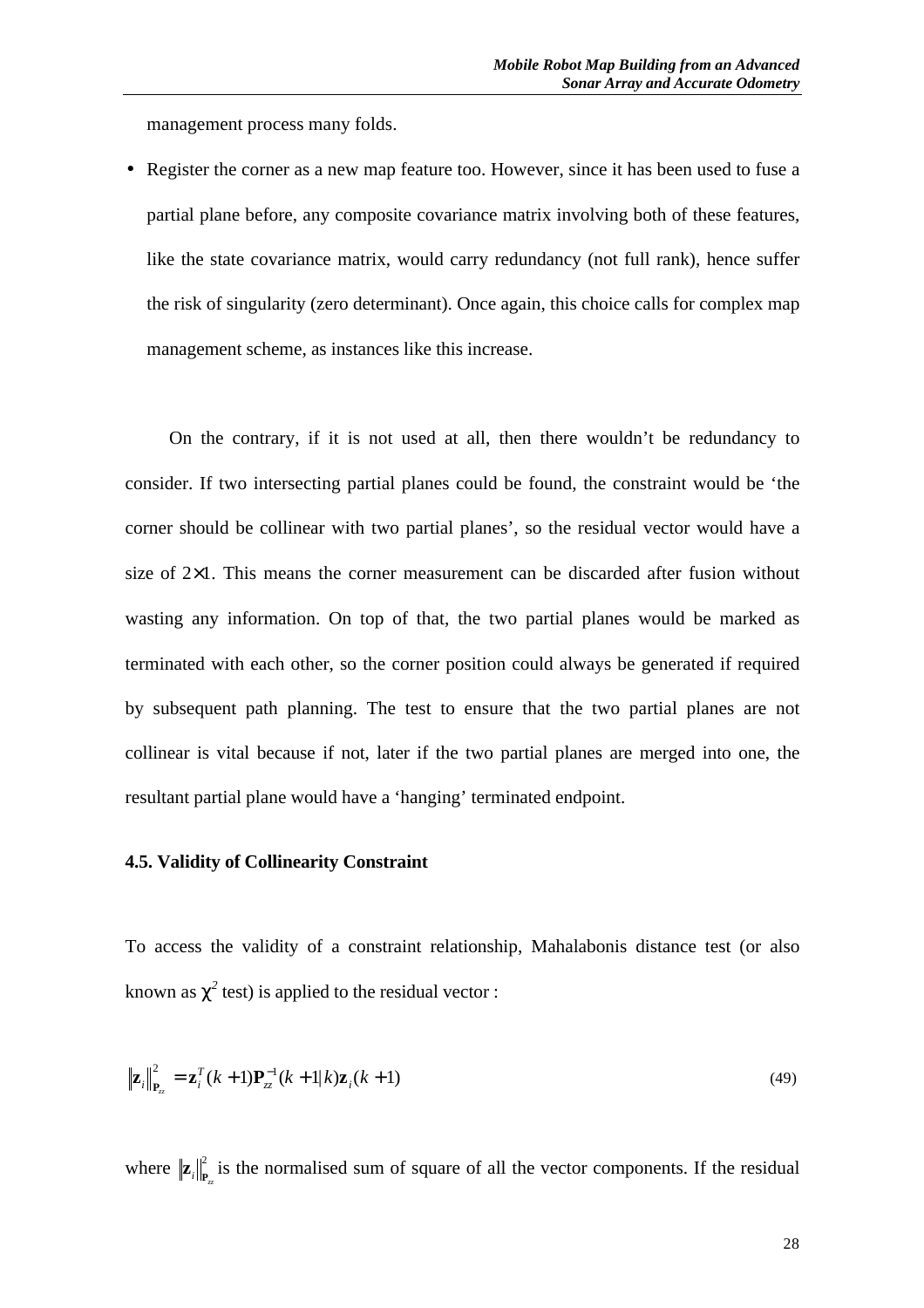vector is assumed to be jointly Gaussian, then the expression will have a  $c^2$  distribution with degree of freedom determined by the rank of  $P_{zz}$ . A one-sided acceptance interval is chosen to establish a 90% probability concentration ellipsoid in the distribution. A new measurement whose  $\|\mathbf{z}_i\|_{\mathbf{P}_{\alpha}}^2$  falls in this acceptance interval is assumed to have satisfied the collinearity constraint set up with the existing feature(s). In this work, all residual vectors have a size of  $2\times1$ , so the degree of freedom is 2, and the acceptance interval is  $\leq 5.991$ .

To improve computational efficiency,  $z_i$  which is considerably different from  $\theta$  is rejected without going through the test, to avoid the series of matrix operations. At this stage, the issue of features falling into more than one validation gates has been temporarily put aside. This problem can arise either when the position covariance is too large, or when two existing map features are very close together but are not yet merged. This difficult issue will be investigated in the future.

#### **4.6. Distinguishing Phantom Targets**



**Figure 9 : Example of treatment of phantom targets**

Local maps are preserved. Each feature in the local map has a parameter indicating which state it has been fused to. Therefore, the knowledge of where a particular map primitive was observed, is available. When the map is sufficiently complete, many phantom targets caused by specular reflection can be eliminated by checking whether the line of sights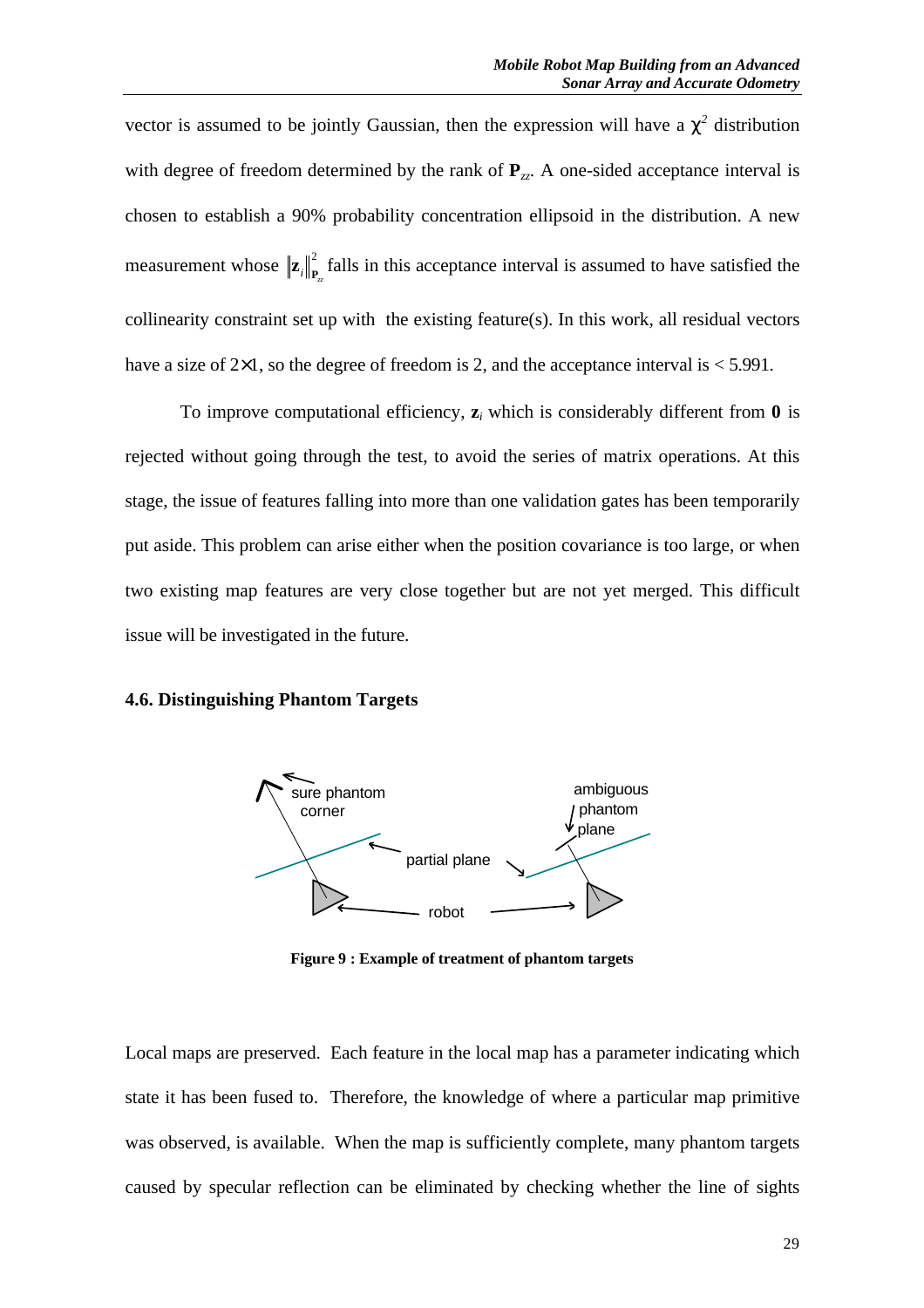from the positions they were observed are blocked by some partial planes. If the phantom targets are too close to some partial planes they are considered ambiguous and would not be eliminated. The strategies stem from the experimental observation that in a crammed indoor environment, such as a narrow corridor, corners and edges are more likely to cause phantom targets than planes. This is a result of the property that corners (and edges) return (some) acoustic energy in the opposite direction to its arrival, while planes reflect energy away from the arrival direction except for normal incidence.

#### **4.7. Fusion of the Remaining New Features**

After localisation, the fusion of the remaining features will make use of the estimated robot position. Each new feature  $\mathbf{x}_i$  is a function  $\mathbf{H}$ () of the robot's position  $\mathbf{x}_0$  and a measurement vector  $M$ <sup>2</sup>. For each new feature, the error covariance can be calculated :

$$
\hat{\mathbf{x}}_i^{IEKF}(k+1|k+1) = \mathbf{H}(\hat{\mathbf{x}}_0(k+1|k+1), \hat{\mathbf{M}}_i(k+1))
$$
\n(50)

$$
\mathbf{P}_{ii}^{IEKF}(k+1|k+1) = \nabla_{\mathbf{x}_0} \mathbf{H} \mathbf{P}_{00}(k+1|k+1) \nabla_{\mathbf{x}_0} \mathbf{H}^T + \nabla_{\mathbf{M}_i} \mathbf{H} \mathbf{Cov}(\mathbf{M}_i(k+1)) \nabla_{\mathbf{M}_i} \mathbf{H}^T
$$
 (51)

$$
\hat{\mathbf{x}}_i^{JU}(k+1|k+1) = \Omega(k+1|k+1, \mathbf{H}(\hat{\mathbf{x}}_0, \hat{\mathbf{M}}_i), diag(\mathbf{P}_{00}, \mathbf{Cov}(\mathbf{M}_i)))
$$
\n(52)

$$
\mathbf{P}_{ii}^{JU}(k+1|k+1) = \Lambda(k+1|k+1, \mathbf{H}(\hat{\mathbf{x}}_0, \hat{\mathbf{M}}_i), diag(\mathbf{P}_{00}, \mathbf{Cov}(\mathbf{M}_i))\big)
$$
(53)

and all the cross-covariance among the new features and the existing features are also generated. Let *j* denote the objects already in the map,

$$
\mathbf{P}_{ij}^{IEKF}(k+1|k+1) = \nabla_{\mathbf{x}_0} \mathbf{H} \mathbf{P}_{0j}(k+1|k+1) \qquad \forall j \neq i
$$
\n(54)

$$
\mathbf{P}_{ij}^{IU}(k+1|k+1) = \Lambda \left(k+1|k+1, \mathbf{H}(\hat{\mathbf{x}}_0, \hat{\mathbf{M}}_i), \hat{\mathbf{x}}_j, diag\begin{pmatrix} \mathbf{P}_{00} & \mathbf{P}_{0j} \\ \mathbf{P}_{j0} & \mathbf{P}_{jj} \end{pmatrix} \mathbf{Cov}(\mathbf{M}_i) \right)
$$
(55)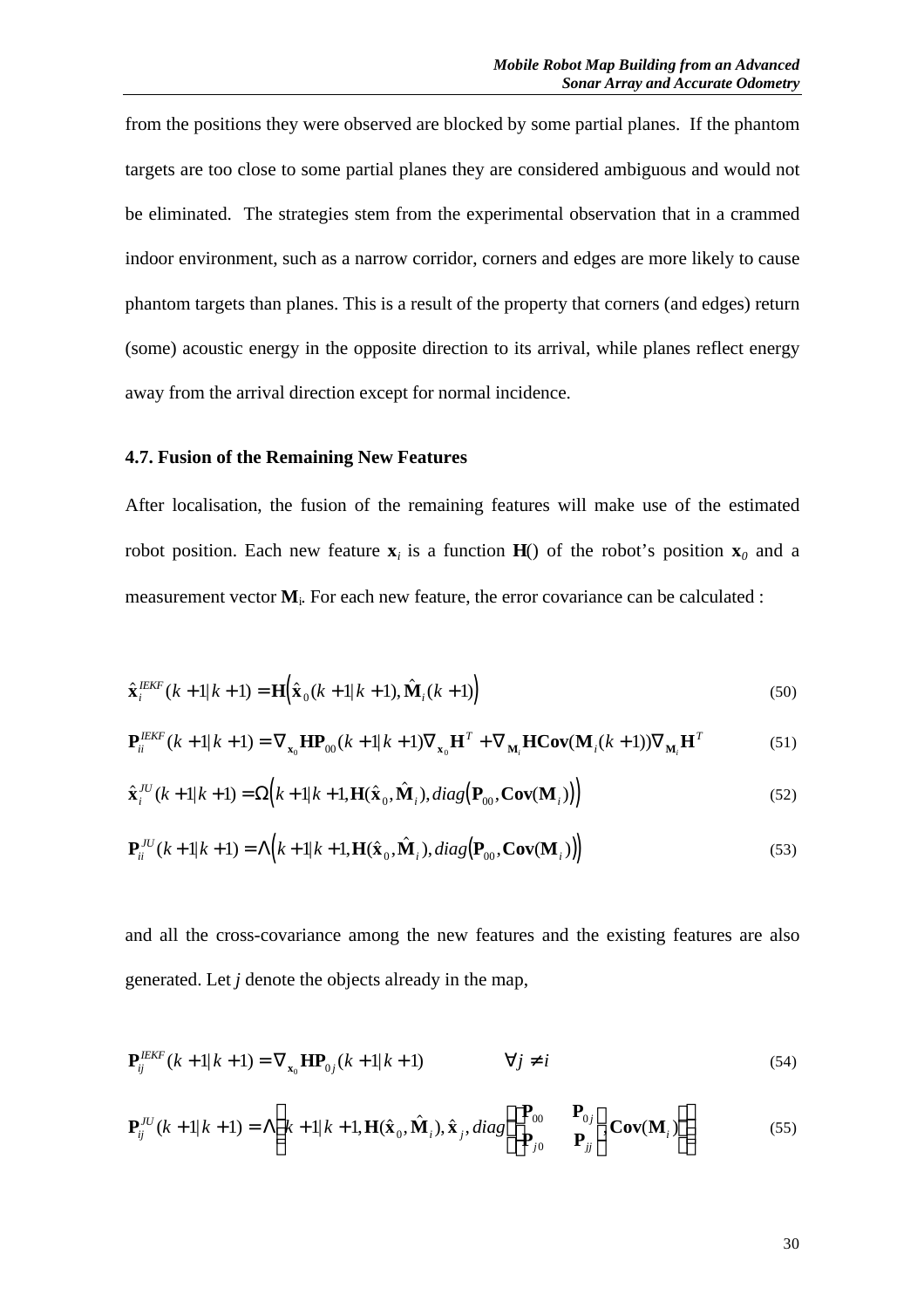As a reminder, if *j*=0, the composite matrix passed to the JUDKF function should comprise  $P_{00}$  and  $Cov(M_i)$  only.

# **4.8. Simultaneous Encounter of Collinear Features**

There would be occasions when two or more collinear features are encountered at the same stage. For instance, this situation would occur if the robot reaches a corner and observes the corner and the walls that form the corner for the first time. When this situation arises, the planar feature is first incorporated into the global state vector as a new feature. The corner feature is then regarded as the observation for that new feature.

#### **4.9. Removal of Redundant Primitives**

Removal of redundant primitives would occur when

- 1. Two existing partial planes are actually collinear and adjacent to each other.
- 2. Two existing corners are the same.
- 3. Two existing edges are the same.
- 4. An existing corner appears to be located at the intersection of two existing partial planes.

In such cases, internal fusion is performed by forming residual vectors in a manner similar to section 5. In terms of equations, all terms involving  $M_i$  are set to nil because no new measurements are involved. For the last three cases listed above, the map primitive growth assessment/procedure is similar to that depicted in Figure 8, except that when invalidity occurs, integration of the new feature need not be carried out. To merge two partial planes, the new procedure depicted in Figure 10 is followed.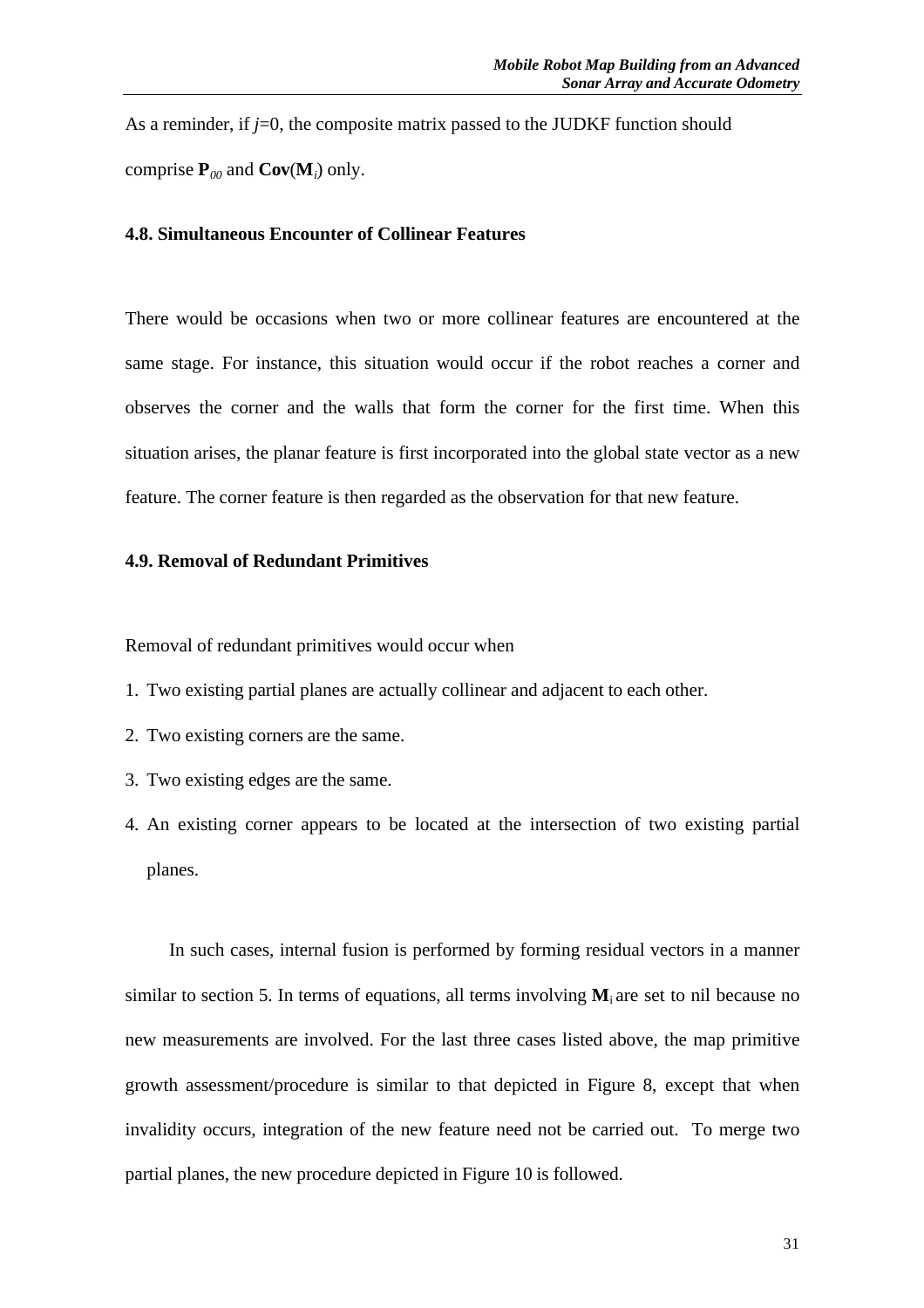

**Figure 10 : Conditions for merging two existing partial planes in map**

As a brief illustration, when two existing features, with states  $\mathbf{x}_i(k)$  and  $\mathbf{x}_i(k)$ respectively, are to form a collinearity constraint, redundancy can be removed by enhancing the estimation of  $\mathbf{x}_i(k)$  with  $\mathbf{x}_i(k)$ , and discarding  $\mathbf{x}_i(k)$  afterwards. After filtering, all  $\mathbf{x}_j$  related covariance and cross covariances can be removed. The three-run IEKF algorithm is applied in a similar fashion so it will not be elaborated further. If a constraint involves three states, as in the case of fusing a corner to two intersecting partial planes, the formulation is once again similar.

It is also possible to exploit the orthogonality constraint among partial planes. However, not all intersecting walls in today's indoor environments are strictly perpendicular, so the idea has not been implemented even though it can be accommodated. If implemented, a  $c^2$  test would also be applied to assess orthogonality.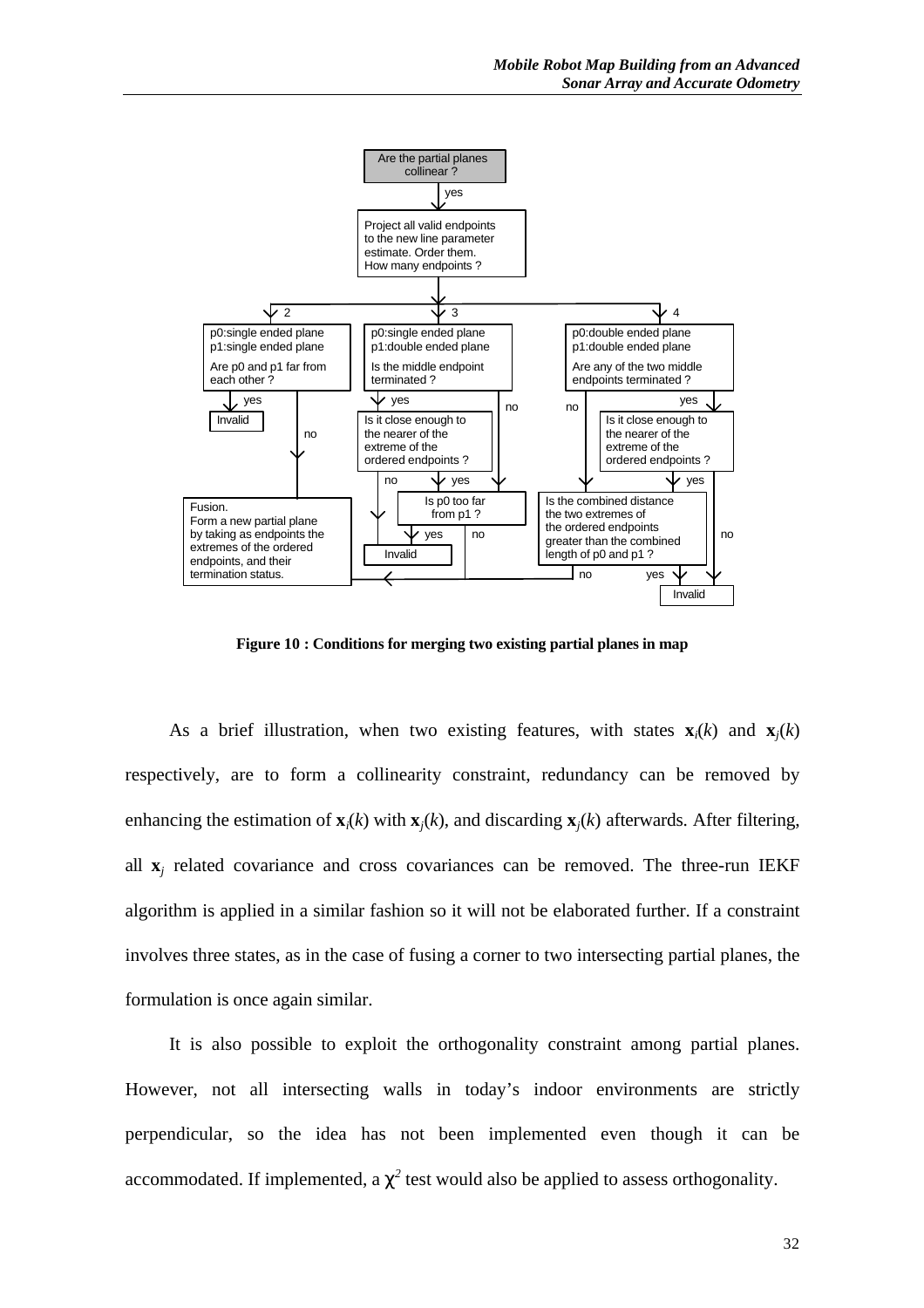#### *5. Experimental Results*

Experiments have been carried out in four artificial environments erected with cardboard boxes but here two are shown from Figure 11(a) to Figure 12(a). The odometry of the robot has been calibrated to reduce systematic errors, and the parameters required by the non-systematic error model have been obtained in (Chong and Kleeman 1997) prior to experiment.

Since the cardboard boxes were being lined up manually taking the gridlines on the parquetry floor as reference, the variance associated with the time of flight measurement and angular measurement were set larger than that achievable by the sonar sensor (Kleeman and Kuc 1995) in order for the collinearity constraints to hold. The initial value of speed of sound was set to 342.5 m/s, which is the mean value at the time. In fact, for all four experiments, the following tentative values were used:

> standard deviation of time of flight =  $1.6 \times 10^{-5}$  s standard deviation of direction  $= 2.4^{\circ}$ initial standard deviation of  $c_s = 0.18$  m/s

The resultant maps are shown in Figure  $11(c)(d)$  to Figure  $12(c)(d)$ . The (b) subfigures show the raw sonar measurements detected at various positions (before position correction) being superimposed onto the same diagrams, and the 'scan lines' from one of the position indicate the typical number of features the sonar sensor can capture at any one time. The grid spacing is 1 metre. It has been noticed that the sensor detects the gaps between the cardboard boxes as edges. They should not be regarded as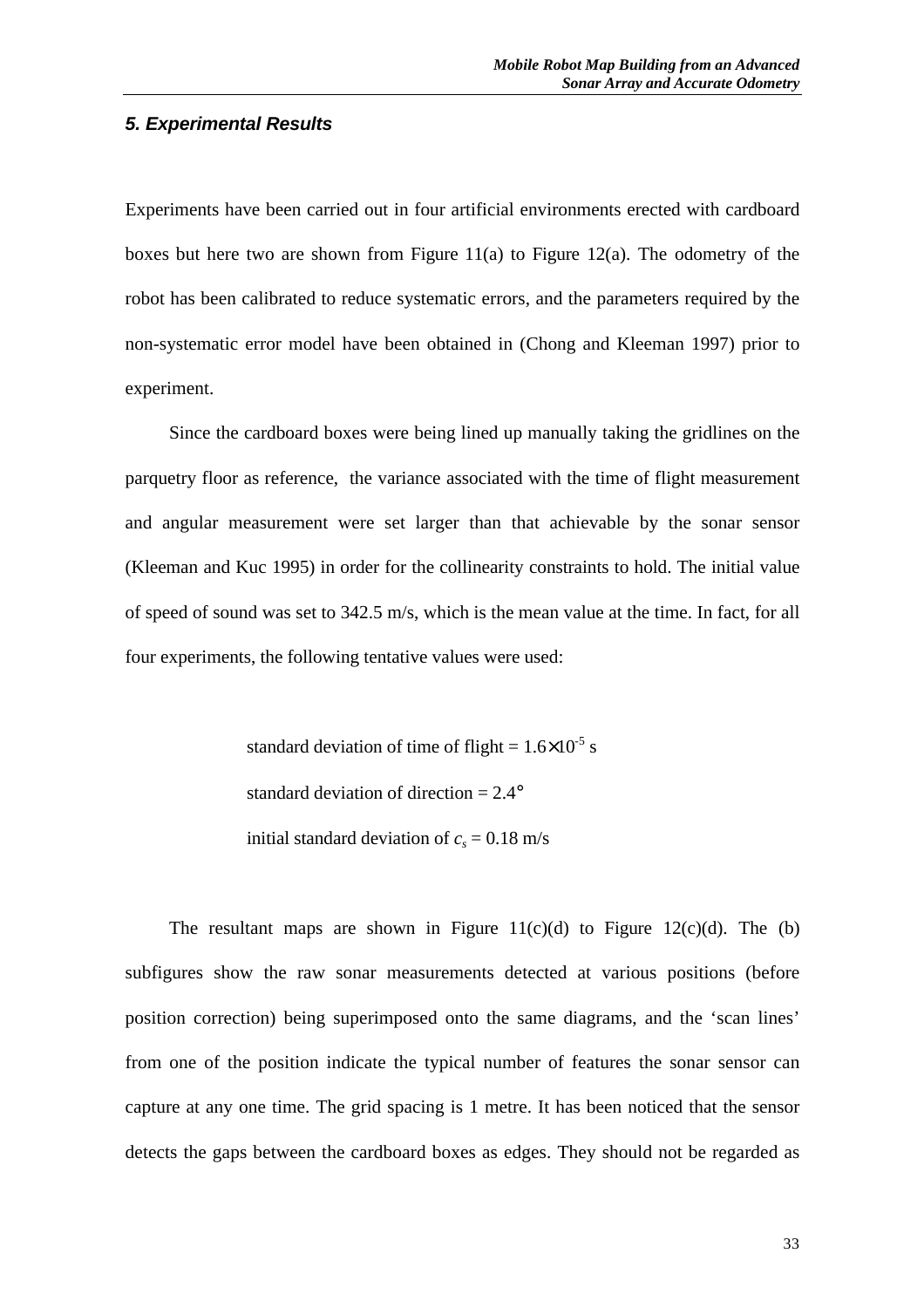some artificial aids to the mapping process as in a real environment, wall mouldings are often found to give rise to the same phenomenon.

In the first environment, the robot was programmed to repetitively enter, make a 180° turn, exit an enclosure four times to investigate the long term performance of both filters. The maps generated with JUDKF and IEKF are very similar but the speed of JUDKF is significantly slower. Both filters have remained consistent throughout the navigation. JUDKF produces a map with all features correctly merged. IEKF's performance closely matches that of JUDKF, with only one corner not fused to two partial planes and two edge features not identified as belonged to the same physical edge. Their fusions are found to be hindered by the  $\chi^2$  tests. A comparison of the covariance generated by IEKF and JUDKF for a few features indicates that JUDKF in general tends to generate larger covariance. As a result, the error ellipses for 'related' features are more likely to overlap and more mergence can be observed. Despite the minor imperfection, both post-filtering maps show that only one partial plane is generated for each wall, and most of the corners have been successfully fused to two intersecting partial planes, hence well defined intersections can be observed. Also, most repetitive observations of the same edge are successfully merged into one edge map feature. All unterminated endpoints of partial planes have also been properly projected to the line parameters. Three phantom corners are retained in the raw data map, but are subsequently eliminated in the postfiltering maps by the partial planes blocking their lines of sight.

In the second experiment, the robot was programmed to follow a rectangular path four times. One side of the 'wall' was indented by about 0.5 metre. The observations made about this experiment are virtually the same as those made in the third experiment, so no repetition is necessary. At first glance, it might seem wasteful not to extend the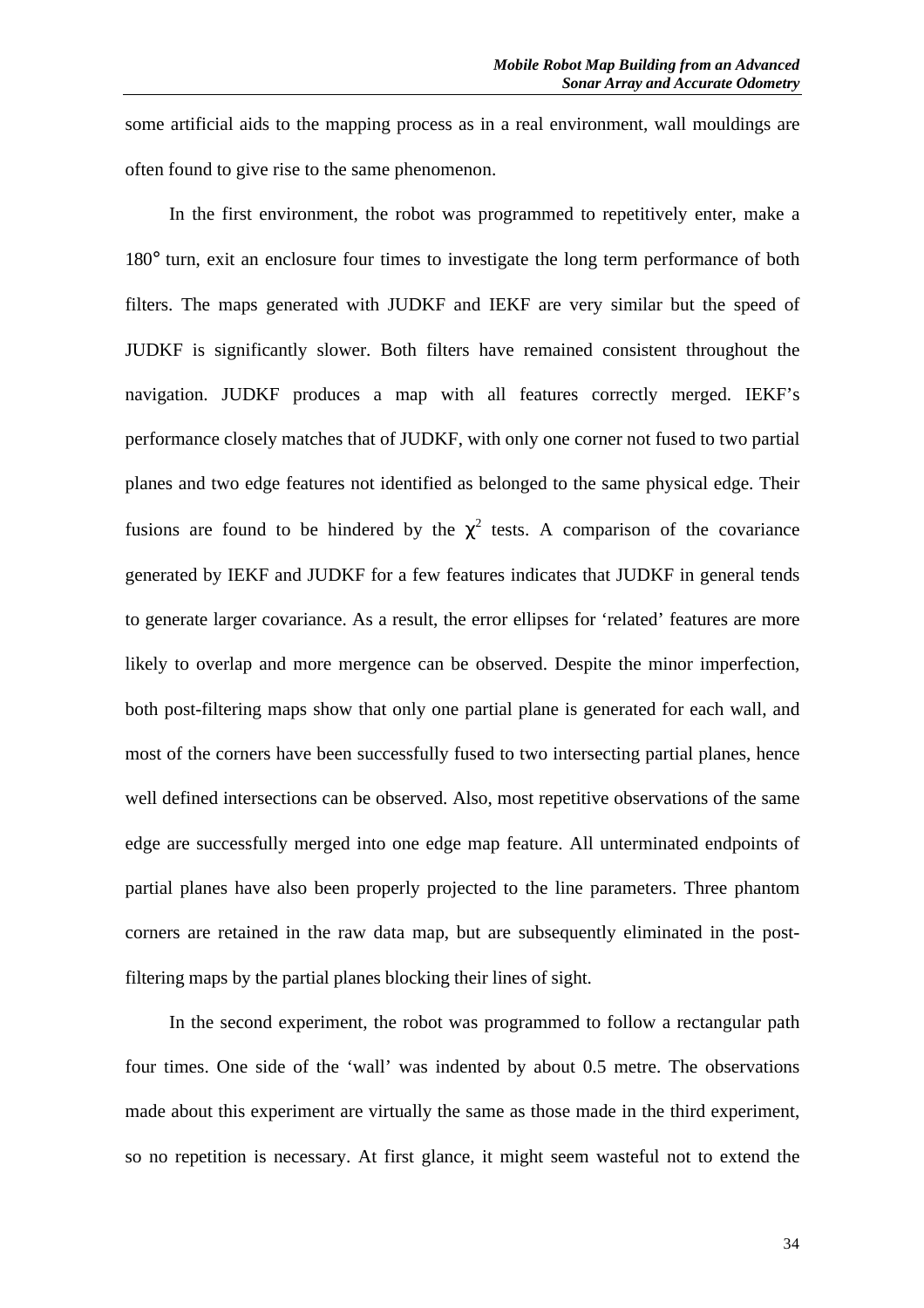partial planes with the edge artefacts by exploiting another collinearity constraint. This idea is found to be impractical in real world for two important reasons:

- Most edge reflections are generated by artefacts which are not necessarily collinear with the wall, such as wall mouldings.
- Even if the edges are really collinear with the partial planes, once they have been merged into the partial planes, they have to be eliminated, much like merging a corner to two partial planes. Unlike the corner, the fused edge cannot be regenerated when required. Simply put, a corner can be regenerated by solving for the point of intersection of two partial planes, but no similar approach is available for a fused edge. Therefore, fusing an edge reduces the number of useful landmarks for localisation.

Figure 13(a)-(b) compare the time taken to fuse all measurements into the map at all sensing points for the two experiments. The experiments were conducted on a 486DX-33 MHz computer with 16 MB RAM. The time taken to move the robot and to process sonar echoes by template matching have been excluded from the comparison. All graphs show that JUDKF requires about 5 times as much processing time as IEKF. It has been observed that the speed discrepancy is primarily caused by that fact that, for IEKF, precomputed matrices such as ∇F and ∇G can be used in several cross-covariance and state updates in each mapping cycle. Whereas for JUDKF, a square root of a matrix with Cholesky Decomposition must be performed for virtually every cross-covariance (except pairs with transpose relationship) and state update.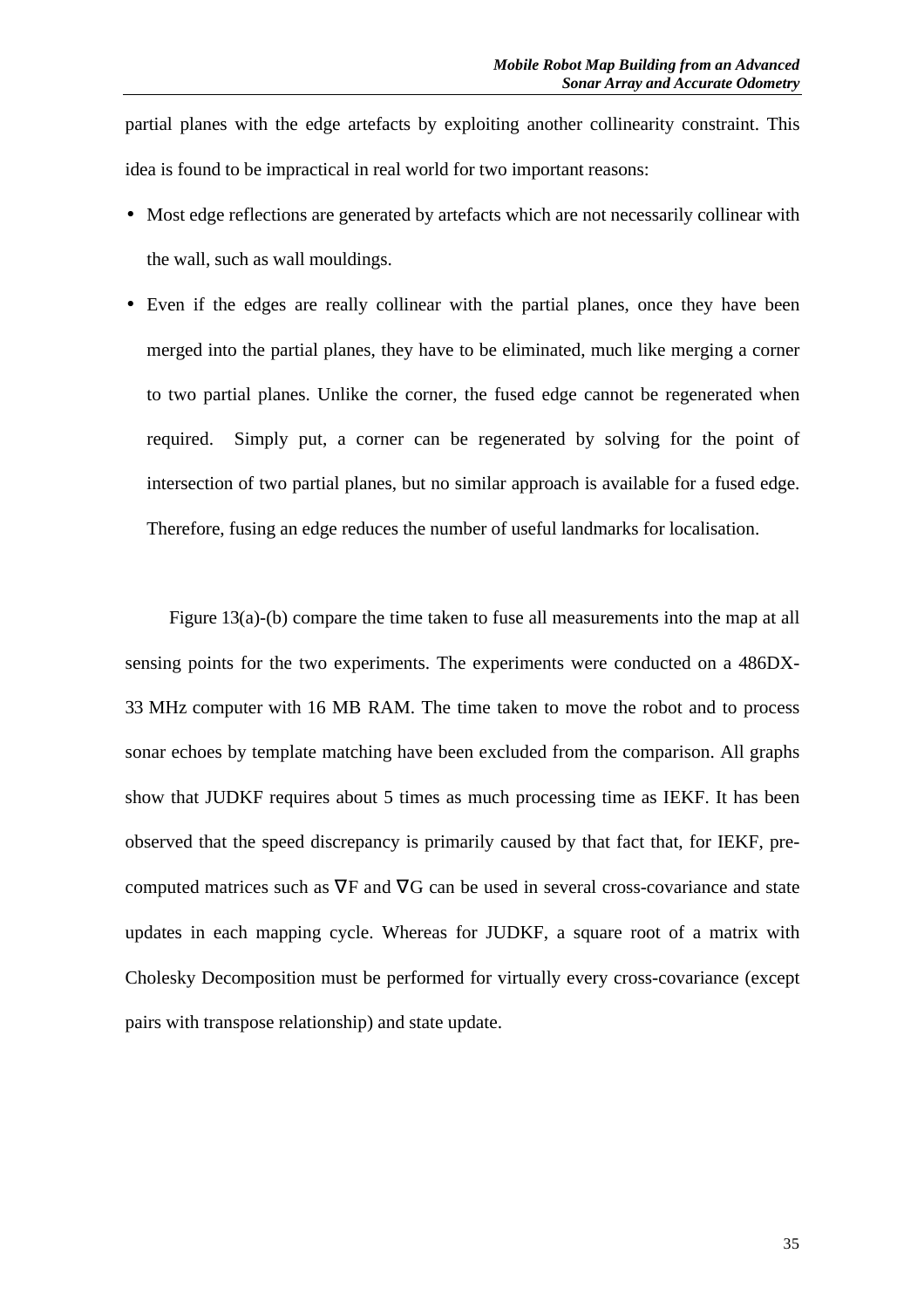



**Figure 11 : The first environment, with the robot navigating into and out of the enclosure four times**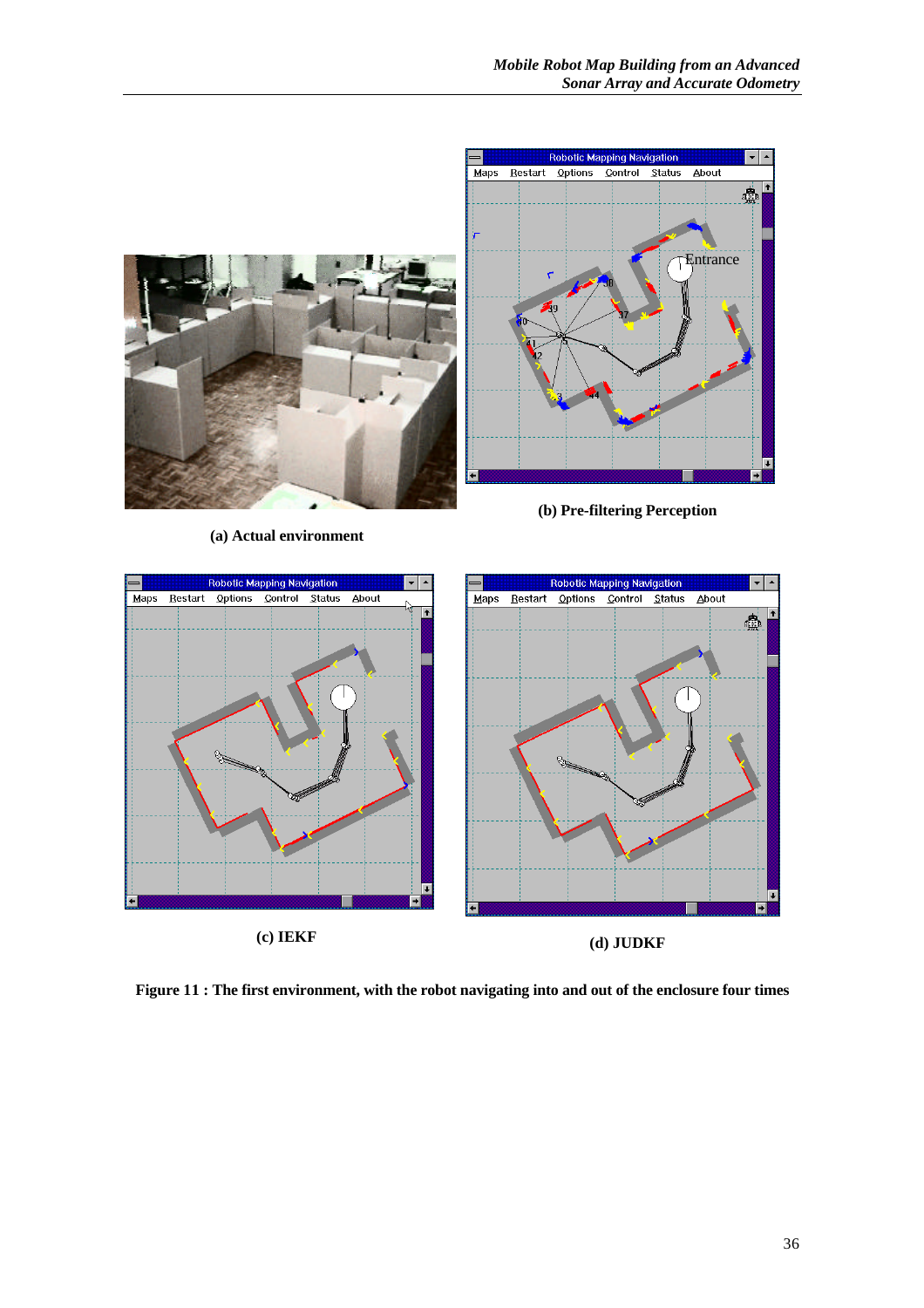

**Figure 12 : The second environment, with the robot repeating a rectangular path four times**

**(c) IEKF (d) JUDKF**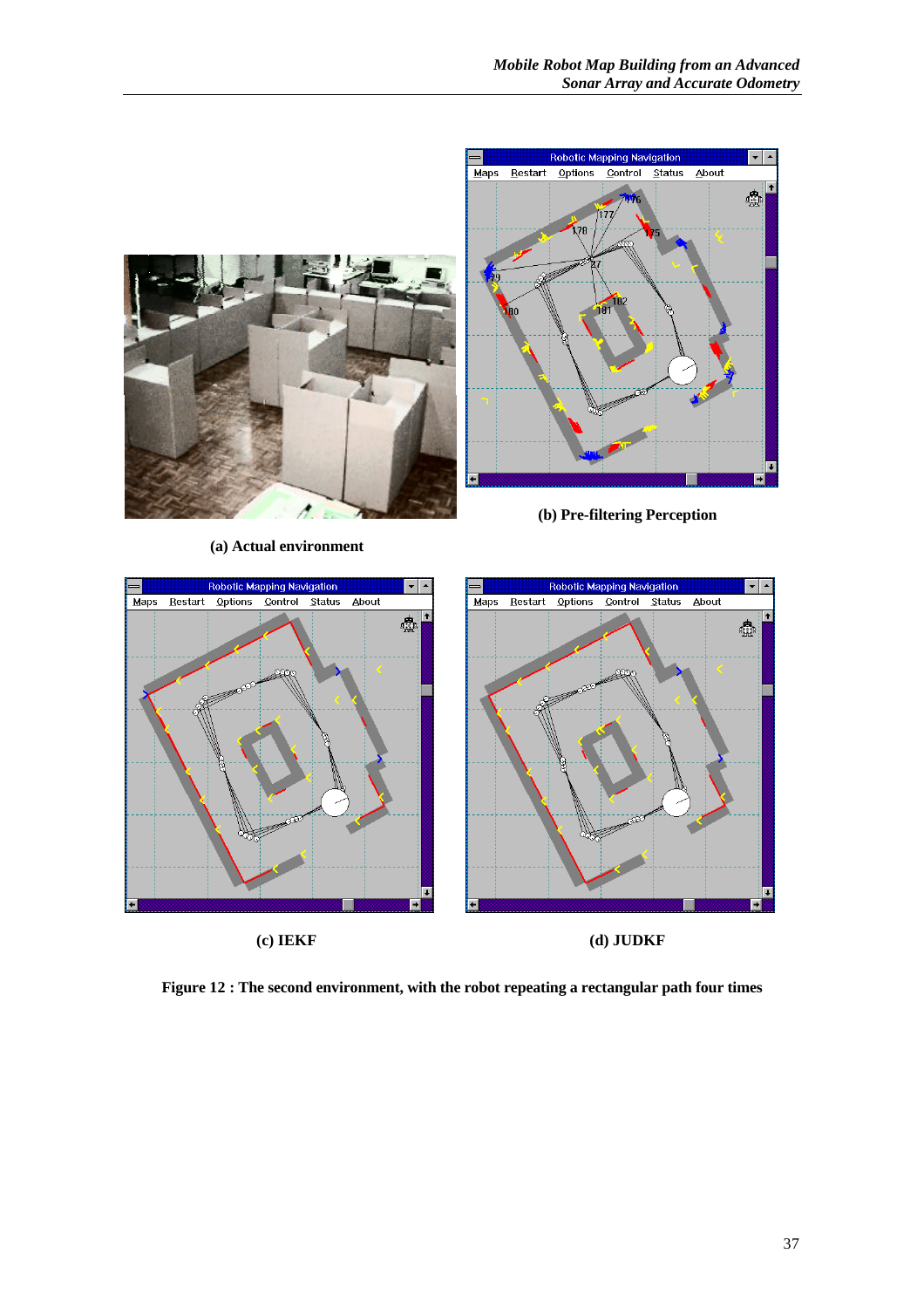

 **(c) The first experiment**



**(d) The second experiment**

**Figure 13 : Cumulative processing time at all sensing positions for the two experiments.**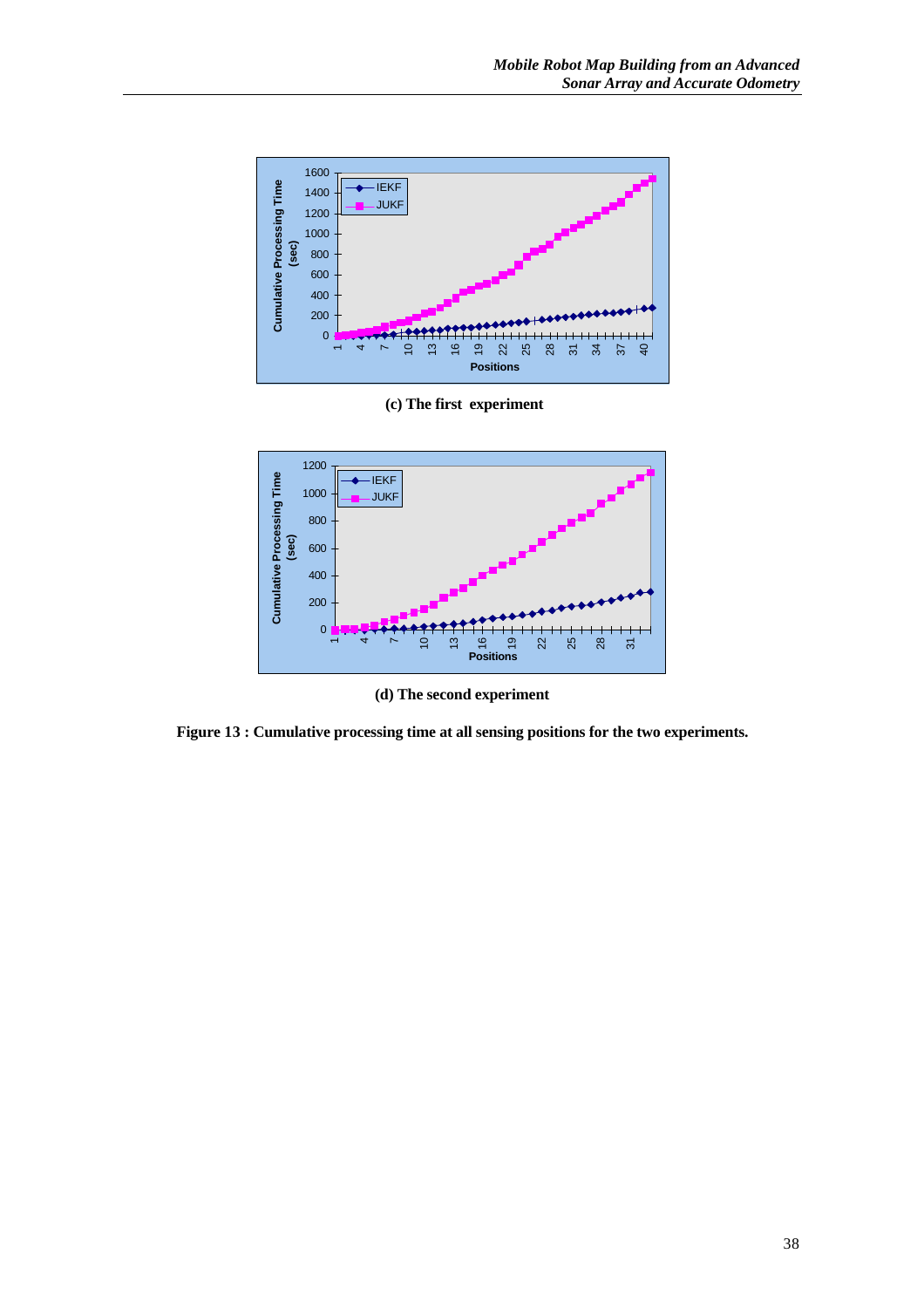#### *6. Conclusion*

The capability of autonomous navigation by mapping of our mobile robot system in some simple environments has been demonstrated. IEKF and JUDKF have been employed to deal with the problem of covariance propagation through nonlinear transformation, and their strengths and weaknesses with regards to accuracy and speed have been compared with simulated and real data. It has been shown that the accuracy demonstrated by IEKF is comparable to that by JUDKF and is in fact sufficient in practice. While eliminating the tedium of deriving Jacobian matrices, JUDKF is less efficient compared to IEKF. The algorithm is now being intensively upgraded to enhance its robustness and efficiency. Current research focal points include the elimination of the storage and update of the covariance between two features if it is found to be small, in order to improve the speed and memory requirement of the algorithm. Also under investigation is a map matching strategy to re-establish robot's position when its uncertainty is too large or when the accumulation of position bias becomes significant.

# *7. Acknowledgment*

Mr. Greg Curmi's assistance in the design of the robot and sonar implementation, the funding of a large ARC grant, the financial assistance provided by an MGS scholarship and an OPRS Scholarship are all gratefully acknowledged.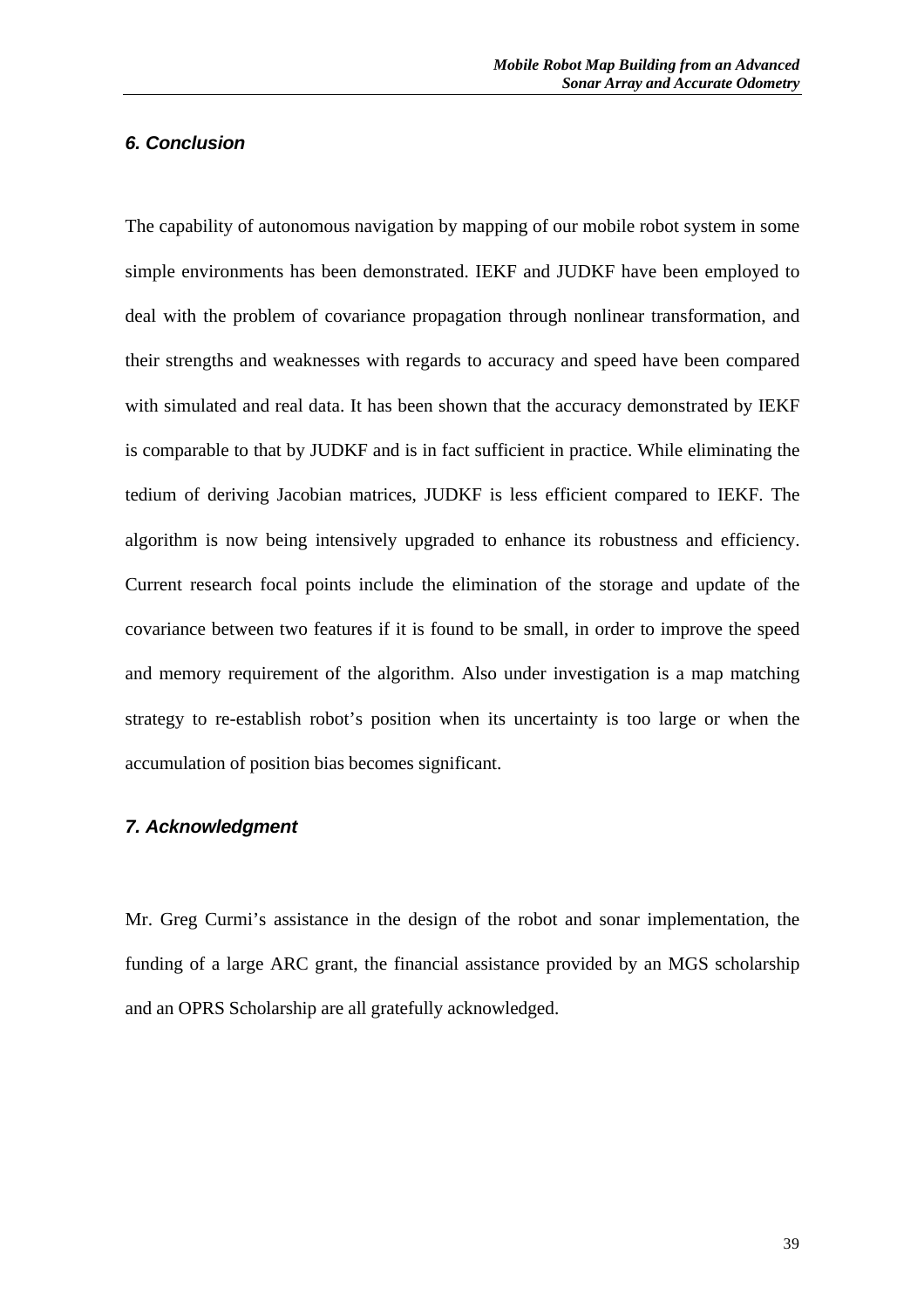# *Appendix: Some Implementation Examples*

This appendix evaluates some of the equations given in the main body of this paper. Let *B* denote the effective wheelbase, after moving, the robot's new position can be computed from the following state update equations:

$$
\hat{\mathbf{x}}_{0}(k+1|k) = \begin{bmatrix} \hat{x}(k|k) + \hat{r}(k+1)\left(\sin\hat{\mathbf{q}}(k|k) - \sin\left(\hat{\mathbf{q}}(k|k) + \frac{\hat{R}(k+1) - \hat{L}(k+1)}{B}\right)\right) \\ \hat{y}(k|k) + \hat{r}(k+1)\left(\cos\left(\hat{\mathbf{q}}(k|k) + \frac{\hat{R}(k+1) - \hat{L}(k+1)}{B}\right) - \cos\hat{\mathbf{q}}(k|k)\right) \\ \hat{\mathbf{q}}(k|k) + \frac{\hat{R}(k+1) - \hat{L}(k+1)}{B} \end{bmatrix} \tag{56}
$$

where

$$
\hat{r}(k+1) = \frac{B}{2} \left( \frac{\hat{L}(k+1) + \hat{R}(k+1)}{\hat{L}(k+1) - \hat{R}(k+1)} \right)
$$
\n(57)

The Jacobian matrices with respect to  $\hat{\mathbf{x}}_0(k|k)$  and  $\hat{\mathbf{U}}(k+1)$  can be found in (Chong and Kleeman 1997) hence will not be reproduced here.

To match a corner feature to two partial planes  $\mathbf{x}_i = [a_i b_i]^T$  and  $\mathbf{x}_j = [a_j b_j]^T$ , the residual vector and various Jacobian matrices are

$$
\mathbf{z} = -\begin{bmatrix} a_i(x + r_i c_s \cos \mathbf{a}_i) + b_i(y + r_i c_s \sin \mathbf{a}_i) - a_i^2 - b_i^2 \\ a_j(x + r_i c_s \cos \mathbf{a}_i) + b_j(y + r_i c_s \sin \mathbf{a}_i) - a_j^2 - b_j^2 \end{bmatrix}
$$
(58)

$$
\nabla_{\mathbf{M}_i} \mathbf{G} = \begin{bmatrix} c_s (a_i \cos \mathbf{a}_i + b_i \sin \mathbf{a}_i) & r_i c_s (-a_i \sin \mathbf{a}_i + b_i \cos \mathbf{a}_i) \\ c_s (a_j \cos \mathbf{a}_i + b_j \sin \mathbf{a}_i) & r_i c_s (-a_j \sin \mathbf{a}_i + b_j \cos \mathbf{a}_i) \end{bmatrix}
$$
(59)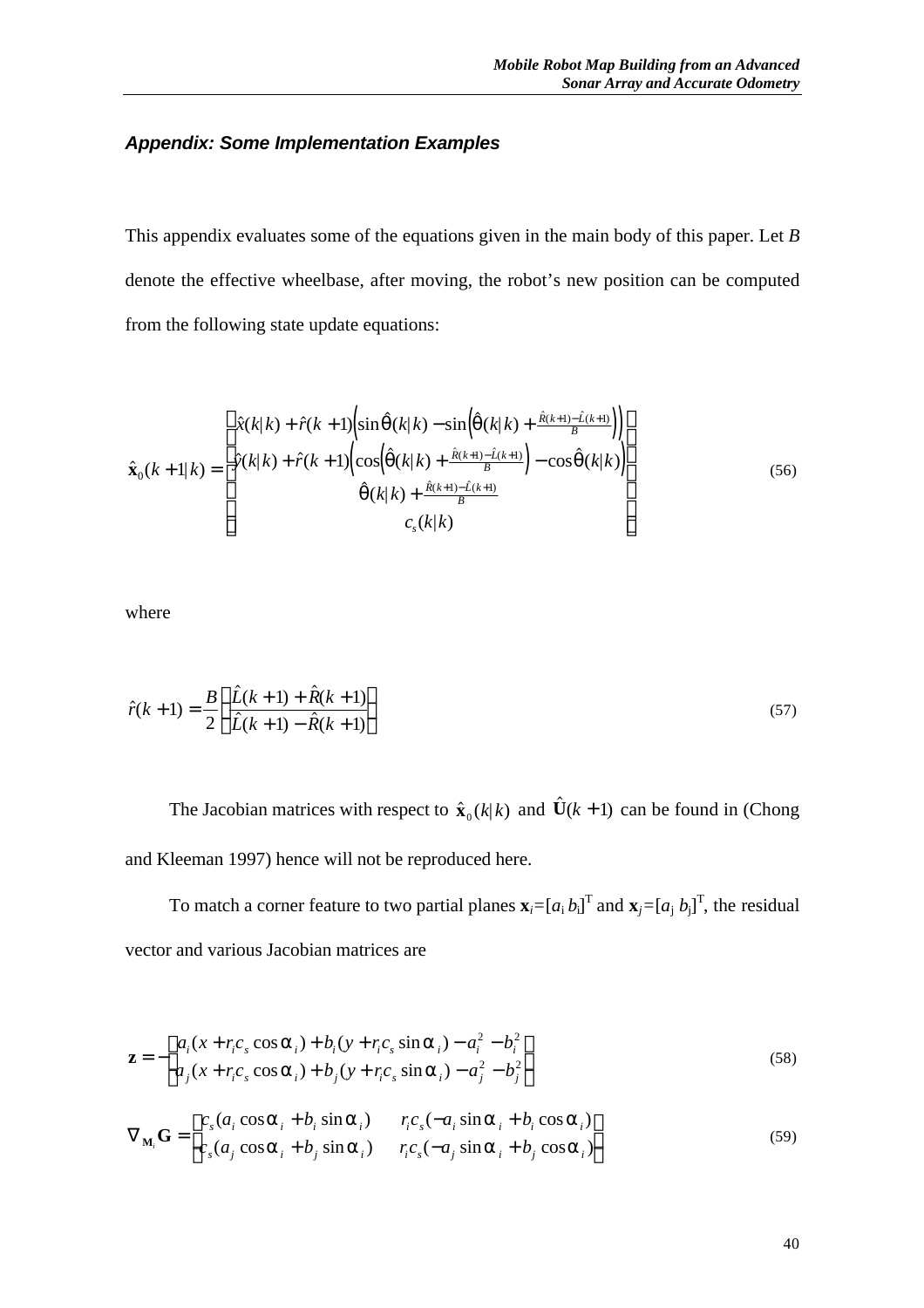$$
\nabla_{\mathbf{x}_0} \mathbf{G} = \begin{bmatrix} a_i & b_i & r_i c_s (-a_i \sin \mathbf{a}_i + b_i \cos \mathbf{a}_i) & r_i (a_i \cos \mathbf{a}_i + b_i \sin \mathbf{a}_i) \\ a_j & b_j & r_i c_s (-a_j \sin \mathbf{a}_i + b_j \cos \mathbf{a}_i) & r_i (a_j \cos \mathbf{a}_i + b_j \sin \mathbf{a}_i) \end{bmatrix}
$$
(60)

$$
\nabla_{\mathbf{x}_i} \mathbf{G} = \begin{bmatrix} x + r_i c_s \cos \mathbf{a}_i - 2a_i & y + r_i c_s \sin \mathbf{a}_i - 2b_i \\ 0 & 0 \end{bmatrix}
$$
(61)

$$
\nabla_{\mathbf{x}_i} \mathbf{G} = \begin{bmatrix} 0 & 0 \\ x + r_i c_s \cos \mathbf{a}_i - 2a_j & y + r_i c_s \sin \mathbf{a}_i - 2b_j \end{bmatrix}
$$
(62)

More constraint equations and Jacobian matrices can be found in (Chong and Kleeman 1997).

#### *9. References*

- Ayache, N. and Faugeras, O.D. 1989. Maintaining representation of the environment of a mobile robot. *IEEE Transactions on Robotics and Automation*, 5(6):804-819.
- Bar-Shalom, Y. and Li, X.R. 1993. *Estimation and tracking: principles, techniques and software*. Boston, London: Artech House Inc.
- Barshan, B and Kuc, R. 1990. Differentiating sonar reflections from corners and planes employing an intelligent sensor, *IEEE Trans. on Pattern Analysis and Machine Intelligence*, 12(6):560-569.
- Bozma, O. and Kuc, R. 1991, Building a sonar map in a specular environment using a single mobile sensor, *IEEE Trans. on Pattern Analysis and Machine Intelligence*, 13(12):1260-1269.

Chong, K.S. and Kleeman, L. 1997. Accurate odometry and error modelling for a mobile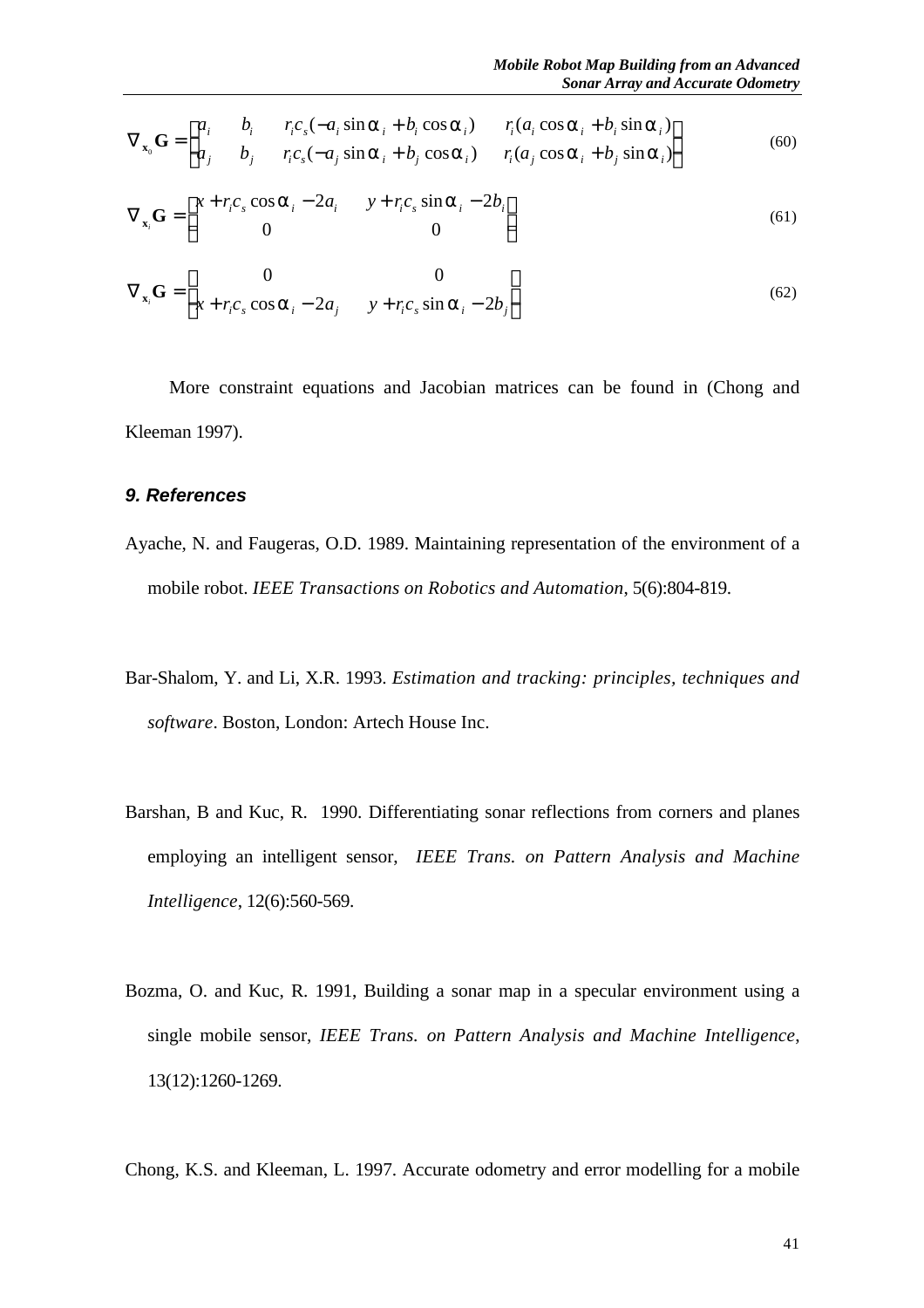robot. *IEEE International Conference on Robotics and Automation*, Albuquerque, pp. 2783-2788.

- Chong, K.S. and Kleeman, L. 1996. Mobile robot map building from an advanced sonar array and accurate odometry. Technical Report MECSE-1996-10, Melbourne. Monash University. Department of Electrical and Computer Systems Engineering.
- Dudek, G., Freedman, P. and Rekleitis, I. M. 1996. Just-in-time sensing: efficiently combining sonar and laser range data for exploring unknown worlds, *IEEE International Conference on Robotics and Automation*, Minneapolis, pp. 667-672.
- Gonzalez, J. 1992. An iconic position estimator for a 2d laser rangefinder. *IEEE International Conference on Robotics and Automation*. pp. 2646-2651.
- Hong, M.L. and Kleeman, L. 1995. A low sample rate 3d sonar sensor for mobile robots. *IEEE International Conference on Robotics and Automation*. Nagoya. pp. 3015-3020.
- Jazwinski, A.H. 1970. *Stochastic processes and filtering theory*, New York: Academic Press.
- Julier, S., Uhlmann, J. and Durrant-Whyte, H. 1995 A new approach for filtering nonlinear systems, *Proceedings of the 1995 American Control Conference*, Seattle, Washington, pp. 1628-1632.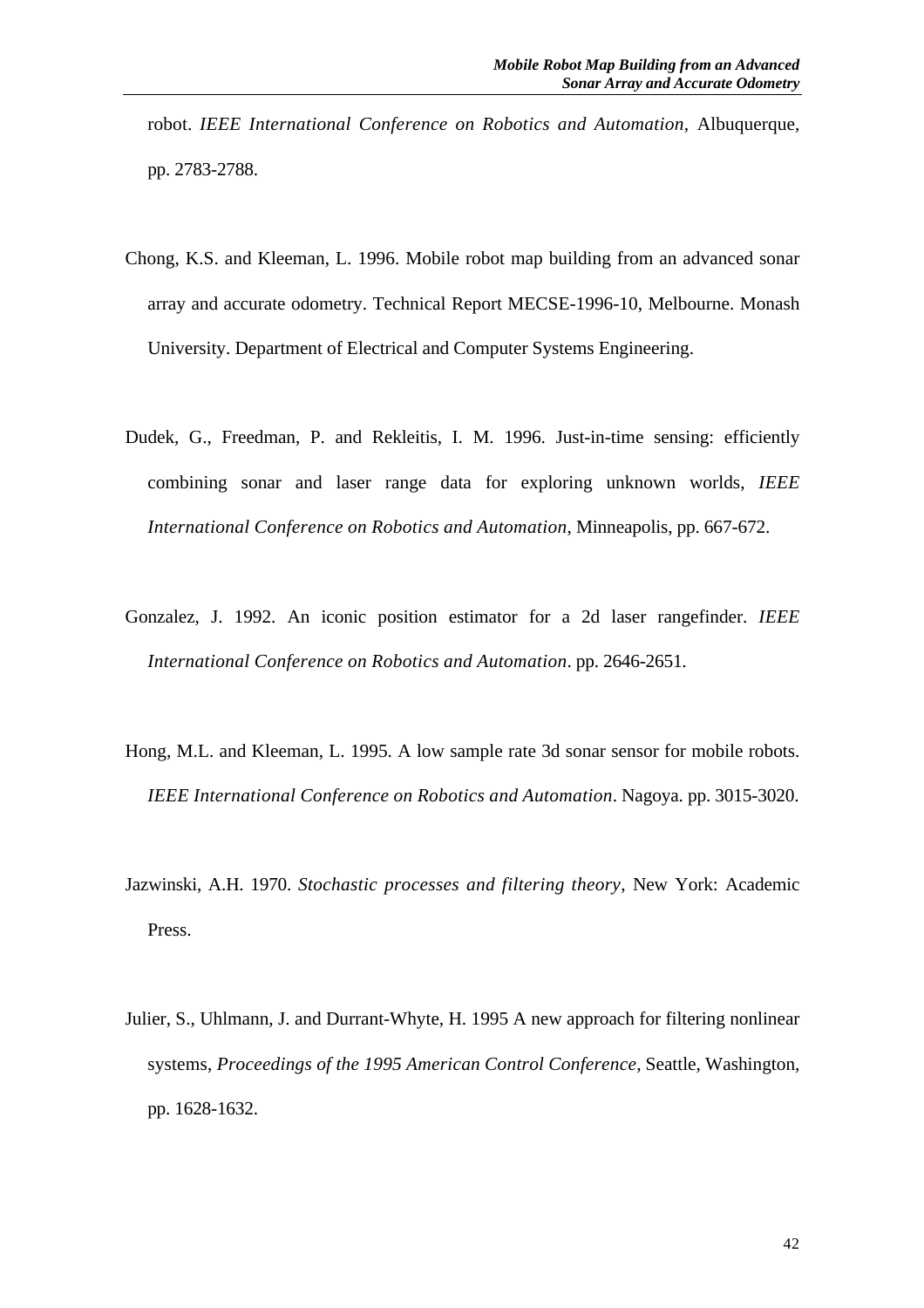- Kleeman, L. and Kuc, R. 1995. Mobile robot sonar for target localization and classification. *International Journal of Robotics Research*, 14(4):295-318.
- Kuc, R. and Siegel, M.W. 1987. Physically based simulation model for acoustic sensor robot navigation. *IEEE Transactions on Pattern Analysis and Machine Intelligence*. 9(6):766-778.
- Leonard, J.J. and Durrant-Whyte, H.F. 1991. Simultaneous map building and localisation for an autonomous robot. *IEEE/RSJ International Workshop on Intelligent Robots and Systems*. pp. 1442-1447.
- Leonard, J.J., Durrant-Whyte H.F. and Ingemar J.C. 1992. Dynamic map building for an autonomous mobile robot. *International Journal of Robotics Research*. 11(4):286-298.
- Lim, J.H. and Cho, D.W. 1993. Experimental investigation of mapping and navigation based on certainty grid using sonar sensors. *Robotica* 11(1):7-17.
- Lu, F. and Milios, E.E. 1995. Optimal global pose estimation for consistent sensor data registration. *IEEE International Conference on Robotics and Automation*. pp. 93-100.
- Moutarlier, P. and Chatila, R. 1989. Stochastic multisensory data fusion for mobile robot location and environment modeling. *5th International Symposium on Robotics Research*. Tokyo. pp. 85-94.